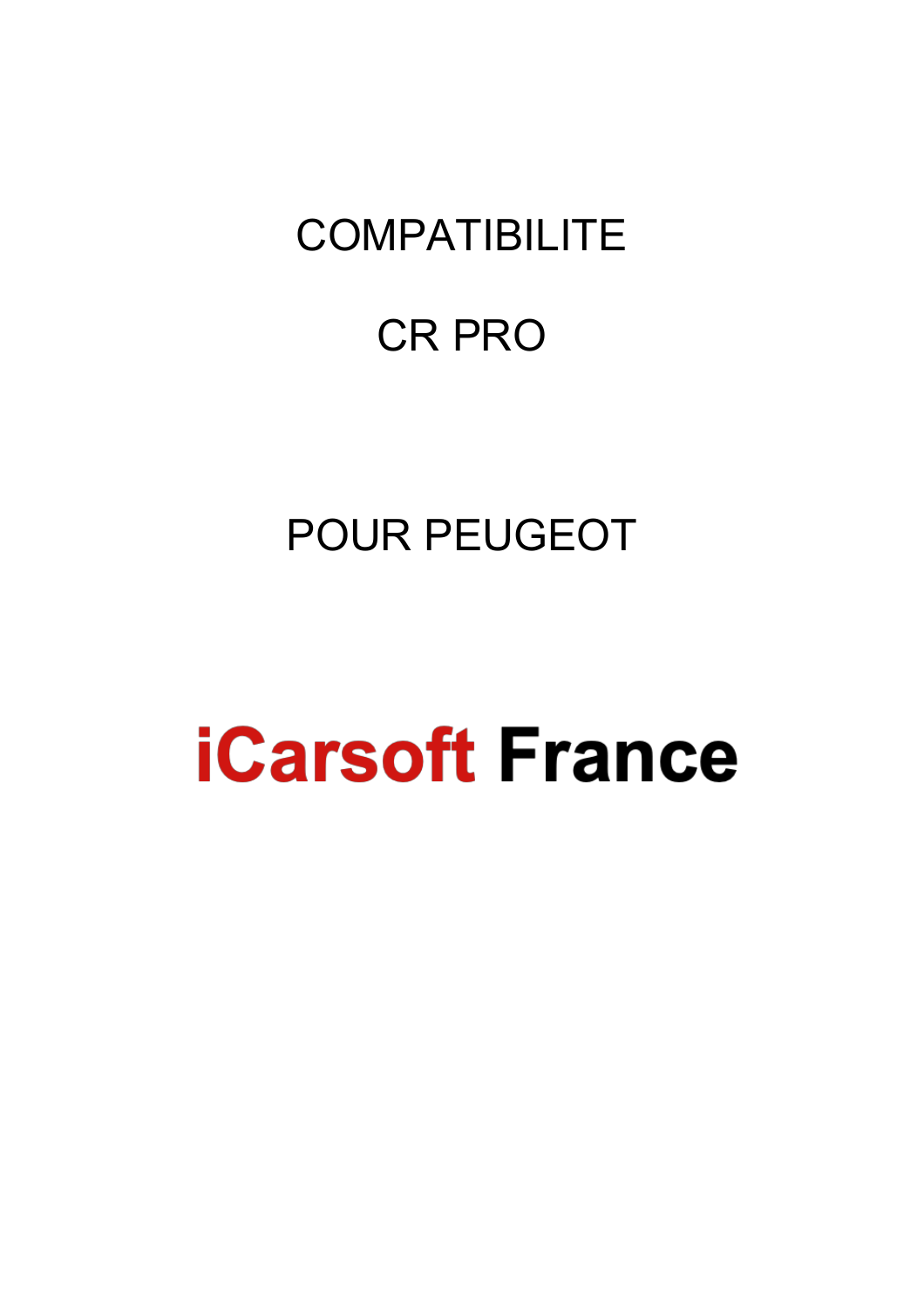### Compatibilité Peugeot - Batterie

• : Compatible

 $\mathbf{v} \cdot \mathbf{D}$ out ※ : Peut être compatible en fonction de l'état du véhicule

 $\sim$  This function may be supportible. ○ : N'est pas compatible

 $\Delta$  This function is not supported.  $\mathcal{F}_{\mathcal{A}}$  this function is the new feature in this version. ▲: Nouvelle compatibilité sur ce modèle

| Vehicle       | <b>BMS</b> |
|---------------|------------|
| 207           | ٠          |
| 208           | $\bullet$  |
| 308           |            |
| 308 (T9)      |            |
| 308 (S)       | ٠          |
| 407           |            |
| 408 (T73)     |            |
| 408 (T93)     |            |
| 508           |            |
| 2008          |            |
| 3008          |            |
| $5008\,$      |            |
| RCZ           | ٠          |
| <b>EXPERT</b> |            |
| PARTNER       |            |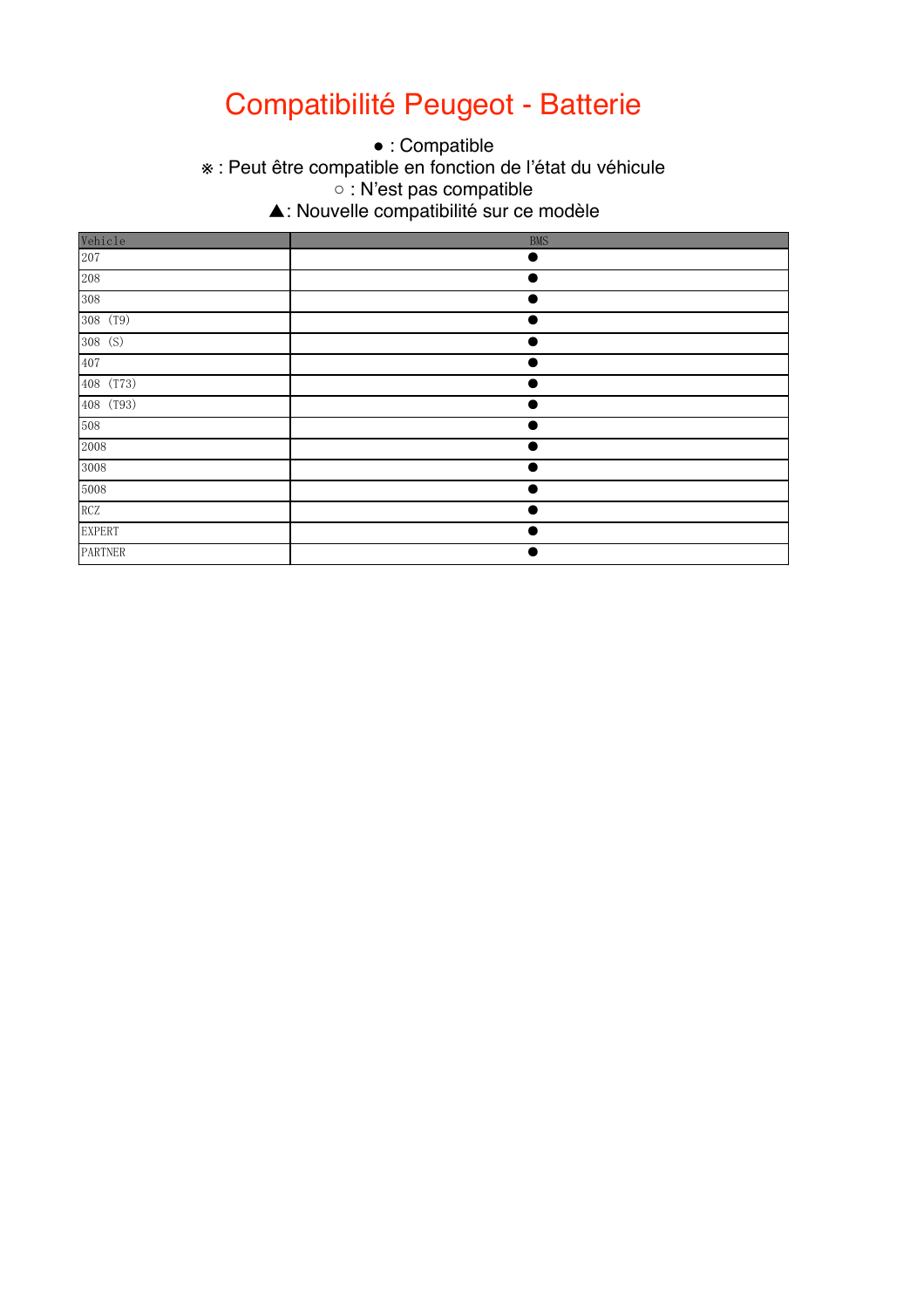### Compatibilité Peugeot - Système BLD

• : Compatible

\* : Peut être compatible en fonction de l'état du véhicule

○ : N'est pas compatible

 $\sim$  This function is not supported. ▲: Nouvelle compatibilité sur ce modèle

| Vehicle         | System Type   | <b>BLD</b> |
|-----------------|---------------|------------|
| 1007 (CAN)      | ABSMK70_1     | $\bullet$  |
| 1007 (CAN)      | ESPMK60_0     | $\bullet$  |
| $206$ (+)       | ABSMK70_1     | $\bullet$  |
| $206$ (+)       | ESPMK60_0     | $\bullet$  |
| 207 (CAN)       | ABSMK70_1     | $\bullet$  |
| 207 (CAN)       | ESPMK60_0     | $\bullet$  |
| 207 (VAN)       | ABSMK70_1     | $\bullet$  |
| 207 (VAN)       | ESPMK60_0     | $\bullet$  |
| 207(i)          | ABSMK70_1     | $\bullet$  |
| 207 (i)         | ESPMK60_0     | $\bullet$  |
| 207_ADD         | ABSMK70_1     | 0          |
| 207_ADD         | ESPMK60_0     |            |
| 2008            | ABSMK100      | $\bullet$  |
| 2008            | ESPMK100      | 0          |
| $208\,$         | ABSMK100      | $\bullet$  |
| 208             | ESPMK100      | $\bullet$  |
| 3008            | ESP8.1        | $\bullet$  |
| 3008 (Hybrid 4) | ESP8.1        | $\bullet$  |
| 3008 (CHINA)    | ESP8.1        | $\bullet$  |
| $301\,$         | ABSMK100      | $\bullet$  |
| 301             | ESPMK100      | $\bullet$  |
| 307 (CAN)       | ABS81         | 0          |
| 307 (CAN)       | ABS8_BOSCH    | $\bullet$  |
| 307 (CAN)       | ESP8_BOSCH    | $\bullet$  |
| 307 (CAN)       | ESP8.1        | $\bullet$  |
| 308             | ABS81         | e          |
| 308             | ESP8.1        | 0          |
| 308 (4 Portes)  | ABS81         | $\bullet$  |
| 308 (4 Portes)  | ESP8.1        | $\bullet$  |
| 407             | ESP8.1        | $\bullet$  |
| 407             | ESP_EBC_44    | $\bullet$  |
| 408             | ABS81         | $\bullet$  |
| 408             | <b>ESP8.1</b> |            |
| 5008            | ESP8.1        | $\bullet$  |
| 508             | ABS81         | $\bullet$  |
| 508             | ESP8.1        | $\bullet$  |
| 508 (Hybrid 4)  | ABS81         | 0          |
| 508 (Hybrid 4)  | ESP8.1        | $\bullet$  |
| 508 (RHX)       | ABS81         | $\bullet$  |
| 508 (RHX)       | ESP8.1        | $\bullet$  |
| 807 (CAN)       | ESP8_BOSCH    | 0          |
| 807_CAN         | ESP8_BOSCH    | $\bullet$  |
| 807_CAN         | ESP8.1        | $\bullet$  |
| EXPERT 2        | ABS81         | $\bullet$  |
| EXPERT 2        | ABS8_BOSCH    | $\bullet$  |
| EXPERT 2        | ESP8.1        | $\bullet$  |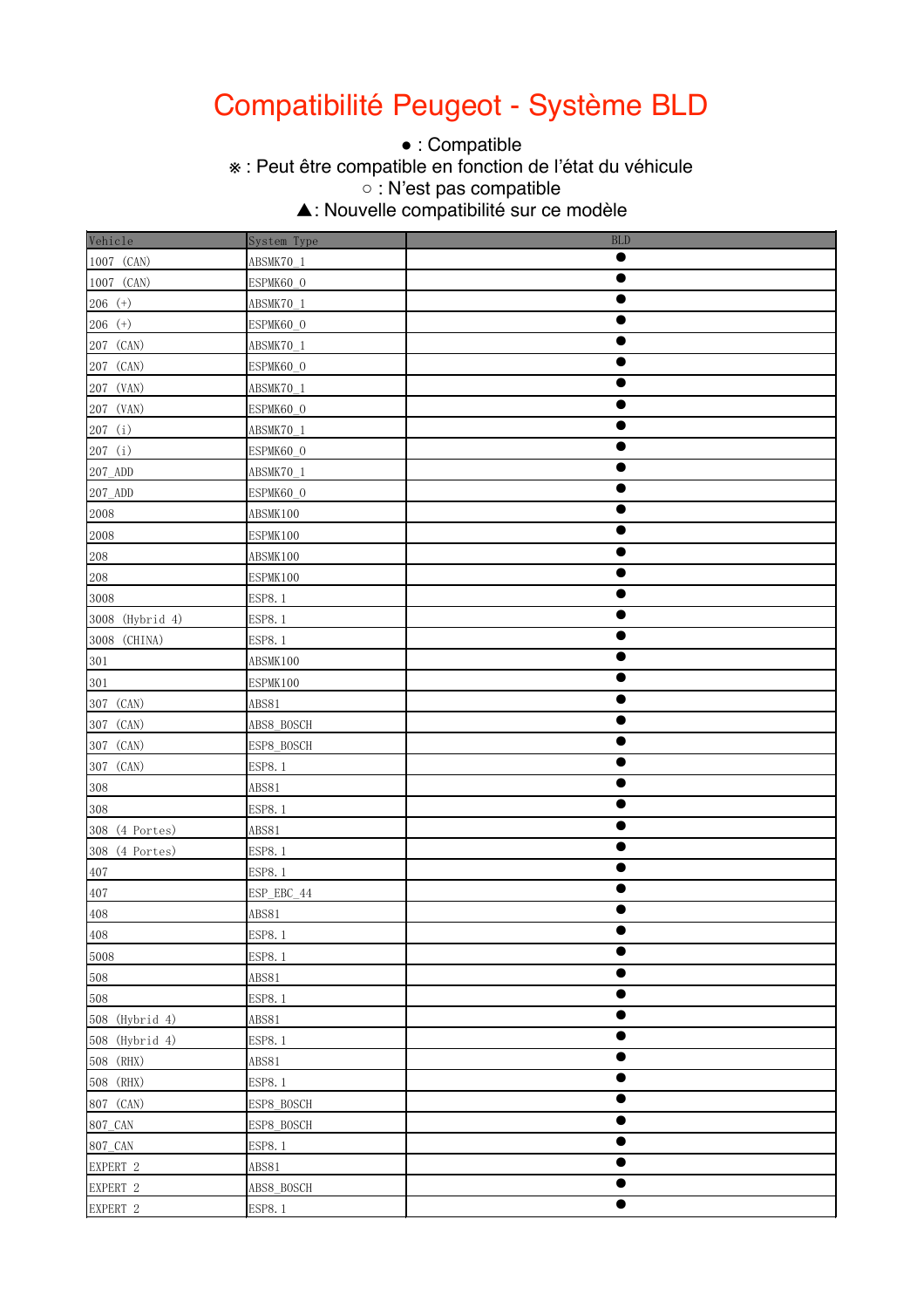| EXPERT 3     | ABS81         |  |
|--------------|---------------|--|
| EXPERT 3     | ABS8 BOSCH    |  |
| EXPERT 3     | <b>ESP8.1</b> |  |
| EXPERT 3     | ESP8 BOSCH    |  |
| HOGGAR       | ABSMK70 1     |  |
| HOGGAR       | ESPMK60 0     |  |
| PARTNER (B9) | ABS81         |  |
| PARTNER (B9) | <b>ESP8.1</b> |  |
| <b>RCZ</b>   | ABS81         |  |
| <b>RCZ</b>   | <b>ESP8.1</b> |  |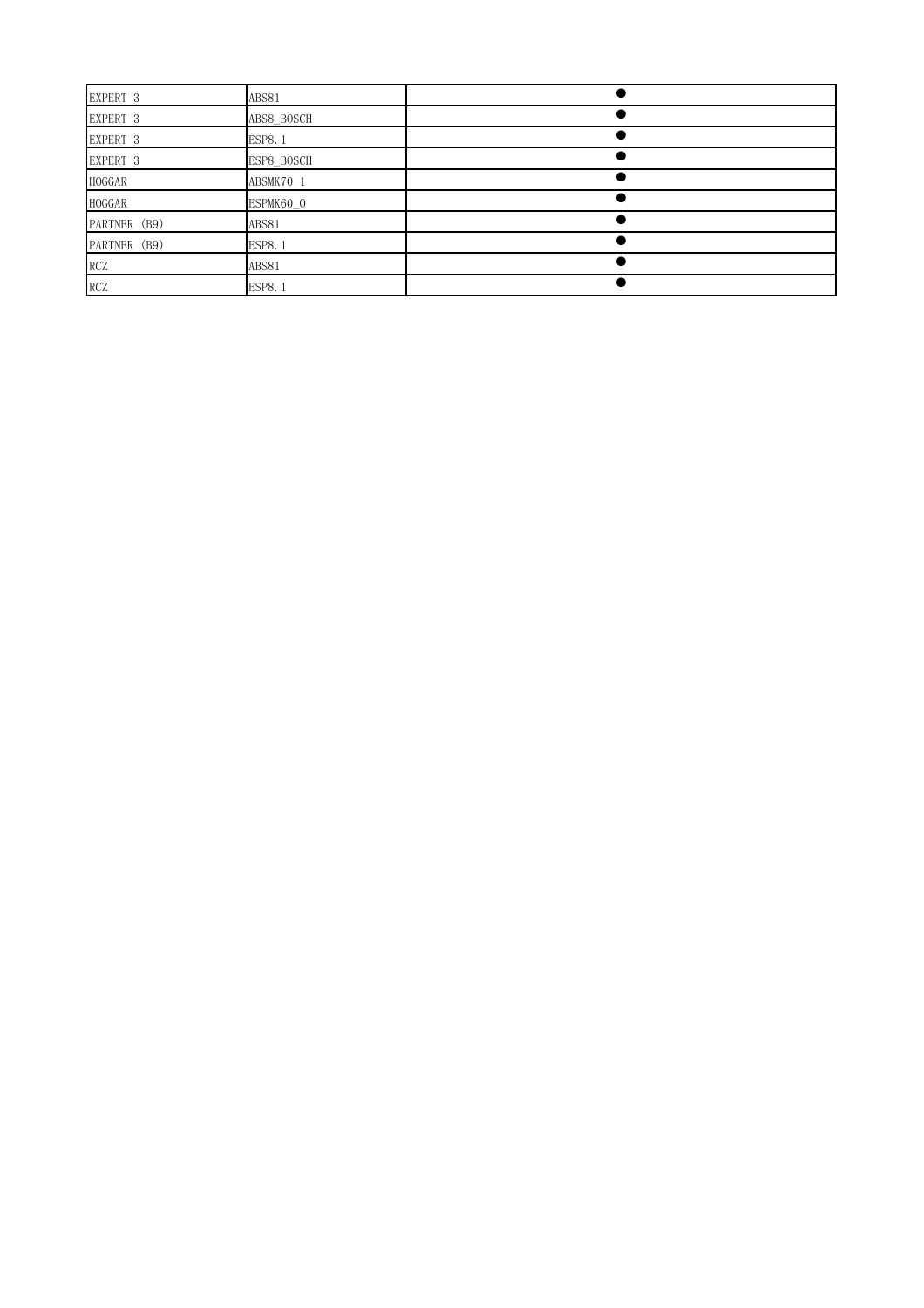### Compatibilité Peugeot - Diagnostic

#### ● This function is supported.  $\circ$  this function may be supported the actual condition of the vehicle. The vehicle  $\circ$  the vehicle  $\circ$ • : Compatible ※ : Peut être compatible en fonction de l'état du véhicule ○ : N'est pas compatible ̖: Nouvelle compatibilité sur ce modèle

| Vehicle | System Name                                                      | EcuInfo.  | Read<br>Codes | Erase<br>Codes | LiveData  |
|---------|------------------------------------------------------------------|-----------|---------------|----------------|-----------|
| 106     | Engine Control Moduel                                            | $\bullet$ | $\bullet$     | $\bullet$      | $\bullet$ |
| 106     | Additional Heating                                               | $\bullet$ | $\bullet$     | $\bullet$      | $\bullet$ |
| 107     | Engine Control Moduel                                            | $\bullet$ | $\bullet$     | $\bullet$      | $\bullet$ |
| 107     | Manual Gearbox (MMT)                                             | $\bullet$ | $\bullet$     | $\bullet$      | $\bullet$ |
| 107     | ESP (BOSCH 8.0 C1)                                               | $\bullet$ | $\bullet$     | $\bullet$      | $\bullet$ |
| 107     | Airbag                                                           | $\bullet$ |               | $\bullet$      | $\bullet$ |
| 107     | Electric Power Steering                                          |           | $\bullet$     | $\bullet$      | $\bullet$ |
| 107     | Coded Anti Start                                                 |           |               |                |           |
| 108     | Engine Control Moduel                                            |           |               |                |           |
| 108     | Gearbox                                                          |           | $\bullet$     |                |           |
| 108     | ABS/ESP                                                          |           |               |                |           |
| 108     | Airbag                                                           |           |               |                |           |
| 108     | Instrument Panel                                                 | $\bullet$ |               | $\bullet$      |           |
| 108     | Air Conditioning                                                 | $\bullet$ |               | $\bullet$      |           |
| 108     | Electric Power Steering                                          | $\bullet$ | $\bullet$     | $\bullet$      | $\bullet$ |
| 108     | Start/Stop Control                                               | $\bullet$ | $\bullet$     | $\bullet$      | $\bullet$ |
| 108     | Engine Immobiliser\Hands Free Starting Access Electric<br>Module | $\bullet$ | $\bullet$     | $\bullet$      |           |
| 108     | Multifunction Display                                            | $\bullet$ | $\bullet$     | $\bullet$      | $\bullet$ |
| 206     | Engine Control Moduel                                            | $\bullet$ | $\bullet$     | $\bullet$      | $\bullet$ |
| 206     | Auto Gearbox                                                     |           | $\bullet$     | $\bullet$      | $\bullet$ |
| 206     | Active Safety (ABS)                                              | $\bullet$ | $\bullet$     | $\bullet$      | $\bullet$ |
| 206     | Airbag                                                           | $\bullet$ | $\bullet$     | $\bullet$      |           |
| 206     | Instrument Panel                                                 | $\bullet$ |               | $\bullet$      |           |
| 206     | Built-in System Interface (BSI)                                  |           |               |                |           |
| 206     | Air Conditioning                                                 |           |               |                |           |
| 206     | Diesel Additive Function                                         |           |               |                |           |
| 206     | Electric Power Steering                                          |           |               |                |           |
| 206     | Steering Wheel Switching Module                                  | $\bullet$ |               |                |           |
| 206     | Rain/Brightness Sensor                                           | $\bullet$ | $\bullet$     | $\bullet$      |           |
| 206     | Driver School Module                                             | $\bullet$ | $\bullet$     | $\bullet$      |           |
| 206     | Display/Telematics                                               |           | $\bullet$     |                |           |
| 206     | Service Module                                                   | $\bullet$ | $\bullet$     | $\bullet$      | $\bullet$ |
| 206     | Multifunction Display                                            |           | $\bullet$     |                | $\bullet$ |
| 206     | CD Player                                                        |           |               |                |           |
| 206     | Alarm                                                            | $\bullet$ | $\bullet$     | $\bullet$      | $\bullet$ |
| 206     | Radio                                                            | $\bullet$ | $\bullet$     | $\bullet$      | $\bullet$ |
| 207     | Engine Control Moduel                                            | $\bullet$ | $\bullet$     | $\bullet$      | $\bullet$ |
| 207     | Auto Gearbox                                                     | $\bullet$ | $\bullet$     | $\bullet$      | $\bullet$ |
| 207     | Active Safety (ABS)                                              | $\bullet$ | $\bullet$     | $\bullet$      | $\bullet$ |
| $207\,$ | Airbag                                                           | $\bullet$ | $\bullet$     | $\bullet$      | $\bullet$ |
| 207     | Instrument Panel                                                 | $\bullet$ | $\bullet$     | $\bullet$      | $\bullet$ |
| 207     | Built-in System Interface (BSI)                                  | $\bullet$ | $\bullet$     | $\bullet$      | $\bullet$ |
| 207     | Air Conditioning                                                 | $\bullet$ | $\bullet$     | $\bullet$      | $\bullet$ |
| 207     | Engine Relay Unit                                                | $\bullet$ | $\bullet$     | $\bullet$      | $\bullet$ |
| 207     | Trailer Relay Unit                                               | $\bullet$ | $\bullet$     | $\bullet$      | $\bullet$ |
| 207     | Electric Power Steering                                          | $\bullet$ | $\bullet$     | $\bullet$      | $\bullet$ |
| 207     | Steering Wheel Switching Module                                  | $\bullet$ | $\bullet$     | $\bullet$      | $\bullet$ |
| 207     | Parking Assistance Module                                        | $\bullet$ | $\bullet$     | $\bullet$      | $\bullet$ |
| 207     | Rain/Brightness Sensor                                           | $\bullet$ | $\bullet$     | $\bullet$      | $\bullet$ |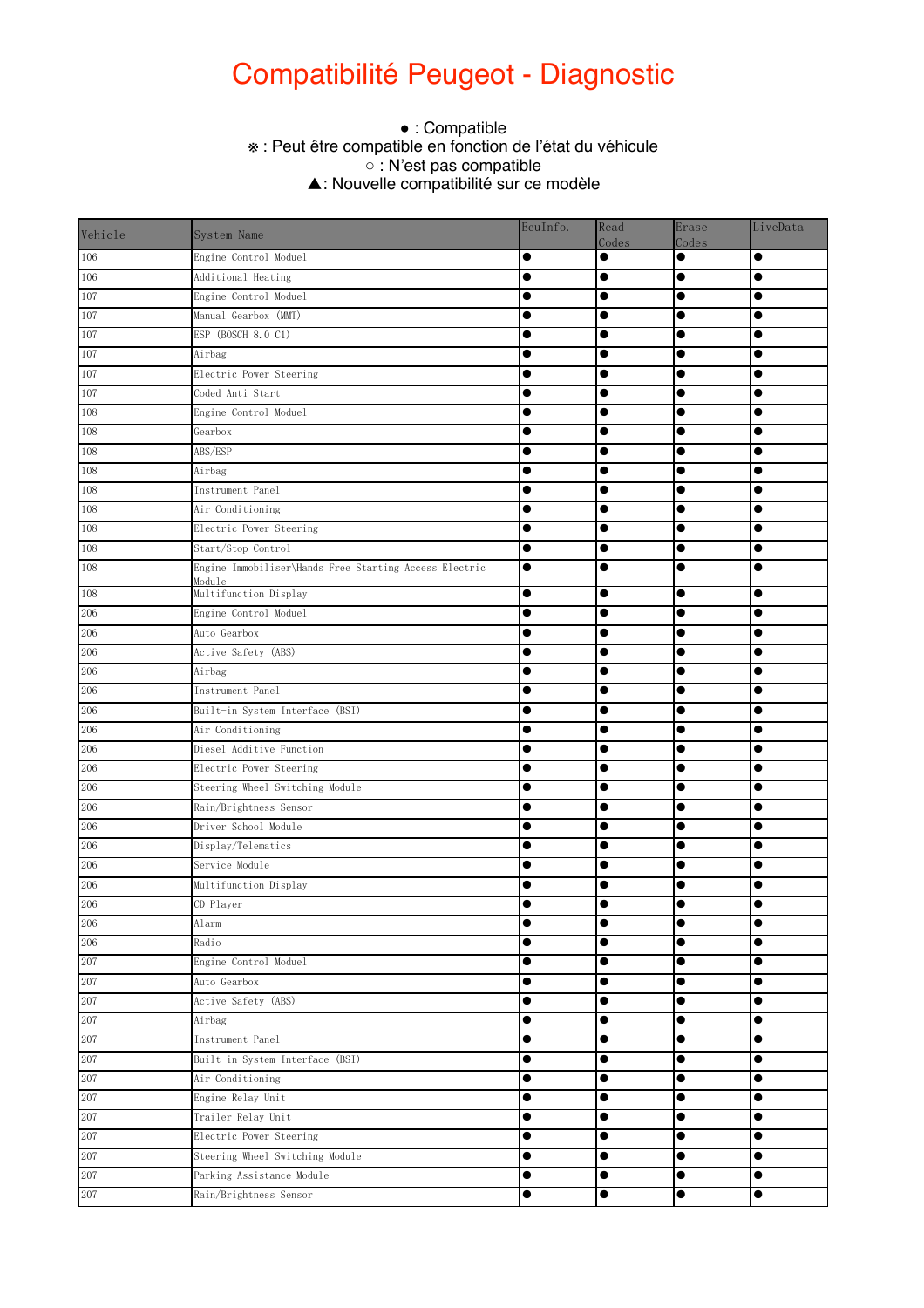| 207        | Battery Charge Status Unit                     | $\bullet$ | $\bullet$ | $\bullet$ | $\bullet$ |
|------------|------------------------------------------------|-----------|-----------|-----------|-----------|
| 207        | Service Module                                 |           |           |           |           |
| 207        | Hands Free Control Unit                        |           | $\bullet$ | $\bullet$ | Œ         |
| 207        | Display/Telematics                             |           | $\bullet$ | $\bullet$ |           |
| 207        | Not Fastened Warning Light (TNB)               |           |           |           |           |
| 207        | Multiplexed Additive Adding Pump               |           |           |           | O         |
| 207        | High Frequency Receiver                        |           |           |           |           |
| 207        | Under Inflation Detection                      |           |           | 0         |           |
| 207        | Driver School Module                           |           |           |           |           |
| 207        | Directional Headlamps                          |           |           |           |           |
| 207        | Stolen Vehicle Location Control Unit           |           |           | $\bullet$ |           |
| 207        | Folding Roof                                   | $\bullet$ | $\bullet$ |           |           |
| 207        | Multifunction Display                          | $\bullet$ | $\bullet$ |           |           |
| 207        | CD Player                                      |           | $\bullet$ |           |           |
| 207        | Alarm                                          |           | $\bullet$ |           |           |
| 207        | Radio                                          |           | $\bullet$ | $\bullet$ |           |
| 208        | Engine Control Moduel                          | $\bullet$ | $\bullet$ | $\bullet$ | 0         |
| 208        | Auto Gearbox                                   |           |           |           | 0         |
| 208        | Active Safety (ABS)                            |           |           |           |           |
| 208        | Airbag                                         | 0         |           | $\bullet$ |           |
| 208        | Instrument Panel                               |           |           | 0         |           |
| 208        | Built-in System Interface (BSI)                | $\bullet$ | $\bullet$ | $\bullet$ | $\bullet$ |
| 208        | Air Conditioning                               | $\bullet$ | $\bullet$ | $\bullet$ | $\bullet$ |
| 208        | Trailer Relay Unit                             | $\bullet$ |           |           | $\bullet$ |
| 208        | Lighting Relay Unit                            |           | $\bullet$ |           |           |
| 208        | Electric Power Steering                        | $\bullet$ | $\bullet$ | $\bullet$ | $\bullet$ |
| 208        | Steering Wheel Switching Module                |           | $\bullet$ |           |           |
| 208        | Steering Wheel With Fixed Central Control      |           | $\bullet$ | $\bullet$ |           |
| 208        | Parking Assistance Module                      |           |           | $\bullet$ |           |
| 208        | Multiplexed Additive Adding Pump               |           |           |           |           |
| 208        | Rain/Brightness Sensor                         |           |           |           |           |
| 208        | Battery Charge Status Unit                     |           |           |           | 0         |
| 208        | Multiplexed Control Panel                      |           |           | 0         | 0         |
| 208        | Driver School Module                           |           |           |           |           |
| 208        | Independent Telematic Unit (BTA)               | $\bullet$ | 0         | ۰         |           |
| 208        | Matrix Screen Integral To The Instrument Panel | 0         |           |           |           |
| 208        | Telematic Unit                                 |           | $\bullet$ | $\bullet$ | 0         |
| 208        | Siren                                          | $\bullet$ | $\bullet$ | $\bullet$ | $\bullet$ |
| 208        | CD Player                                      | $\bullet$ | $\bullet$ | $\bullet$ | $\bullet$ |
| 208        | Alarm                                          | $\bullet$ | $\bullet$ | $\bullet$ | $\bullet$ |
| 208        | Audio Amplifier                                | $\bullet$ | $\bullet$ | $\bullet$ |           |
| 208        | Radio                                          | $\bullet$ | $\bullet$ | $\bullet$ |           |
| 208 (Ai91) | Engine Control Moduel                          |           |           |           |           |
| 208 (Ai91) | Auto Gearbox                                   |           | $\bullet$ |           |           |
| 208 (Ai91) | Active Safety (ABS)                            | $\bullet$ | $\bullet$ | $\bullet$ |           |
| 208 (Ai91) | Airbag                                         | $\bullet$ |           |           |           |
| 208 (Ai91) | Instrument Panel                               | $\bullet$ | $\bullet$ |           | $\bullet$ |
| 208 (Ai91) | Built-in System Interface (BSI)                | $\bullet$ | $\bullet$ | $\bullet$ | $\bullet$ |
| 208 (Ai91) | Air Conditioning                               | $\bullet$ |           | $\bullet$ | $\bullet$ |
| 208 (Ai91) | Electric Power Steering                        | $\bullet$ | $\bullet$ |           |           |
| 208 (Ai91) | Steering Wheel Switching Module                | $\bullet$ | $\bullet$ | $\bullet$ | $\bullet$ |
| 208 (Ai91) | Steering Wheel With Fixed Central Control      | $\bullet$ | $\bullet$ | $\bullet$ | 0         |
| 208 (Ai91) | Parking Assistance Module                      | $\bullet$ | $\bullet$ | $\bullet$ |           |
| 208 (Ai91) | Rain/Brightness Sensor                         | $\bullet$ | $\bullet$ | $\bullet$ |           |
| 208 (Ai91) | Independent Telematic Unit                     | $\bullet$ | $\bullet$ | $\bullet$ |           |
| 208 (Ai91) | Multiplexed Control Panel                      |           | $\bullet$ |           |           |
| 208 (Ai91) | External CD Player                             |           | $\bullet$ |           | $\bullet$ |
| 208 (Ai91) | Telematic Unit                                 | $\bullet$ | $\bullet$ | $\bullet$ | $\bullet$ |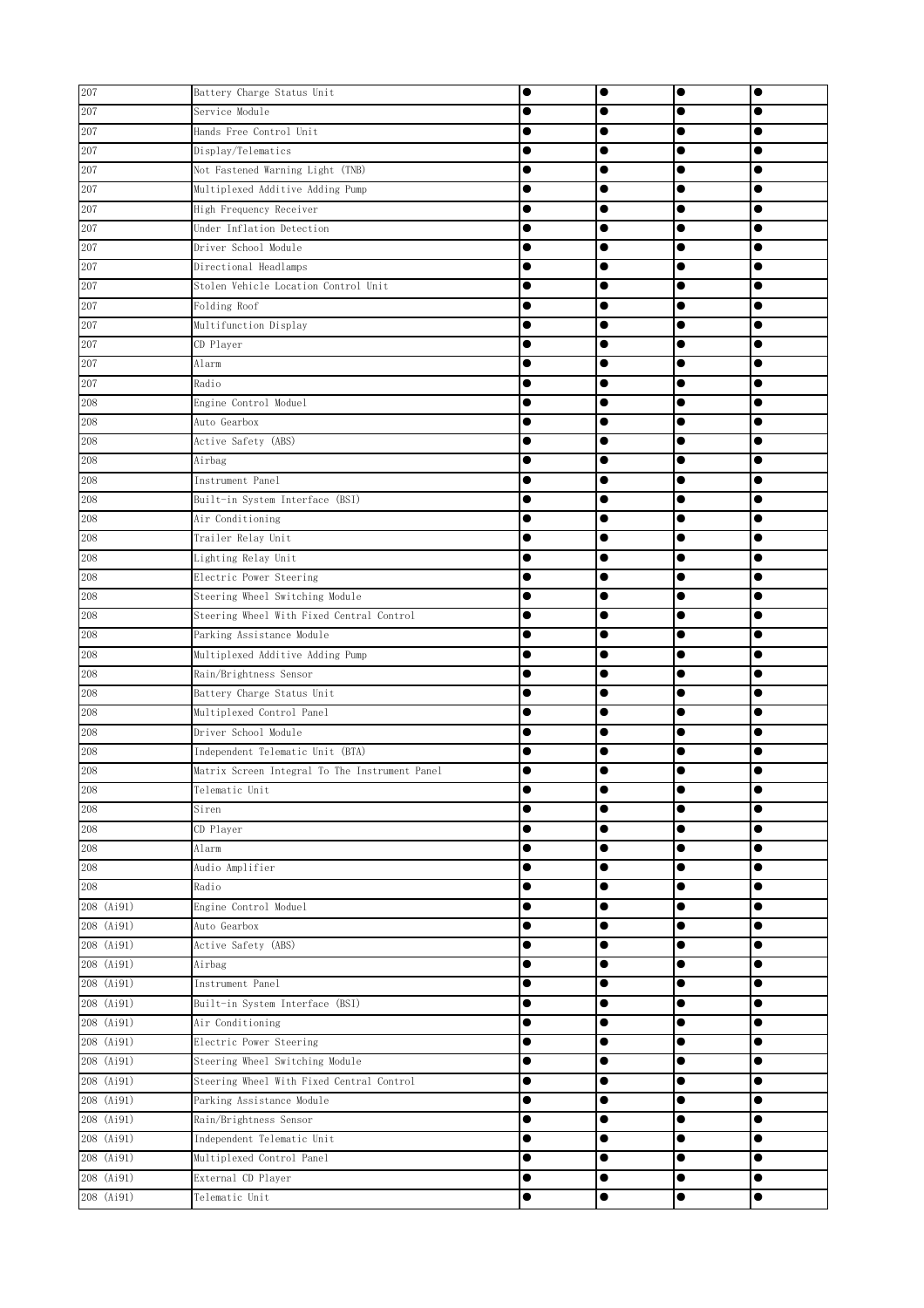| 208 (Ai91) | Siren                               | $\bullet$ | $\bullet$ | $\bullet$ | $\bullet$ |
|------------|-------------------------------------|-----------|-----------|-----------|-----------|
| 208 (Ai91) | Alarm                               | $\bullet$ | $\bullet$ | $\bullet$ |           |
| 208 (Ai91) | Radio                               |           | $\bullet$ | $\bullet$ |           |
| 301        | Engine Control Moduel               | $\bullet$ | $\bullet$ | $\bullet$ | $\bullet$ |
| 301        | Auto Gearbox                        | 0         |           |           |           |
| 301        | Active Safety (ABS)                 |           |           |           |           |
| 301        | Airbag                              | 0         | $\bullet$ |           | 0         |
| 301        | Instrument Panel                    | 0         |           | 0         | 0         |
| $301\,$    | Trailer Relay Unit                  | 0         |           | $\bullet$ |           |
| 301        | Electric Power Steering             | $\bullet$ | $\bullet$ | $\bullet$ | $\bullet$ |
| 301        | Multiplexed Additive Adding Pump    | $\bullet$ |           | $\bullet$ | $\bullet$ |
| 301        | Steering Wheel Switching Module     | $\bullet$ | $\bullet$ | $\bullet$ | $\bullet$ |
| 301        | Parking Assistance Module           | $\bullet$ | $\bullet$ | $\bullet$ | $\bullet$ |
| 301        | Multifunction Display               | 0         | $\bullet$ | $\bullet$ |           |
| 301        | Siren                               | 0         | $\bullet$ | $\bullet$ |           |
| 301        | Radio                               | $\bullet$ | $\bullet$ | $\bullet$ |           |
| 306        | Engine Control Moduel               | $\bullet$ | $\bullet$ | $\bullet$ | $\bullet$ |
| 306        | Auto Gearbox                        | 0         |           | $\bullet$ |           |
| 306        | ABS (BOSCH 5.3)                     |           | $\bullet$ | $\bullet$ |           |
| 306        | Airbag                              | 0         | $\bullet$ | $\bullet$ |           |
| 307        | Engine Control Moduel               | $\bullet$ |           | $\bullet$ |           |
| 307        | Auto Gearbox                        | $\bullet$ | $\bullet$ | $\bullet$ | $\bullet$ |
| 307        | Active Safety (ABS)                 | $\bullet$ | $\bullet$ | $\bullet$ | $\bullet$ |
| 307        | Airbag                              | $\bullet$ |           | $\bullet$ | $\bullet$ |
| 307        | Instrument Panel                    | 0         | $\bullet$ | $\bullet$ | $\bullet$ |
| 307        | Built-in System Interface (BSI)     | $\bullet$ | $\bullet$ | $\bullet$ | $\bullet$ |
| 307        | Air Conditioning                    |           | $\bullet$ | $\bullet$ | $\bullet$ |
| 307        | Engine Relay Unit                   | 0         | $\bullet$ | $\bullet$ | $\bullet$ |
| 307        | Trailer Relay Unit                  | ●         | $\bullet$ | $\bullet$ | $\bullet$ |
| 307        | Diesel Additive Function            | 0         |           | $\bullet$ |           |
| 307        | Electric Power Steering             |           |           |           |           |
| 307        | Steering Wheel Switching Module     | 0         | $\bullet$ | $\bullet$ |           |
| 307        | Parking Assistance Module           | 0         |           | 0         |           |
| 307        | Driver Door module                  | 0         |           | $\bullet$ |           |
| 307        | Passenger Door Module               | ●         |           |           |           |
| 307        | Right Headlamp Beam Level Corrector | 0         |           | Ð         | e         |
| 307        | Left Headlamp Beam Level Corrector  | e         | $\bullet$ |           | $\bullet$ |
| 307        | Rain/Brightness Sensor              | $\bullet$ | $\bullet$ | $\bullet$ | $\bullet$ |
| 307        | Driver School Module                | $\bullet$ | $\bullet$ | $\bullet$ | $\bullet$ |
| 307        | Hands Free Control Unit             | $\bullet$ | $\bullet$ | $\bullet$ | $\bullet$ |
| 307        | Multifunction Display               | $\bullet$ | $\bullet$ | $\bullet$ | $\bullet$ |
| 307        | High Frequency Receiver             | $\bullet$ | $\bullet$ | $\bullet$ | $\bullet$ |
| 307        | Service Module"                     | $\bullet$ | $\bullet$ | $\bullet$ |           |
| 307        | Under Inflation Detection           | 0         | $\bullet$ | $\bullet$ |           |
| 307        | Telematic Unit                      | $\bullet$ | $\bullet$ | $\bullet$ |           |
| 307        | Sunroof                             | $\bullet$ | $\bullet$ | $\bullet$ |           |
| $307\,$    | Folding Roof                        | $\bullet$ | $\bullet$ | $\bullet$ | $\bullet$ |
| 307        | CD Player                           | $\bullet$ | $\bullet$ | $\bullet$ | $\bullet$ |
| 307        | Alarm                               | $\bullet$ | $\bullet$ | $\bullet$ | $\bullet$ |
| 307        | Radio                               | $\bullet$ | $\bullet$ | $\bullet$ | $\bullet$ |
| 308        | Engine Control Moduel               | $\bullet$ | $\bullet$ | $\bullet$ | $\bullet$ |
| 308        | Auto Gearbox                        |           | $\bullet$ | $\bullet$ |           |
| 308        | Active Safety (ABS)                 |           | $\bullet$ | $\bullet$ |           |
| 308        | Airbag                              | $\bullet$ | $\bullet$ | $\bullet$ | $\bullet$ |
| 308        | Instrument Panel                    | $\bullet$ | $\bullet$ | $\bullet$ | $\bullet$ |
| 308        | Built-in System Interface (BSI)     | 0         | $\bullet$ |           |           |
| 308        | Air Conditioning                    | $\bullet$ | $\bullet$ | $\bullet$ | $\bullet$ |
| $308\,$    | Engine Relay Unit                   | $\bullet$ | $\bullet$ | $\bullet$ | $\bullet$ |
|            |                                     |           |           |           |           |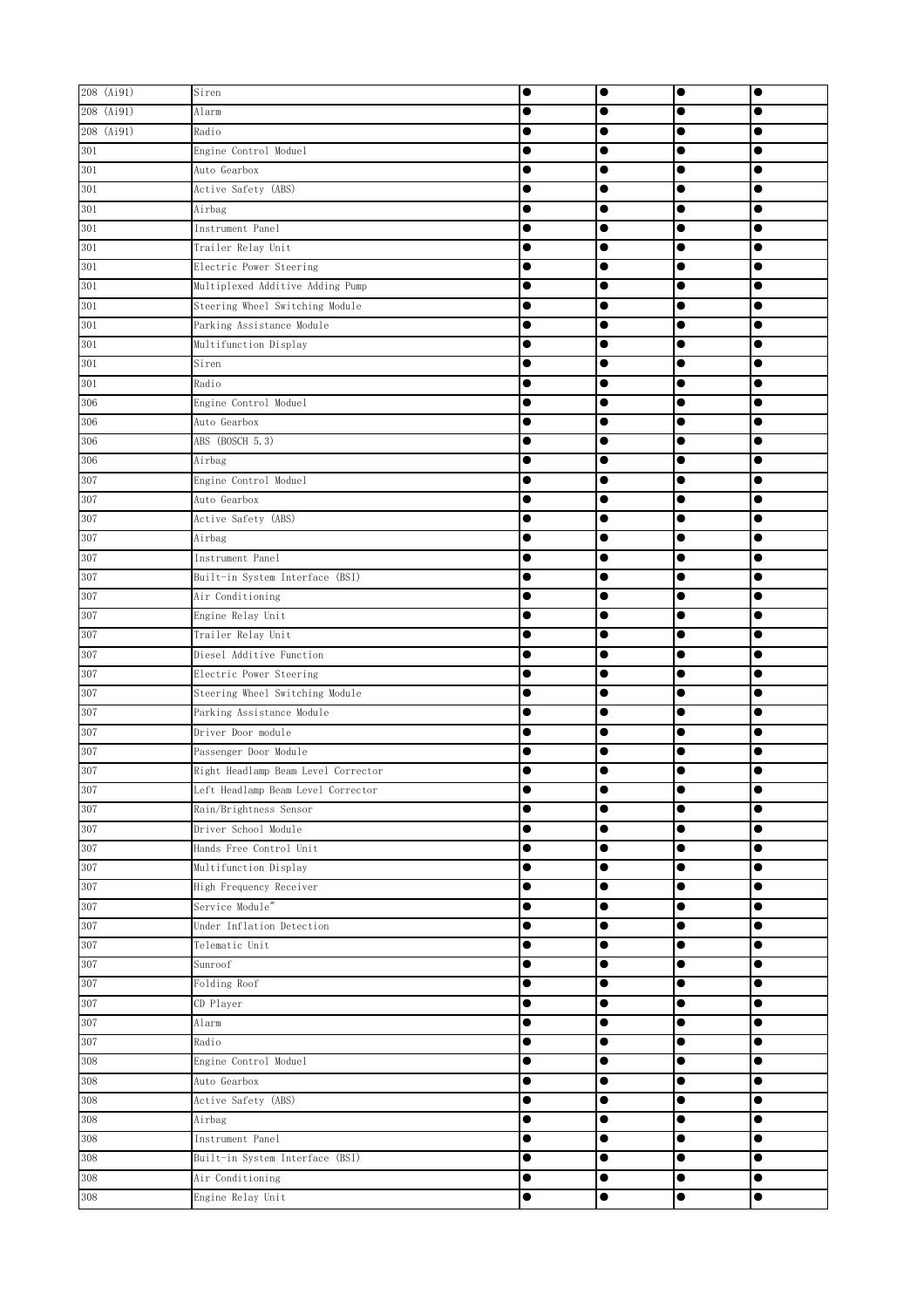| 308        | Trailer Relay Unit                             | $\bullet$ | $\bullet$ | $\bullet$ | $\bullet$ |
|------------|------------------------------------------------|-----------|-----------|-----------|-----------|
| 308        | Electric Power Steering                        |           |           | $\bullet$ |           |
| 308        | Steering Wheel Switching Module                |           | $\bullet$ | $\bullet$ |           |
| 308        | Parking Assistance Module                      |           |           | $\bullet$ |           |
| 308        | Multiplexed Additive Adding Pump               |           |           |           |           |
| 308        | Driver Door Module                             |           |           |           |           |
| 308        | Driver Seat Memory Unit                        | 0         |           |           |           |
| 308        | Passenger Seat Memory Unit                     |           | 0         |           |           |
| 308        | Directional Headlamps                          |           |           |           |           |
| 308        | Hands Free Control Unit                        |           |           | $\bullet$ |           |
| 308        | Battery Charge Status Unit                     | $\bullet$ |           | $\bullet$ |           |
| 308        | Not Fastened Warning Light (TNB)               |           | $\bullet$ |           |           |
| 308        | Rain/Brightness Sensor                         | ●         | $\bullet$ | $\bullet$ | ●         |
| 308        | Display/Telematics                             | 0         | $\bullet$ | $\bullet$ |           |
| 308        | Service Module"                                |           | $\bullet$ | $\bullet$ |           |
| 308        | Multifunction Display                          |           | $\bullet$ | $\bullet$ |           |
| 308        | High Frequency Receiver                        | $\bullet$ | $\bullet$ | $\bullet$ |           |
| 308        | Lane Departure Warning System                  |           | $\bullet$ |           |           |
| 308        | Windscreen Wiper                               |           | $\bullet$ |           |           |
| 308        | Matrix Screen Integral To The Instrument Panel | $\bullet$ | $\bullet$ | $\bullet$ |           |
| 308        | Moving Panel Deflector                         |           |           | $\bullet$ |           |
| 308        | Under Inflation Detection                      | $\bullet$ |           | $\bullet$ | $\bullet$ |
| 308        | Driver School Module                           | $\bullet$ | $\bullet$ | $\bullet$ | $\bullet$ |
| 308        | Audio Amplifier                                |           | $\bullet$ | $\bullet$ | $\bullet$ |
| 308        | Electropump Assembly                           |           | $\bullet$ |           | $\bullet$ |
| 308        | Sunroof                                        | $\bullet$ | $\bullet$ | $\bullet$ | $\bullet$ |
| 308        | Folding Roof                                   |           | $\bullet$ | $\bullet$ |           |
| 308        | CD Player                                      |           |           | $\bullet$ |           |
| 308        | Radio                                          |           |           | $\bullet$ |           |
| 308        | Alarm                                          |           |           |           |           |
| 308 (T9)   | Engine Control Moduel                          |           |           |           |           |
| 308 (T9)   | Auto Gearbox                                   |           |           |           |           |
| 308 (T9)   | Active Safety (ABS)                            |           |           |           |           |
| 308 (T9)   | Vehicle Distance Assistance                    |           | 0         |           |           |
| $308$ (T9) | Airbag                                         |           | 0         | 0         |           |
| 308 (T9)   | Instrument Panel                               |           |           |           |           |
| 308 (T9)   | Air Conditioning                               |           | ●         | c         |           |
| 308 (T9)   | Engine Relay Unit                              | $\bullet$ | $\bullet$ | $\bullet$ | $\bullet$ |
| $308$ (T9) | Trailer Relay Unit                             | $\bullet$ | $\bullet$ | $\bullet$ | 0         |
| 308 (T9)   | Electric Power Steering                        | $\bullet$ | $\bullet$ | $\bullet$ |           |
| 308 (T9)   | Electric Steering Lock                         | $\bullet$ | $\bullet$ | $\bullet$ |           |
| 308 (T9)   | Steering Wheel Switching Module                | $\bullet$ | $\bullet$ | $\bullet$ |           |
| 308 (T9)   | Parking Assistance Module                      | $\bullet$ |           |           |           |
| 308 (T9)   | Additional Heating                             |           | $\bullet$ |           |           |
| 308 (T9)   | Driver Door control panel                      | $\bullet$ | $\bullet$ | $\bullet$ |           |
| 308 (T9)   | Driver Seat Memory Unit                        | $\bullet$ | $\bullet$ | $\bullet$ |           |
| 308 (T9)   | Seat Belts Not Fastened LED Unit               | $\bullet$ |           | $\bullet$ |           |
| 308 (T9)   | Directional Headlamps                          | $\bullet$ | $\bullet$ | $\bullet$ | $\bullet$ |
| 308 (T9)   | Rain/Brightness Sensor                         | $\bullet$ | $\bullet$ | $\bullet$ | $\bullet$ |
| 308 (T9)   | Hands Free Starting Access Electric Module     | $\bullet$ | $\bullet$ |           | $\bullet$ |
| 308 (T9)   | Electric Key Reader                            | $\bullet$ | $\bullet$ | $\bullet$ | $\bullet$ |
| 308 (T9)   | Battery Charge Status Unit                     |           | $\bullet$ | $\bullet$ |           |
| 308 (T9)   | Voltage Retaining Device                       | $\bullet$ | $\bullet$ | $\bullet$ |           |
| 308 (T9)   | Matrix Screen Integral To The Instrument Panel | $\bullet$ | $\bullet$ | $\bullet$ |           |
| 308(19)    | Supply Protection And Management Unit          | $\bullet$ | $\bullet$ | $\bullet$ |           |
| 308 (T9)   | Independent Telematic Unit (BTA)               |           | $\bullet$ |           |           |
| 308 (T9)   | PADDGO INERGY                                  | $\bullet$ | $\bullet$ | $\bullet$ | $\bullet$ |
| 308 (T9)   | Multifunction Display                          | $\bullet$ | $\bullet$ | $\bullet$ | $\bullet$ |
|            |                                                |           |           |           |           |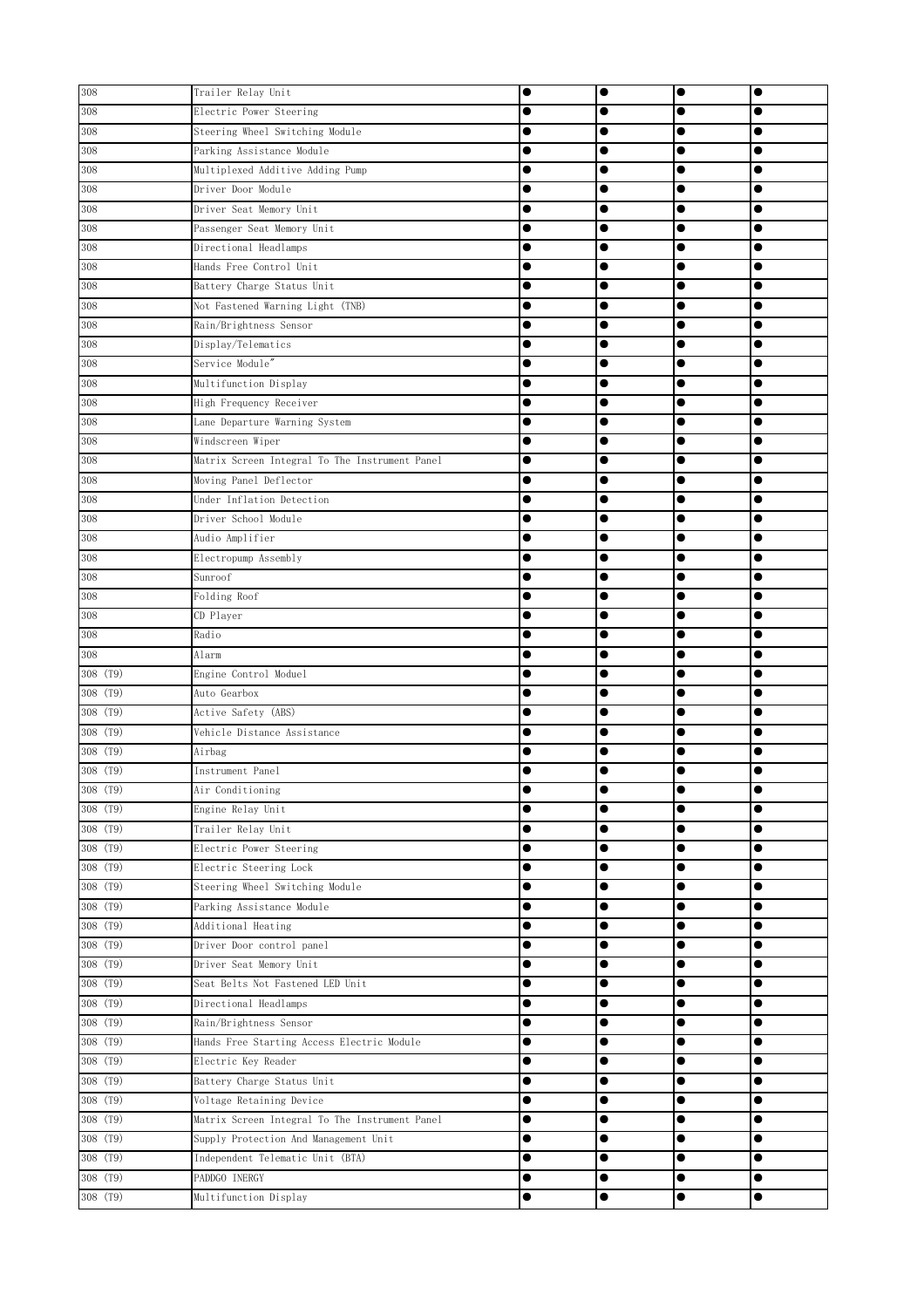| 308 (T9)             | Multiplexed Control Panel                      |           | $\bullet$ | $\bullet$ |           |
|----------------------|------------------------------------------------|-----------|-----------|-----------|-----------|
| 308 (T9)             | External CD Player                             |           |           | $\bullet$ |           |
| 308 (T9)             | Telematic Unit/Radio Navigation                |           | $\bullet$ | $\bullet$ |           |
| 308 (T9)             | Audio Amplifier                                |           |           | $\bullet$ |           |
| 308 (T9)             | Touch Screen                                   |           |           |           |           |
| 308 (T9)             | Radio/Telephone                                | 0         | $\bullet$ |           |           |
| 308 (T9)             | Alarm                                          |           |           | $\bullet$ |           |
| 308 (T9)             | Siren                                          | $\bullet$ |           | $\bullet$ |           |
| 308 (T9)             | Radio                                          | $\bullet$ | $\bullet$ | $\bullet$ | $\bullet$ |
| 308 (S)              | Engine Control Moduel                          | $\bullet$ | $\bullet$ | $\bullet$ |           |
| 308 (S)              | Auto Gearbox                                   | $\bullet$ | $\bullet$ | $\bullet$ | $\bullet$ |
| $308$ (S)            | Active Safety (ABS)                            |           | $\bullet$ | $\bullet$ |           |
| 308(S)               | Airbag                                         | $\bullet$ | $\bullet$ | $\bullet$ | 0         |
| 308(S)               | Instrument Panel                               |           | $\bullet$ | $\bullet$ |           |
| 308(S)               | Built-in System Interface (BSI)                |           | $\bullet$ | $\bullet$ |           |
| $308$ (S)            | Air Conditioning                               |           | $\bullet$ | $\bullet$ |           |
| 308 $(\overline{S})$ | Engine Relay Unit                              |           | $\bullet$ | $\bullet$ |           |
| 308(S)               | Electric Power Steering                        |           | $\bullet$ |           |           |
| 308 (S)              | Electric Steering Lock                         | $\bullet$ | $\bullet$ | $\bullet$ |           |
| 308 (S)              | Steering Wheel Switching Module                |           | $\bullet$ | $\bullet$ |           |
| 308(5)               | Parking Assistance Module                      |           | $\bullet$ | $\bullet$ |           |
| 308 (S)              | Driver Seat Memory Unit                        | $\bullet$ | $\bullet$ | $\bullet$ | $\bullet$ |
| 308 (S)              | Directional Headlamps                          | $\bullet$ | $\bullet$ | $\bullet$ | $\bullet$ |
| 308(S)               | Battery Charge Status Unit                     |           | $\bullet$ | $\bullet$ | $\bullet$ |
| 308 (S)              | Voltage Retaining Device                       | $\bullet$ | $\bullet$ | $\bullet$ | $\bullet$ |
| 308 (S)              | Hands Free Starting Access Electric Module     |           | $\bullet$ | $\bullet$ |           |
| 308 (S)              | Electric Key Reader                            |           |           | $\bullet$ |           |
| $308$ (S)            | Supply Protection And Management Unit          |           | $\bullet$ | $\bullet$ |           |
| $308$ (S)            | Rain/Brightness Sensor                         | $\bullet$ | $\bullet$ | $\bullet$ |           |
| 308(S)               | Matrix Screen Integral To The Instrument Panel | $\bullet$ |           | $\bullet$ |           |
| 308 (S)              | Multiplexed Control Panel                      |           | $\bullet$ |           |           |
| 308 (S)              | Multifunction Display                          |           |           | $\bullet$ |           |
| 308 (S)              | Touch Screen                                   |           |           |           |           |
| $308$ (S)            | Telematic Unit                                 |           | $\bullet$ | $\bullet$ |           |
| 308 (S)              | Radio/Telephone                                |           |           | $\bullet$ |           |
| 308 (S)              | Service Module                                 |           | 0         | $\bullet$ | e         |
| 308(S)               | Alarm                                          |           | $\bullet$ | $\bullet$ | $\bullet$ |
| $308$ (S)            | Radio                                          | $\bullet$ | $\bullet$ | $\bullet$ |           |
| 405                  | Engine Control Moduel                          | $\bullet$ | $\bullet$ | $\bullet$ |           |
| 406                  | Engine Control Moduel                          | $\bullet$ | $\bullet$ | $\bullet$ |           |
| 406                  | Auto Gearbox                                   | $\bullet$ | $\bullet$ | $\bullet$ | $\bullet$ |
| 406                  | Active Safety (ABS)                            |           | $\bullet$ | $\bullet$ |           |
| 406                  | Airbag                                         |           | $\bullet$ |           |           |
| 406                  | Instrument Panel                               | $\bullet$ | $\bullet$ |           |           |
| 406                  | Built-in System Interface (BSI)                | $\bullet$ | $\bullet$ |           |           |
| 406                  | Air Conditioning                               | $\bullet$ |           | $\bullet$ |           |
| 406                  | Diesel Additive Function                       | $\bullet$ | $\bullet$ | $\bullet$ | $\bullet$ |
| 406                  | Steering Wheel Switching Module                | $\bullet$ | $\bullet$ | $\bullet$ | $\bullet$ |
| 406                  | Rain/Brightness Sensor                         | $\bullet$ | $\bullet$ | $\bullet$ | $\bullet$ |
| 406                  | Multifunction Display                          | $\bullet$ | $\bullet$ | $\bullet$ | $\bullet$ |
| 406                  | CD Player                                      | $\bullet$ | $\bullet$ | $\bullet$ |           |
| 406                  | Alarm                                          | $\bullet$ | $\bullet$ | $\bullet$ | $\bullet$ |
| 406                  | Radio                                          | $\bullet$ | $\bullet$ | $\bullet$ |           |
| 407                  | Engine Control Moduel                          | $\bullet$ | $\bullet$ | $\bullet$ | $\bullet$ |
| 407                  | Auto Gearbox                                   | $\bullet$ | $\bullet$ | $\bullet$ | $\bullet$ |
| 407                  | Active Safety (ABS)                            | $\bullet$ | $\bullet$ |           | $\bullet$ |
| 407                  | Airbag                                         | $\bullet$ | $\bullet$ | $\bullet$ | $\bullet$ |
| 407                  | Instrument Panel                               | $\bullet$ | $\bullet$ | $\bullet$ | $\bullet$ |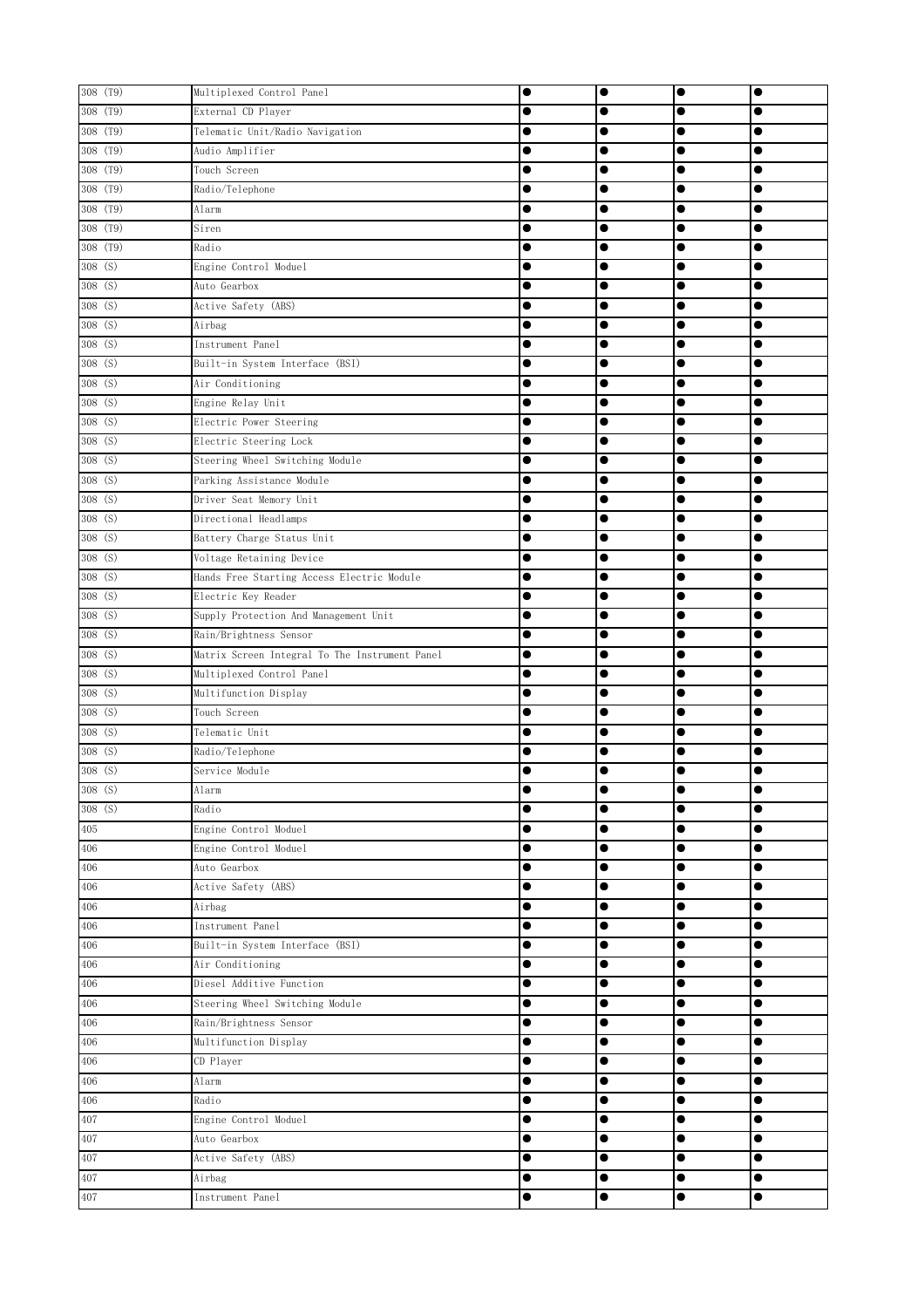| 407       | Built-in System Interface (BSI)                |           | $\bullet$ | $\bullet$ |           |
|-----------|------------------------------------------------|-----------|-----------|-----------|-----------|
| 407       | Air Conditioning                               | $\bullet$ | $\bullet$ | $\bullet$ |           |
| 407       | Engine Relay Unit                              |           | $\bullet$ | $\bullet$ |           |
| 407       | Trailer Relay Unit                             |           |           | $\bullet$ |           |
| 407       | Diesel Additive Function                       |           |           |           |           |
| 407       | Electronically Managed Suspension              |           | $\bullet$ |           |           |
| 407       | Electric Power Steering                        |           |           |           |           |
| 407       | Steering Wheel Switching Module                | 0         | $\bullet$ | $\bullet$ |           |
| 407       | Parking Assistance Module                      |           |           |           | ●         |
| 407       | Driver Door module                             |           |           |           | ●         |
| 407       | Passenger Door Module                          | $\bullet$ |           |           |           |
| 407       | Driver Seat Memory Unit                        | 0         |           | $\bullet$ |           |
| 407       | Passenger Seat Memory Unit                     | 0         | $\bullet$ |           |           |
| 407       | Right Headlamp Beam Level Corrector            | $\bullet$ | $\bullet$ | $\bullet$ |           |
| 407       | Left Headlamp Beam Level Corrector             |           | $\bullet$ |           |           |
| 407       | Directional Headlamps                          |           | $\bullet$ | $\bullet$ |           |
| 407       | Rain/Brightness Sensor                         |           | $\bullet$ | $\bullet$ |           |
| 407       | Hands Free Control Unit                        |           | $\bullet$ | $\bullet$ |           |
| 407       | Battery Charge Status Unit                     |           | $\bullet$ |           |           |
| 407       | High Frequency Receiver                        |           | $\bullet$ |           |           |
| 407       | Under Inflation Detection                      | 0         |           | $\bullet$ |           |
| 407       | Multifunction Display                          | $\bullet$ |           |           | $\bullet$ |
| 407       | Display/Telematics                             | $\bullet$ |           | $\bullet$ | $\bullet$ |
| 407       | Sunroof                                        | $\bullet$ | $\bullet$ | $\bullet$ | $\bullet$ |
| 407       | Windscreen Wiper                               | $\bullet$ | $\bullet$ | $\bullet$ | $\bullet$ |
| 407       | Additional Heating                             |           | $\bullet$ |           |           |
| 407       | Boot Wiring                                    |           | $\bullet$ | $\bullet$ |           |
| 407       | CD Player                                      |           | $\bullet$ | $\bullet$ |           |
| 407       | Alarm                                          |           |           | $\bullet$ |           |
| 407       | Radio                                          |           | $\bullet$ | $\bullet$ |           |
| 408 (T73) | Engine Control Moduel                          |           | $\bullet$ |           |           |
| 408 (T73) | Auto Gearbox                                   |           |           |           |           |
| 408 (T73) | Active Safety (ABS)                            | 0         |           | $\bullet$ |           |
| 408 (T73) | Airbag                                         |           |           |           | ●         |
| 408 (T73) | Instrument Panel                               |           | O         |           |           |
| 408 (T73) | Built-in System Interface (BSI)                |           |           | n         | o         |
| 408 (T73) | Air Conditioning                               |           |           |           |           |
| 408 (T73) | Engine Relay Unit                              |           | $\bullet$ | $\bullet$ |           |
| 408 (T73) | Trailer Relay Unit                             | $\bullet$ | $\bullet$ | $\bullet$ | $\bullet$ |
| 408 (T73) | Electric Power Steering                        | $\bullet$ | $\bullet$ | $\bullet$ |           |
| 408 (T73) | Steering Wheel Switching Module                | $\bullet$ |           | $\bullet$ |           |
| 408 (T73) | Parking Assistance Module                      | $\bullet$ | $\bullet$ |           |           |
| 408 (T73) | Driver Door Module                             | $\bullet$ | $\bullet$ | $\bullet$ |           |
| 408 (T73) | Driver Seat Memory Unit                        | $\bullet$ | $\bullet$ |           |           |
| 408 (T73) | Passenger Seat Memory Unit                     |           | $\bullet$ |           |           |
| 408 (T73) | Rain/Brightness Sensor                         |           | $\bullet$ | $\bullet$ |           |
| 408 (T73) | Display/Telematics                             |           | $\bullet$ | $\bullet$ |           |
| 408 (T73) | Multiplexed Additive Adding Pump               | $\bullet$ | $\bullet$ | $\bullet$ |           |
| 408 (T73) | Hands Free Control Unit                        | $\bullet$ | $\bullet$ | $\bullet$ |           |
| 408 (T73) | Service Module"                                | $\bullet$ | $\bullet$ | $\bullet$ |           |
| 408 (T73) | Battery Charge Status Unit                     |           | $\bullet$ | $\bullet$ |           |
| 408 (T73) | Multifunction Display                          | $\bullet$ | $\bullet$ | $\bullet$ | $\bullet$ |
| 408 (T73) | Not Fastened Warning Light (TNB)               | $\bullet$ | $\bullet$ | $\bullet$ |           |
| 408 (T73) | High Frequency Receiver                        | $\bullet$ | $\bullet$ | $\bullet$ |           |
| 408 (T73) | Lane Departure Warning System                  | $\bullet$ | $\bullet$ | $\bullet$ | $\bullet$ |
| 408 (T73) | Matrix Screen Integral To The Instrument Panel | $\bullet$ | $\bullet$ |           |           |
| 408 (T73) | Moving Panel Deflector                         |           | $\bullet$ |           |           |
| 408 (T73) | Under Inflation Detection                      | $\bullet$ | $\bullet$ | $\bullet$ | $\bullet$ |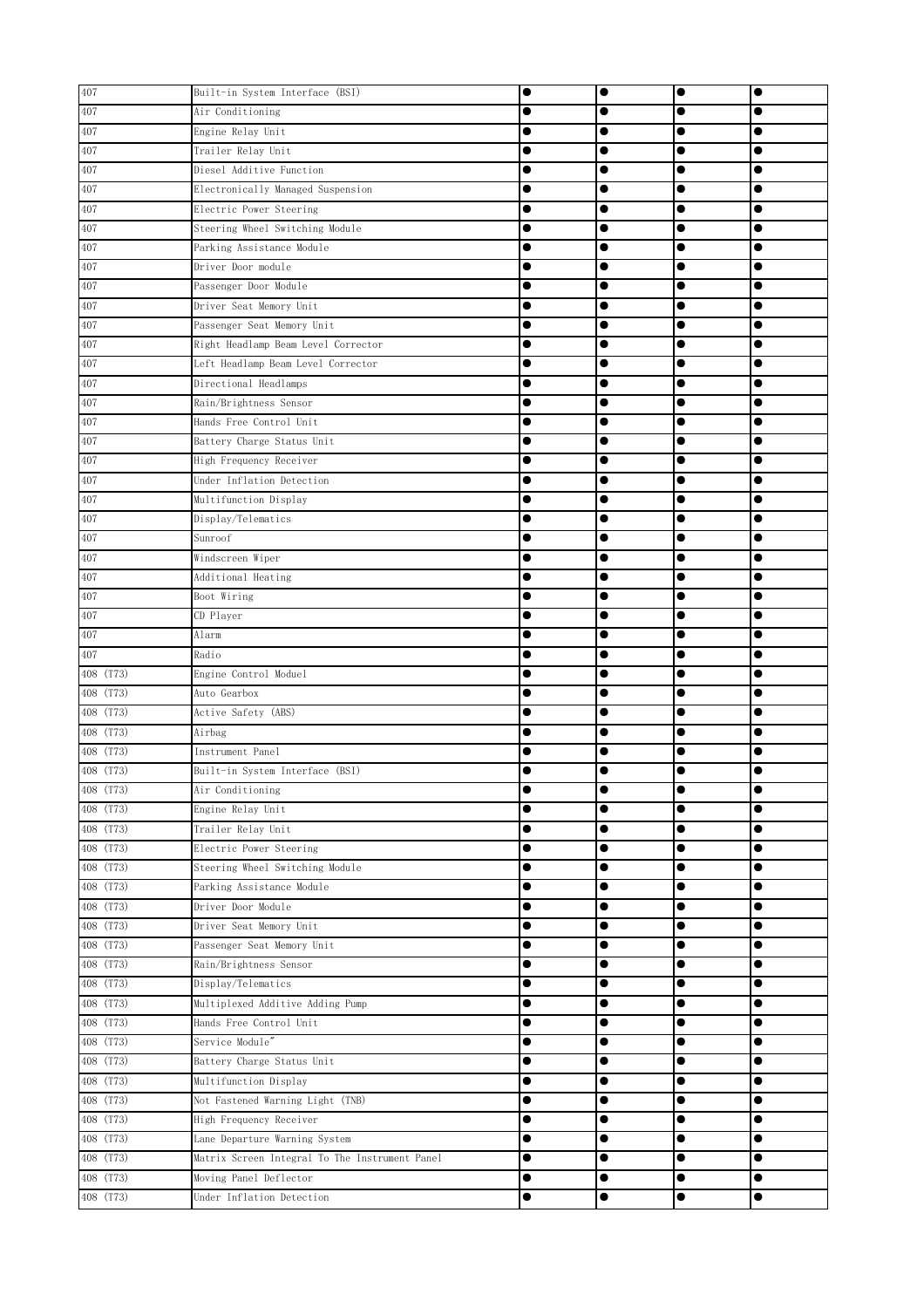| 408 (T73) | Driver School Module                           | $\bullet$ | $\bullet$ | $\bullet$ | $\bullet$ |
|-----------|------------------------------------------------|-----------|-----------|-----------|-----------|
| 408 (T73) | Directional Headlamps                          |           |           |           |           |
| 408 (T73) | Windscreen Wiper                               |           | $\bullet$ | $\bullet$ |           |
| 408 (T73) | Sunroof                                        |           | $\bullet$ |           |           |
| 408 (T73) | Folding Roof                                   |           | $\bullet$ |           |           |
| 408 (T73) | CD Player                                      |           | $\bullet$ | $\bullet$ | 0         |
| 408 (T73) | Radio                                          |           |           | $\bullet$ | $\bullet$ |
| 408 (T73) | Audio Amplifier                                | $\bullet$ |           | $\bullet$ |           |
| 408 (T73) | Alarm                                          | $\bullet$ | $\bullet$ | $\bullet$ |           |
| 408 (T73) | Alarm                                          | $\bullet$ | $\bullet$ | $\bullet$ | $\bullet$ |
| 408 (T93) | Engine Control Moduel                          |           | $\bullet$ |           |           |
| 408 (T93) | Auto Gearbox                                   | $\bullet$ | $\bullet$ | $\bullet$ | $\bullet$ |
| 408 (T93) | Active Safety (ABS)                            | $\bullet$ | $\bullet$ | $\bullet$ |           |
| 408 (T93) | Airbag                                         | $\bullet$ | $\bullet$ | $\bullet$ |           |
| 408 (T93) | Instrument Panel                               | $\bullet$ | $\bullet$ | $\bullet$ |           |
| 408 (T93) | Air Conditioning                               | $\bullet$ | $\bullet$ | $\bullet$ |           |
| 408 (T93) | Engine Relay Unit                              |           | $\bullet$ |           |           |
| 408 (T93) | Electric Power Steering                        |           | $\bullet$ |           |           |
| 408 (T93) | Electric Steering Lock                         | $\bullet$ |           | $\bullet$ | $\bullet$ |
| 408 (T93) | Steering Wheel Switching Module                | $\bullet$ |           | $\bullet$ |           |
| 408 (T93) | Parking Assistance Module                      | $\bullet$ | $\bullet$ | $\bullet$ | $\bullet$ |
| 408 (T93) | Hands Free Starting Access Electric Module     | $\bullet$ | $\bullet$ | $\bullet$ | $\bullet$ |
| 408 (T93) | Electric Key Reader                            | $\bullet$ | $\bullet$ | $\bullet$ | $\bullet$ |
| 408 (T93) | Battery Charge Status Unit                     | $\bullet$ | $\bullet$ | $\bullet$ | $\bullet$ |
| 408 (T93) | Voltage Retaining Device                       | $\bullet$ | $\bullet$ | $\bullet$ |           |
| 408 (T93) | Driver Seat Memory Unit                        | $\bullet$ | $\bullet$ | $\bullet$ | $\bullet$ |
| 408 (T93) | Directional Headlamps                          |           | $\bullet$ | $\bullet$ |           |
| 408 (T93) | Rain/Brightness Sensor                         |           |           | $\bullet$ |           |
| 408 (T93) | Independent Telematic Unit (BTA)               |           |           | $\bullet$ |           |
| 408 (T93) | Matrix Screen Integral To The Instrument Panel |           | $\bullet$ | 0         |           |
| 408 (T93) | Multifunction Display                          |           |           | 0         | ●         |
| 408 (T93) | Supply Protection And Management Unit          | $\bullet$ |           | 0         | $\bullet$ |
| 408 (T93) | Telematic Unit/Radio Navigation                | $\bullet$ |           |           |           |
| 408 (T93) | Multiplexed Control Panel                      | $\bullet$ | $\bullet$ | $\bullet$ |           |
| 408 (T93) | Touch Screen                                   |           |           | 0         | 0         |
| 408 (T93) | Radio/Telephone                                |           | e         | œ         |           |
| 408 (T93) | Alarm                                          | $\bullet$ | $\bullet$ | $\bullet$ | $\bullet$ |
| 408 (T93) | Radio                                          | $\bullet$ | $\bullet$ | $\bullet$ |           |
| 508       | Engine Control Moduel                          | $\bullet$ | $\bullet$ | $\bullet$ |           |
| 508       | Auto Gearbox                                   | $\bullet$ | $\bullet$ | $\bullet$ | $\bullet$ |
| 508       | Active Safety (ABS)                            | $\bullet$ | $\bullet$ | $\bullet$ |           |
| 508       | Electric Secondary Brake                       |           | $\bullet$ |           |           |
| 508       | Airbag                                         | $\bullet$ | $\bullet$ | $\bullet$ |           |
| 508       | Instrument Panel                               | $\bullet$ |           |           |           |
| 508       | Built-in System Interface (BSI)                | $\bullet$ |           | $\bullet$ | $\bullet$ |
| 508       | Air Conditioning                               | $\bullet$ | $\bullet$ | $\bullet$ | $\bullet$ |
| 508       | Rear Air Conditioning                          | $\bullet$ | $\bullet$ | $\bullet$ | $\bullet$ |
| 508       | Engine Relay Unit                              | $\bullet$ | $\bullet$ | $\bullet$ | $\bullet$ |
| 508       | Trailer Relay Unit                             | $\bullet$ | $\bullet$ | $\bullet$ | $\bullet$ |
| 508       | Electric Power Steering                        | $\bullet$ | $\bullet$ | $\bullet$ |           |
| 508       | Steering Wheel Switching Module                | $\bullet$ | $\bullet$ | $\bullet$ |           |
| 508       | Steering Wheel With Fixed Central Control      | $\bullet$ | $\bullet$ | $\bullet$ | $\bullet$ |
| 508       | Electric Steering Lock                         | $\bullet$ | $\bullet$ | $\bullet$ |           |
| 508       | Parking Assistance Module                      | $\bullet$ | $\bullet$ | $\bullet$ |           |
| 508       | Driver Door control panel                      | $\bullet$ | $\bullet$ |           |           |
| 508       | Driver Seat Memory Unit                        | $\bullet$ | $\bullet$ | $\bullet$ |           |
| 508       | Main Beams Assistant                           | $\bullet$ | $\bullet$ | $\bullet$ | $\bullet$ |
| $508\,$   | Seat Belts Not Fastened LED Unit               | $\bullet$ | $\bullet$ | $\bullet$ | $\bullet$ |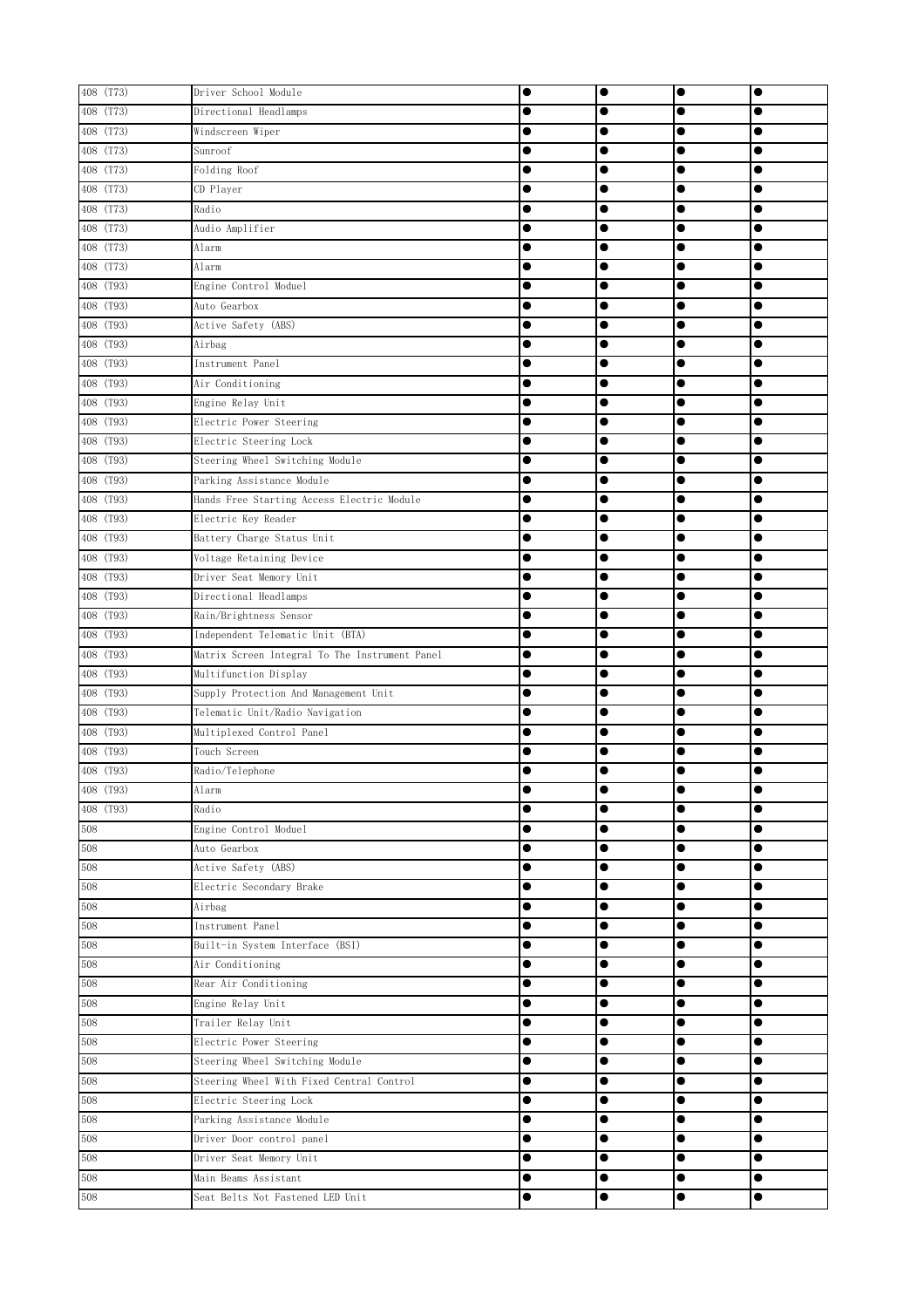| 508 | Active Damper Electronic Unit                      |           | $\bullet$ | $\bullet$ | $\bullet$ |
|-----|----------------------------------------------------|-----------|-----------|-----------|-----------|
| 508 | Traction Battery                                   | 0         | $\bullet$ | $\bullet$ |           |
| 508 | Battery Charge Status Unit                         | e         | $\bullet$ | $\bullet$ |           |
| 508 | Rain/Brightness Sensor (CDPL)                      |           | $\bullet$ | $\bullet$ |           |
| 508 | Hands Free Control Unit                            | 0         |           |           |           |
| 508 | Electric Key Reader                                | O         |           |           |           |
| 508 | Matrix Screen Integral To The Instrument Panel     | 0         |           |           |           |
| 508 | Multifunction Display                              | 0         |           | 0         |           |
| 508 | High Head Vision                                   | 0         |           |           |           |
| 508 | Multiplexed Control Panel                          |           |           |           | $\bullet$ |
| 508 | Hybrid Control 1                                   | $\bullet$ |           | $\bullet$ |           |
| 508 | Hybrid Control 2                                   | ●         | $\bullet$ | $\bullet$ | $\bullet$ |
| 508 | Hybrid Mode Selector                               |           | $\bullet$ | $\bullet$ |           |
| 508 | Independent Telematic Unit (BTA)                   | 0         |           | $\bullet$ |           |
| 508 | Under Inflation Detection                          | 0         | $\bullet$ | $\bullet$ |           |
| 508 | Discharge Bulbs Vertical And Horizontal Adjustment | $\bullet$ | $\bullet$ | $\bullet$ |           |
| 508 | Additional Heating                                 | $\bullet$ | $\bullet$ | $\bullet$ |           |
| 508 | Supply Protection And Management Unit              | 0         |           |           |           |
| 508 | Windscreen Wiper (Right)                           |           |           | 0         |           |
| 508 | Windscreen Wiper (Left)                            | 0         |           | $\bullet$ |           |
| 508 | Telematic Navigator                                | 0         |           | $\bullet$ |           |
| 508 | Display/Telematics                                 | $\bullet$ | $\bullet$ | $\bullet$ | $\bullet$ |
| 508 | Alarm                                              | $\bullet$ | $\bullet$ | $\bullet$ | $\bullet$ |
| 508 | Audio Amplifier                                    |           |           |           | $\bullet$ |
| 508 | Radio (RD5)                                        | 0         | $\bullet$ |           | $\bullet$ |
| 508 | Motorised Boot                                     | $\bullet$ | $\bullet$ | $\bullet$ | $\bullet$ |
| 605 | Engine Control Moduel                              | $\bullet$ | $\bullet$ | $\bullet$ |           |
| 607 | Engine Control Moduel                              |           |           | $\bullet$ |           |
| 607 | Auto Gearbox                                       | ●         | $\bullet$ |           |           |
| 607 | Active Safety (ABS)                                | 0         |           |           |           |
| 607 | Airbag                                             | O         |           |           |           |
| 607 | Instrument Panel                                   |           |           |           |           |
| 607 | Built-in System Interface (BSI)                    | 0         |           | 0         |           |
| 607 | Air Conditioning                                   |           | 0         | 0         |           |
| 607 | Engine Relay Unit                                  |           |           | ۰         |           |
| 607 | Trailer Relay Unit                                 | e         |           |           |           |
| 607 | Diesel Additive Function                           |           | 0         | 0         |           |
| 607 | Electronically Managed Suspension                  | $\bullet$ | $\bullet$ | $\bullet$ | $\bullet$ |
| 607 | Electric Power Steering                            | $\bullet$ | $\bullet$ | $\bullet$ |           |
| 607 | Steering Wheel Switching Module                    | $\bullet$ | $\bullet$ | $\bullet$ |           |
| 607 | Parking Assistance Module                          |           | $\bullet$ | $\bullet$ |           |
| 607 | Driver Door control panel                          | $\bullet$ |           | $\bullet$ |           |
| 607 | Passenger Door Control Panel                       | $\bullet$ |           |           |           |
| 607 | Driver Seat Memory Unit                            | 0         | $\bullet$ | $\bullet$ |           |
| 607 | Headlamp Height Corrector                          | $\bullet$ | $\bullet$ | $\bullet$ |           |
| 607 | Hands Free Control Unit                            | $\bullet$ |           |           |           |
| 607 | Under Inflation Detection                          |           | $\bullet$ | $\bullet$ | $\bullet$ |
| 607 | Rain/Brightness Sensor                             | $\bullet$ | $\bullet$ | $\bullet$ | $\bullet$ |
| 607 | Storing Of The Driving Position                    | $\bullet$ |           | $\bullet$ | $\bullet$ |
| 607 | Multifunction Display                              | $\bullet$ | $\bullet$ | $\bullet$ | $\bullet$ |
| 607 | Telematic Unit                                     | $\bullet$ | $\bullet$ | $\bullet$ | $\bullet$ |
| 607 | CD Player                                          | $\bullet$ | $\bullet$ | $\bullet$ |           |
| 607 | Alarm                                              |           | $\bullet$ | $\bullet$ |           |
| 607 | Radio                                              | $\bullet$ | $\bullet$ | $\bullet$ |           |
| 806 | Engine Control Moduel                              | $\bullet$ | $\bullet$ | $\bullet$ |           |
| 806 | Auto Gearbox                                       | 0         | $\bullet$ |           |           |
| 806 | Airbag                                             | $\bullet$ | $\bullet$ | $\bullet$ | $\bullet$ |
| 807 | Engine Control Moduel                              | $\bullet$ | $\bullet$ | $\bullet$ | $\bullet$ |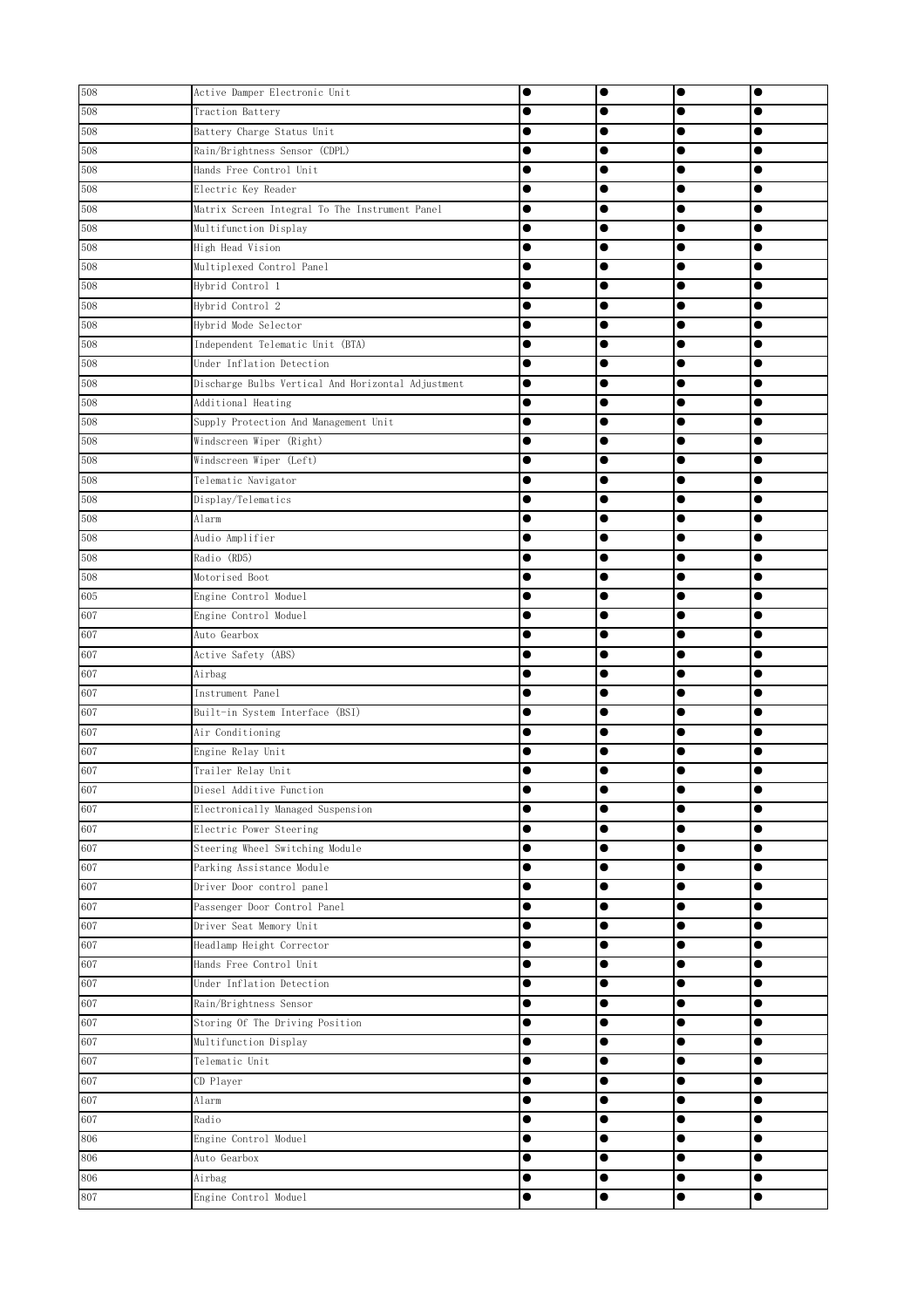| 807<br>Active Safety (ABS)<br>$\bullet$<br>$\bullet$<br>0<br>807<br>Airbag<br>$\bullet$<br>$\bullet$<br>Œ<br>с<br>807<br>Instrument Panel<br>$\bullet$<br>$\bullet$<br>807<br>Built-in System Interface (BSI)<br>0<br>807<br>Air Conditioning<br>807<br>Diesel Additive Function<br>$\bullet$<br>0<br>807<br>Electric Power Steering (GEP)<br>0<br>0<br>0<br>807<br>Steering Wheel Switching Module<br>0<br>Parking Assistance Module<br>$\bullet$<br>$\bullet$<br>$\bullet$<br>Driver Door Module<br>$\bullet$<br>$\bullet$<br>807<br>Passenger Door Module<br>●<br>$\bullet$<br>$\bullet$<br>$\bullet$<br>Sliding Side Doors Module<br>$\bullet$<br>$\bullet$<br>$\bullet$<br>Driver Seat Memory Unit<br>$\bullet$<br>0<br>$\bullet$<br>807<br>Left Headlamp Beam Level Corrector<br>$\bullet$<br>$\bullet$<br>0<br>807<br>Right Headlamp Beam Level Corrector<br>$\bullet$<br>$\bullet$<br>$\bullet$<br>Warning Lights/Odometer unit<br>$\bullet$<br>$\bullet$<br>$\bullet$<br>807<br>Telematic Receiver Control<br>0<br>807<br>Additional Heating<br>$\bullet$<br>807<br>Hands Free Control Unit<br>$\bullet$<br>0<br>$\bullet$<br>807<br>Storing Of The Driving Position<br>$\bullet$<br>$\bullet$<br>807<br>Under Inflation Detection<br>$\bullet$<br>$\bullet$<br>$\bullet$<br>$\bullet$<br>Rain/Brightness Sensor<br>$\bullet$<br>$\bullet$<br>$\bullet$<br>$\bullet$<br>Rear Sunroof<br>$\bullet$<br>$\bullet$<br>$\bullet$<br>807<br>Front Sunroof<br>$\bullet$<br>$\bullet$<br>0<br>$\bullet$<br>807<br>Middle Sunroof<br>$\bullet$<br>$\bullet$<br>$\bullet$<br>$\bullet$<br>807<br>Multifunction Display<br>$\bullet$<br>$\bullet$<br>807<br>Display/Telematics<br>$\bullet$<br>807<br>CD Player<br>$\bullet$<br>$\bullet$<br>●<br>807<br>Alarm<br>0<br>807<br>Radio<br>1007<br>Engine Control Moduel<br>0<br>$\bullet$<br>1007<br>Manual Gearbox (BVMP)<br>0<br>0<br>Active Safety (ABS)<br>0<br>1007<br>Airbag<br>0<br>1007<br>Instrument Panel<br>0<br>Built-in System Interface (BSI)<br>0<br>c<br>$\bullet$<br>$\bullet$<br>Air Conditioning<br>$\bullet$<br>$\bullet$<br>Electric Power Steering<br>$\bullet$<br>$\bullet$<br>$\bullet$<br>Steering Wheel Switching Module<br>$\bullet$<br>$\bullet$<br>$\bullet$<br>1007<br>Parking Assistance Module<br>$\bullet$<br>$\bullet$<br>$\bullet$<br>$\bullet$<br>1007<br>Sliding Side Doors Module<br>$\bullet$<br>$\bullet$<br>$\bullet$<br>$\bullet$<br>Rain/Brightness Sensor<br>$\bullet$<br>$\bullet$<br>$\bullet$<br>1007<br>Hands Free Control Unit<br>$\bullet$<br>$\bullet$<br>1007<br>Multiplexed Additive Adding Pump<br>$\bullet$<br>$\bullet$<br>$\bullet$<br>1007<br>Under Inflation Detection<br>$\bullet$<br>$\bullet$<br>$\bullet$<br>$1007\,$<br>Multifunction Display<br>$\bullet$<br>$\bullet$<br>$\bullet$<br>$\bullet$<br>Radio<br>$\bullet$<br>$\bullet$<br>$\bullet$<br>$\bullet$<br>CD Player<br>$\bullet$<br>$\bullet$<br>$\bullet$<br>$\bullet$<br>Telematic Unit<br>$\bullet$<br>$\bullet$<br>$\bullet$<br>$\bullet$<br>$\bullet$<br>$\bullet$<br>Alarm<br>$\bullet$<br>2008<br>Engine Control Moduel<br>$\bullet$<br>$\bullet$<br>2008<br>Auto Gearbox<br>$\bullet$<br>$\bullet$<br>$\bullet$<br>2008<br>Active Safety (ABS)<br>$\bullet$<br>$\bullet$<br>$\bullet$<br>$\bullet$<br>2008<br>Airbag<br>$\bullet$<br>$\bullet$<br>$\bullet$<br>$\bullet$<br>Instrument Panel<br>$\bullet$<br>0<br>2008<br>Air Conditioning<br>$\bullet$<br>$\bullet$<br>$\bullet$<br>$\bullet$<br>Trailer Relay Unit<br>2008<br>$\bullet$<br>$\bullet$<br>$\bullet$<br>$\bullet$ | 807      | Auto Gearbox | $\bullet$ | $\bullet$ | $\bullet$ | $\bullet$ |
|-------------------------------------------------------------------------------------------------------------------------------------------------------------------------------------------------------------------------------------------------------------------------------------------------------------------------------------------------------------------------------------------------------------------------------------------------------------------------------------------------------------------------------------------------------------------------------------------------------------------------------------------------------------------------------------------------------------------------------------------------------------------------------------------------------------------------------------------------------------------------------------------------------------------------------------------------------------------------------------------------------------------------------------------------------------------------------------------------------------------------------------------------------------------------------------------------------------------------------------------------------------------------------------------------------------------------------------------------------------------------------------------------------------------------------------------------------------------------------------------------------------------------------------------------------------------------------------------------------------------------------------------------------------------------------------------------------------------------------------------------------------------------------------------------------------------------------------------------------------------------------------------------------------------------------------------------------------------------------------------------------------------------------------------------------------------------------------------------------------------------------------------------------------------------------------------------------------------------------------------------------------------------------------------------------------------------------------------------------------------------------------------------------------------------------------------------------------------------------------------------------------------------------------------------------------------------------------------------------------------------------------------------------------------------------------------------------------------------------------------------------------------------------------------------------------------------------------------------------------------------------------------------------------------------------------------------------------------------------------------------------------------------------------------------------------------------------------------------------------------------------------------------------------------------------------------------------------------------------------------------------------------------------------------------------------------------------------------------------------------------------------------------------------------------------------------------------------------------------------------------------------------------------------------------------------|----------|--------------|-----------|-----------|-----------|-----------|
|                                                                                                                                                                                                                                                                                                                                                                                                                                                                                                                                                                                                                                                                                                                                                                                                                                                                                                                                                                                                                                                                                                                                                                                                                                                                                                                                                                                                                                                                                                                                                                                                                                                                                                                                                                                                                                                                                                                                                                                                                                                                                                                                                                                                                                                                                                                                                                                                                                                                                                                                                                                                                                                                                                                                                                                                                                                                                                                                                                                                                                                                                                                                                                                                                                                                                                                                                                                                                                                                                                                                                             |          |              |           |           |           |           |
|                                                                                                                                                                                                                                                                                                                                                                                                                                                                                                                                                                                                                                                                                                                                                                                                                                                                                                                                                                                                                                                                                                                                                                                                                                                                                                                                                                                                                                                                                                                                                                                                                                                                                                                                                                                                                                                                                                                                                                                                                                                                                                                                                                                                                                                                                                                                                                                                                                                                                                                                                                                                                                                                                                                                                                                                                                                                                                                                                                                                                                                                                                                                                                                                                                                                                                                                                                                                                                                                                                                                                             |          |              |           |           |           |           |
|                                                                                                                                                                                                                                                                                                                                                                                                                                                                                                                                                                                                                                                                                                                                                                                                                                                                                                                                                                                                                                                                                                                                                                                                                                                                                                                                                                                                                                                                                                                                                                                                                                                                                                                                                                                                                                                                                                                                                                                                                                                                                                                                                                                                                                                                                                                                                                                                                                                                                                                                                                                                                                                                                                                                                                                                                                                                                                                                                                                                                                                                                                                                                                                                                                                                                                                                                                                                                                                                                                                                                             |          |              |           |           |           |           |
|                                                                                                                                                                                                                                                                                                                                                                                                                                                                                                                                                                                                                                                                                                                                                                                                                                                                                                                                                                                                                                                                                                                                                                                                                                                                                                                                                                                                                                                                                                                                                                                                                                                                                                                                                                                                                                                                                                                                                                                                                                                                                                                                                                                                                                                                                                                                                                                                                                                                                                                                                                                                                                                                                                                                                                                                                                                                                                                                                                                                                                                                                                                                                                                                                                                                                                                                                                                                                                                                                                                                                             |          |              |           |           |           |           |
|                                                                                                                                                                                                                                                                                                                                                                                                                                                                                                                                                                                                                                                                                                                                                                                                                                                                                                                                                                                                                                                                                                                                                                                                                                                                                                                                                                                                                                                                                                                                                                                                                                                                                                                                                                                                                                                                                                                                                                                                                                                                                                                                                                                                                                                                                                                                                                                                                                                                                                                                                                                                                                                                                                                                                                                                                                                                                                                                                                                                                                                                                                                                                                                                                                                                                                                                                                                                                                                                                                                                                             |          |              |           |           |           |           |
|                                                                                                                                                                                                                                                                                                                                                                                                                                                                                                                                                                                                                                                                                                                                                                                                                                                                                                                                                                                                                                                                                                                                                                                                                                                                                                                                                                                                                                                                                                                                                                                                                                                                                                                                                                                                                                                                                                                                                                                                                                                                                                                                                                                                                                                                                                                                                                                                                                                                                                                                                                                                                                                                                                                                                                                                                                                                                                                                                                                                                                                                                                                                                                                                                                                                                                                                                                                                                                                                                                                                                             |          |              |           |           |           |           |
|                                                                                                                                                                                                                                                                                                                                                                                                                                                                                                                                                                                                                                                                                                                                                                                                                                                                                                                                                                                                                                                                                                                                                                                                                                                                                                                                                                                                                                                                                                                                                                                                                                                                                                                                                                                                                                                                                                                                                                                                                                                                                                                                                                                                                                                                                                                                                                                                                                                                                                                                                                                                                                                                                                                                                                                                                                                                                                                                                                                                                                                                                                                                                                                                                                                                                                                                                                                                                                                                                                                                                             |          |              |           |           |           |           |
|                                                                                                                                                                                                                                                                                                                                                                                                                                                                                                                                                                                                                                                                                                                                                                                                                                                                                                                                                                                                                                                                                                                                                                                                                                                                                                                                                                                                                                                                                                                                                                                                                                                                                                                                                                                                                                                                                                                                                                                                                                                                                                                                                                                                                                                                                                                                                                                                                                                                                                                                                                                                                                                                                                                                                                                                                                                                                                                                                                                                                                                                                                                                                                                                                                                                                                                                                                                                                                                                                                                                                             |          |              |           |           |           |           |
|                                                                                                                                                                                                                                                                                                                                                                                                                                                                                                                                                                                                                                                                                                                                                                                                                                                                                                                                                                                                                                                                                                                                                                                                                                                                                                                                                                                                                                                                                                                                                                                                                                                                                                                                                                                                                                                                                                                                                                                                                                                                                                                                                                                                                                                                                                                                                                                                                                                                                                                                                                                                                                                                                                                                                                                                                                                                                                                                                                                                                                                                                                                                                                                                                                                                                                                                                                                                                                                                                                                                                             | 807      |              |           |           |           |           |
|                                                                                                                                                                                                                                                                                                                                                                                                                                                                                                                                                                                                                                                                                                                                                                                                                                                                                                                                                                                                                                                                                                                                                                                                                                                                                                                                                                                                                                                                                                                                                                                                                                                                                                                                                                                                                                                                                                                                                                                                                                                                                                                                                                                                                                                                                                                                                                                                                                                                                                                                                                                                                                                                                                                                                                                                                                                                                                                                                                                                                                                                                                                                                                                                                                                                                                                                                                                                                                                                                                                                                             | 807      |              |           |           |           |           |
|                                                                                                                                                                                                                                                                                                                                                                                                                                                                                                                                                                                                                                                                                                                                                                                                                                                                                                                                                                                                                                                                                                                                                                                                                                                                                                                                                                                                                                                                                                                                                                                                                                                                                                                                                                                                                                                                                                                                                                                                                                                                                                                                                                                                                                                                                                                                                                                                                                                                                                                                                                                                                                                                                                                                                                                                                                                                                                                                                                                                                                                                                                                                                                                                                                                                                                                                                                                                                                                                                                                                                             |          |              |           |           |           |           |
|                                                                                                                                                                                                                                                                                                                                                                                                                                                                                                                                                                                                                                                                                                                                                                                                                                                                                                                                                                                                                                                                                                                                                                                                                                                                                                                                                                                                                                                                                                                                                                                                                                                                                                                                                                                                                                                                                                                                                                                                                                                                                                                                                                                                                                                                                                                                                                                                                                                                                                                                                                                                                                                                                                                                                                                                                                                                                                                                                                                                                                                                                                                                                                                                                                                                                                                                                                                                                                                                                                                                                             | 807      |              |           |           |           |           |
|                                                                                                                                                                                                                                                                                                                                                                                                                                                                                                                                                                                                                                                                                                                                                                                                                                                                                                                                                                                                                                                                                                                                                                                                                                                                                                                                                                                                                                                                                                                                                                                                                                                                                                                                                                                                                                                                                                                                                                                                                                                                                                                                                                                                                                                                                                                                                                                                                                                                                                                                                                                                                                                                                                                                                                                                                                                                                                                                                                                                                                                                                                                                                                                                                                                                                                                                                                                                                                                                                                                                                             | 807      |              |           |           |           |           |
|                                                                                                                                                                                                                                                                                                                                                                                                                                                                                                                                                                                                                                                                                                                                                                                                                                                                                                                                                                                                                                                                                                                                                                                                                                                                                                                                                                                                                                                                                                                                                                                                                                                                                                                                                                                                                                                                                                                                                                                                                                                                                                                                                                                                                                                                                                                                                                                                                                                                                                                                                                                                                                                                                                                                                                                                                                                                                                                                                                                                                                                                                                                                                                                                                                                                                                                                                                                                                                                                                                                                                             |          |              |           |           |           |           |
|                                                                                                                                                                                                                                                                                                                                                                                                                                                                                                                                                                                                                                                                                                                                                                                                                                                                                                                                                                                                                                                                                                                                                                                                                                                                                                                                                                                                                                                                                                                                                                                                                                                                                                                                                                                                                                                                                                                                                                                                                                                                                                                                                                                                                                                                                                                                                                                                                                                                                                                                                                                                                                                                                                                                                                                                                                                                                                                                                                                                                                                                                                                                                                                                                                                                                                                                                                                                                                                                                                                                                             |          |              |           |           |           |           |
|                                                                                                                                                                                                                                                                                                                                                                                                                                                                                                                                                                                                                                                                                                                                                                                                                                                                                                                                                                                                                                                                                                                                                                                                                                                                                                                                                                                                                                                                                                                                                                                                                                                                                                                                                                                                                                                                                                                                                                                                                                                                                                                                                                                                                                                                                                                                                                                                                                                                                                                                                                                                                                                                                                                                                                                                                                                                                                                                                                                                                                                                                                                                                                                                                                                                                                                                                                                                                                                                                                                                                             | 807      |              |           |           |           |           |
|                                                                                                                                                                                                                                                                                                                                                                                                                                                                                                                                                                                                                                                                                                                                                                                                                                                                                                                                                                                                                                                                                                                                                                                                                                                                                                                                                                                                                                                                                                                                                                                                                                                                                                                                                                                                                                                                                                                                                                                                                                                                                                                                                                                                                                                                                                                                                                                                                                                                                                                                                                                                                                                                                                                                                                                                                                                                                                                                                                                                                                                                                                                                                                                                                                                                                                                                                                                                                                                                                                                                                             |          |              |           |           |           |           |
|                                                                                                                                                                                                                                                                                                                                                                                                                                                                                                                                                                                                                                                                                                                                                                                                                                                                                                                                                                                                                                                                                                                                                                                                                                                                                                                                                                                                                                                                                                                                                                                                                                                                                                                                                                                                                                                                                                                                                                                                                                                                                                                                                                                                                                                                                                                                                                                                                                                                                                                                                                                                                                                                                                                                                                                                                                                                                                                                                                                                                                                                                                                                                                                                                                                                                                                                                                                                                                                                                                                                                             |          |              |           |           |           |           |
|                                                                                                                                                                                                                                                                                                                                                                                                                                                                                                                                                                                                                                                                                                                                                                                                                                                                                                                                                                                                                                                                                                                                                                                                                                                                                                                                                                                                                                                                                                                                                                                                                                                                                                                                                                                                                                                                                                                                                                                                                                                                                                                                                                                                                                                                                                                                                                                                                                                                                                                                                                                                                                                                                                                                                                                                                                                                                                                                                                                                                                                                                                                                                                                                                                                                                                                                                                                                                                                                                                                                                             |          |              |           |           |           |           |
|                                                                                                                                                                                                                                                                                                                                                                                                                                                                                                                                                                                                                                                                                                                                                                                                                                                                                                                                                                                                                                                                                                                                                                                                                                                                                                                                                                                                                                                                                                                                                                                                                                                                                                                                                                                                                                                                                                                                                                                                                                                                                                                                                                                                                                                                                                                                                                                                                                                                                                                                                                                                                                                                                                                                                                                                                                                                                                                                                                                                                                                                                                                                                                                                                                                                                                                                                                                                                                                                                                                                                             |          |              |           |           |           |           |
|                                                                                                                                                                                                                                                                                                                                                                                                                                                                                                                                                                                                                                                                                                                                                                                                                                                                                                                                                                                                                                                                                                                                                                                                                                                                                                                                                                                                                                                                                                                                                                                                                                                                                                                                                                                                                                                                                                                                                                                                                                                                                                                                                                                                                                                                                                                                                                                                                                                                                                                                                                                                                                                                                                                                                                                                                                                                                                                                                                                                                                                                                                                                                                                                                                                                                                                                                                                                                                                                                                                                                             |          |              |           |           |           |           |
|                                                                                                                                                                                                                                                                                                                                                                                                                                                                                                                                                                                                                                                                                                                                                                                                                                                                                                                                                                                                                                                                                                                                                                                                                                                                                                                                                                                                                                                                                                                                                                                                                                                                                                                                                                                                                                                                                                                                                                                                                                                                                                                                                                                                                                                                                                                                                                                                                                                                                                                                                                                                                                                                                                                                                                                                                                                                                                                                                                                                                                                                                                                                                                                                                                                                                                                                                                                                                                                                                                                                                             | 807      |              |           |           |           |           |
|                                                                                                                                                                                                                                                                                                                                                                                                                                                                                                                                                                                                                                                                                                                                                                                                                                                                                                                                                                                                                                                                                                                                                                                                                                                                                                                                                                                                                                                                                                                                                                                                                                                                                                                                                                                                                                                                                                                                                                                                                                                                                                                                                                                                                                                                                                                                                                                                                                                                                                                                                                                                                                                                                                                                                                                                                                                                                                                                                                                                                                                                                                                                                                                                                                                                                                                                                                                                                                                                                                                                                             | 807      |              |           |           |           |           |
|                                                                                                                                                                                                                                                                                                                                                                                                                                                                                                                                                                                                                                                                                                                                                                                                                                                                                                                                                                                                                                                                                                                                                                                                                                                                                                                                                                                                                                                                                                                                                                                                                                                                                                                                                                                                                                                                                                                                                                                                                                                                                                                                                                                                                                                                                                                                                                                                                                                                                                                                                                                                                                                                                                                                                                                                                                                                                                                                                                                                                                                                                                                                                                                                                                                                                                                                                                                                                                                                                                                                                             |          |              |           |           |           |           |
|                                                                                                                                                                                                                                                                                                                                                                                                                                                                                                                                                                                                                                                                                                                                                                                                                                                                                                                                                                                                                                                                                                                                                                                                                                                                                                                                                                                                                                                                                                                                                                                                                                                                                                                                                                                                                                                                                                                                                                                                                                                                                                                                                                                                                                                                                                                                                                                                                                                                                                                                                                                                                                                                                                                                                                                                                                                                                                                                                                                                                                                                                                                                                                                                                                                                                                                                                                                                                                                                                                                                                             |          |              |           |           |           |           |
|                                                                                                                                                                                                                                                                                                                                                                                                                                                                                                                                                                                                                                                                                                                                                                                                                                                                                                                                                                                                                                                                                                                                                                                                                                                                                                                                                                                                                                                                                                                                                                                                                                                                                                                                                                                                                                                                                                                                                                                                                                                                                                                                                                                                                                                                                                                                                                                                                                                                                                                                                                                                                                                                                                                                                                                                                                                                                                                                                                                                                                                                                                                                                                                                                                                                                                                                                                                                                                                                                                                                                             |          |              |           |           |           |           |
|                                                                                                                                                                                                                                                                                                                                                                                                                                                                                                                                                                                                                                                                                                                                                                                                                                                                                                                                                                                                                                                                                                                                                                                                                                                                                                                                                                                                                                                                                                                                                                                                                                                                                                                                                                                                                                                                                                                                                                                                                                                                                                                                                                                                                                                                                                                                                                                                                                                                                                                                                                                                                                                                                                                                                                                                                                                                                                                                                                                                                                                                                                                                                                                                                                                                                                                                                                                                                                                                                                                                                             |          |              |           |           |           |           |
|                                                                                                                                                                                                                                                                                                                                                                                                                                                                                                                                                                                                                                                                                                                                                                                                                                                                                                                                                                                                                                                                                                                                                                                                                                                                                                                                                                                                                                                                                                                                                                                                                                                                                                                                                                                                                                                                                                                                                                                                                                                                                                                                                                                                                                                                                                                                                                                                                                                                                                                                                                                                                                                                                                                                                                                                                                                                                                                                                                                                                                                                                                                                                                                                                                                                                                                                                                                                                                                                                                                                                             |          |              |           |           |           |           |
|                                                                                                                                                                                                                                                                                                                                                                                                                                                                                                                                                                                                                                                                                                                                                                                                                                                                                                                                                                                                                                                                                                                                                                                                                                                                                                                                                                                                                                                                                                                                                                                                                                                                                                                                                                                                                                                                                                                                                                                                                                                                                                                                                                                                                                                                                                                                                                                                                                                                                                                                                                                                                                                                                                                                                                                                                                                                                                                                                                                                                                                                                                                                                                                                                                                                                                                                                                                                                                                                                                                                                             |          |              |           |           |           |           |
|                                                                                                                                                                                                                                                                                                                                                                                                                                                                                                                                                                                                                                                                                                                                                                                                                                                                                                                                                                                                                                                                                                                                                                                                                                                                                                                                                                                                                                                                                                                                                                                                                                                                                                                                                                                                                                                                                                                                                                                                                                                                                                                                                                                                                                                                                                                                                                                                                                                                                                                                                                                                                                                                                                                                                                                                                                                                                                                                                                                                                                                                                                                                                                                                                                                                                                                                                                                                                                                                                                                                                             |          |              |           |           |           |           |
|                                                                                                                                                                                                                                                                                                                                                                                                                                                                                                                                                                                                                                                                                                                                                                                                                                                                                                                                                                                                                                                                                                                                                                                                                                                                                                                                                                                                                                                                                                                                                                                                                                                                                                                                                                                                                                                                                                                                                                                                                                                                                                                                                                                                                                                                                                                                                                                                                                                                                                                                                                                                                                                                                                                                                                                                                                                                                                                                                                                                                                                                                                                                                                                                                                                                                                                                                                                                                                                                                                                                                             |          |              |           |           |           |           |
|                                                                                                                                                                                                                                                                                                                                                                                                                                                                                                                                                                                                                                                                                                                                                                                                                                                                                                                                                                                                                                                                                                                                                                                                                                                                                                                                                                                                                                                                                                                                                                                                                                                                                                                                                                                                                                                                                                                                                                                                                                                                                                                                                                                                                                                                                                                                                                                                                                                                                                                                                                                                                                                                                                                                                                                                                                                                                                                                                                                                                                                                                                                                                                                                                                                                                                                                                                                                                                                                                                                                                             |          |              |           |           |           |           |
|                                                                                                                                                                                                                                                                                                                                                                                                                                                                                                                                                                                                                                                                                                                                                                                                                                                                                                                                                                                                                                                                                                                                                                                                                                                                                                                                                                                                                                                                                                                                                                                                                                                                                                                                                                                                                                                                                                                                                                                                                                                                                                                                                                                                                                                                                                                                                                                                                                                                                                                                                                                                                                                                                                                                                                                                                                                                                                                                                                                                                                                                                                                                                                                                                                                                                                                                                                                                                                                                                                                                                             | 1007     |              |           |           |           |           |
|                                                                                                                                                                                                                                                                                                                                                                                                                                                                                                                                                                                                                                                                                                                                                                                                                                                                                                                                                                                                                                                                                                                                                                                                                                                                                                                                                                                                                                                                                                                                                                                                                                                                                                                                                                                                                                                                                                                                                                                                                                                                                                                                                                                                                                                                                                                                                                                                                                                                                                                                                                                                                                                                                                                                                                                                                                                                                                                                                                                                                                                                                                                                                                                                                                                                                                                                                                                                                                                                                                                                                             |          |              |           |           |           |           |
|                                                                                                                                                                                                                                                                                                                                                                                                                                                                                                                                                                                                                                                                                                                                                                                                                                                                                                                                                                                                                                                                                                                                                                                                                                                                                                                                                                                                                                                                                                                                                                                                                                                                                                                                                                                                                                                                                                                                                                                                                                                                                                                                                                                                                                                                                                                                                                                                                                                                                                                                                                                                                                                                                                                                                                                                                                                                                                                                                                                                                                                                                                                                                                                                                                                                                                                                                                                                                                                                                                                                                             |          |              |           |           |           |           |
|                                                                                                                                                                                                                                                                                                                                                                                                                                                                                                                                                                                                                                                                                                                                                                                                                                                                                                                                                                                                                                                                                                                                                                                                                                                                                                                                                                                                                                                                                                                                                                                                                                                                                                                                                                                                                                                                                                                                                                                                                                                                                                                                                                                                                                                                                                                                                                                                                                                                                                                                                                                                                                                                                                                                                                                                                                                                                                                                                                                                                                                                                                                                                                                                                                                                                                                                                                                                                                                                                                                                                             | 1007     |              |           |           |           |           |
|                                                                                                                                                                                                                                                                                                                                                                                                                                                                                                                                                                                                                                                                                                                                                                                                                                                                                                                                                                                                                                                                                                                                                                                                                                                                                                                                                                                                                                                                                                                                                                                                                                                                                                                                                                                                                                                                                                                                                                                                                                                                                                                                                                                                                                                                                                                                                                                                                                                                                                                                                                                                                                                                                                                                                                                                                                                                                                                                                                                                                                                                                                                                                                                                                                                                                                                                                                                                                                                                                                                                                             | 1007     |              |           |           |           |           |
|                                                                                                                                                                                                                                                                                                                                                                                                                                                                                                                                                                                                                                                                                                                                                                                                                                                                                                                                                                                                                                                                                                                                                                                                                                                                                                                                                                                                                                                                                                                                                                                                                                                                                                                                                                                                                                                                                                                                                                                                                                                                                                                                                                                                                                                                                                                                                                                                                                                                                                                                                                                                                                                                                                                                                                                                                                                                                                                                                                                                                                                                                                                                                                                                                                                                                                                                                                                                                                                                                                                                                             | 1007     |              |           |           |           |           |
|                                                                                                                                                                                                                                                                                                                                                                                                                                                                                                                                                                                                                                                                                                                                                                                                                                                                                                                                                                                                                                                                                                                                                                                                                                                                                                                                                                                                                                                                                                                                                                                                                                                                                                                                                                                                                                                                                                                                                                                                                                                                                                                                                                                                                                                                                                                                                                                                                                                                                                                                                                                                                                                                                                                                                                                                                                                                                                                                                                                                                                                                                                                                                                                                                                                                                                                                                                                                                                                                                                                                                             | 1007     |              |           |           |           |           |
|                                                                                                                                                                                                                                                                                                                                                                                                                                                                                                                                                                                                                                                                                                                                                                                                                                                                                                                                                                                                                                                                                                                                                                                                                                                                                                                                                                                                                                                                                                                                                                                                                                                                                                                                                                                                                                                                                                                                                                                                                                                                                                                                                                                                                                                                                                                                                                                                                                                                                                                                                                                                                                                                                                                                                                                                                                                                                                                                                                                                                                                                                                                                                                                                                                                                                                                                                                                                                                                                                                                                                             |          |              |           |           |           |           |
|                                                                                                                                                                                                                                                                                                                                                                                                                                                                                                                                                                                                                                                                                                                                                                                                                                                                                                                                                                                                                                                                                                                                                                                                                                                                                                                                                                                                                                                                                                                                                                                                                                                                                                                                                                                                                                                                                                                                                                                                                                                                                                                                                                                                                                                                                                                                                                                                                                                                                                                                                                                                                                                                                                                                                                                                                                                                                                                                                                                                                                                                                                                                                                                                                                                                                                                                                                                                                                                                                                                                                             |          |              |           |           |           |           |
|                                                                                                                                                                                                                                                                                                                                                                                                                                                                                                                                                                                                                                                                                                                                                                                                                                                                                                                                                                                                                                                                                                                                                                                                                                                                                                                                                                                                                                                                                                                                                                                                                                                                                                                                                                                                                                                                                                                                                                                                                                                                                                                                                                                                                                                                                                                                                                                                                                                                                                                                                                                                                                                                                                                                                                                                                                                                                                                                                                                                                                                                                                                                                                                                                                                                                                                                                                                                                                                                                                                                                             | 1007     |              |           |           |           |           |
|                                                                                                                                                                                                                                                                                                                                                                                                                                                                                                                                                                                                                                                                                                                                                                                                                                                                                                                                                                                                                                                                                                                                                                                                                                                                                                                                                                                                                                                                                                                                                                                                                                                                                                                                                                                                                                                                                                                                                                                                                                                                                                                                                                                                                                                                                                                                                                                                                                                                                                                                                                                                                                                                                                                                                                                                                                                                                                                                                                                                                                                                                                                                                                                                                                                                                                                                                                                                                                                                                                                                                             |          |              |           |           |           |           |
|                                                                                                                                                                                                                                                                                                                                                                                                                                                                                                                                                                                                                                                                                                                                                                                                                                                                                                                                                                                                                                                                                                                                                                                                                                                                                                                                                                                                                                                                                                                                                                                                                                                                                                                                                                                                                                                                                                                                                                                                                                                                                                                                                                                                                                                                                                                                                                                                                                                                                                                                                                                                                                                                                                                                                                                                                                                                                                                                                                                                                                                                                                                                                                                                                                                                                                                                                                                                                                                                                                                                                             |          |              |           |           |           |           |
|                                                                                                                                                                                                                                                                                                                                                                                                                                                                                                                                                                                                                                                                                                                                                                                                                                                                                                                                                                                                                                                                                                                                                                                                                                                                                                                                                                                                                                                                                                                                                                                                                                                                                                                                                                                                                                                                                                                                                                                                                                                                                                                                                                                                                                                                                                                                                                                                                                                                                                                                                                                                                                                                                                                                                                                                                                                                                                                                                                                                                                                                                                                                                                                                                                                                                                                                                                                                                                                                                                                                                             |          |              |           |           |           |           |
|                                                                                                                                                                                                                                                                                                                                                                                                                                                                                                                                                                                                                                                                                                                                                                                                                                                                                                                                                                                                                                                                                                                                                                                                                                                                                                                                                                                                                                                                                                                                                                                                                                                                                                                                                                                                                                                                                                                                                                                                                                                                                                                                                                                                                                                                                                                                                                                                                                                                                                                                                                                                                                                                                                                                                                                                                                                                                                                                                                                                                                                                                                                                                                                                                                                                                                                                                                                                                                                                                                                                                             |          |              |           |           |           |           |
|                                                                                                                                                                                                                                                                                                                                                                                                                                                                                                                                                                                                                                                                                                                                                                                                                                                                                                                                                                                                                                                                                                                                                                                                                                                                                                                                                                                                                                                                                                                                                                                                                                                                                                                                                                                                                                                                                                                                                                                                                                                                                                                                                                                                                                                                                                                                                                                                                                                                                                                                                                                                                                                                                                                                                                                                                                                                                                                                                                                                                                                                                                                                                                                                                                                                                                                                                                                                                                                                                                                                                             | 1007     |              |           |           |           |           |
|                                                                                                                                                                                                                                                                                                                                                                                                                                                                                                                                                                                                                                                                                                                                                                                                                                                                                                                                                                                                                                                                                                                                                                                                                                                                                                                                                                                                                                                                                                                                                                                                                                                                                                                                                                                                                                                                                                                                                                                                                                                                                                                                                                                                                                                                                                                                                                                                                                                                                                                                                                                                                                                                                                                                                                                                                                                                                                                                                                                                                                                                                                                                                                                                                                                                                                                                                                                                                                                                                                                                                             | 1007     |              |           |           |           |           |
|                                                                                                                                                                                                                                                                                                                                                                                                                                                                                                                                                                                                                                                                                                                                                                                                                                                                                                                                                                                                                                                                                                                                                                                                                                                                                                                                                                                                                                                                                                                                                                                                                                                                                                                                                                                                                                                                                                                                                                                                                                                                                                                                                                                                                                                                                                                                                                                                                                                                                                                                                                                                                                                                                                                                                                                                                                                                                                                                                                                                                                                                                                                                                                                                                                                                                                                                                                                                                                                                                                                                                             | $1007\,$ |              |           |           |           |           |
|                                                                                                                                                                                                                                                                                                                                                                                                                                                                                                                                                                                                                                                                                                                                                                                                                                                                                                                                                                                                                                                                                                                                                                                                                                                                                                                                                                                                                                                                                                                                                                                                                                                                                                                                                                                                                                                                                                                                                                                                                                                                                                                                                                                                                                                                                                                                                                                                                                                                                                                                                                                                                                                                                                                                                                                                                                                                                                                                                                                                                                                                                                                                                                                                                                                                                                                                                                                                                                                                                                                                                             | 1007     |              |           |           |           |           |
|                                                                                                                                                                                                                                                                                                                                                                                                                                                                                                                                                                                                                                                                                                                                                                                                                                                                                                                                                                                                                                                                                                                                                                                                                                                                                                                                                                                                                                                                                                                                                                                                                                                                                                                                                                                                                                                                                                                                                                                                                                                                                                                                                                                                                                                                                                                                                                                                                                                                                                                                                                                                                                                                                                                                                                                                                                                                                                                                                                                                                                                                                                                                                                                                                                                                                                                                                                                                                                                                                                                                                             |          |              |           |           |           |           |
|                                                                                                                                                                                                                                                                                                                                                                                                                                                                                                                                                                                                                                                                                                                                                                                                                                                                                                                                                                                                                                                                                                                                                                                                                                                                                                                                                                                                                                                                                                                                                                                                                                                                                                                                                                                                                                                                                                                                                                                                                                                                                                                                                                                                                                                                                                                                                                                                                                                                                                                                                                                                                                                                                                                                                                                                                                                                                                                                                                                                                                                                                                                                                                                                                                                                                                                                                                                                                                                                                                                                                             |          |              |           |           |           |           |
|                                                                                                                                                                                                                                                                                                                                                                                                                                                                                                                                                                                                                                                                                                                                                                                                                                                                                                                                                                                                                                                                                                                                                                                                                                                                                                                                                                                                                                                                                                                                                                                                                                                                                                                                                                                                                                                                                                                                                                                                                                                                                                                                                                                                                                                                                                                                                                                                                                                                                                                                                                                                                                                                                                                                                                                                                                                                                                                                                                                                                                                                                                                                                                                                                                                                                                                                                                                                                                                                                                                                                             |          |              |           |           |           |           |
|                                                                                                                                                                                                                                                                                                                                                                                                                                                                                                                                                                                                                                                                                                                                                                                                                                                                                                                                                                                                                                                                                                                                                                                                                                                                                                                                                                                                                                                                                                                                                                                                                                                                                                                                                                                                                                                                                                                                                                                                                                                                                                                                                                                                                                                                                                                                                                                                                                                                                                                                                                                                                                                                                                                                                                                                                                                                                                                                                                                                                                                                                                                                                                                                                                                                                                                                                                                                                                                                                                                                                             |          |              |           |           |           |           |
|                                                                                                                                                                                                                                                                                                                                                                                                                                                                                                                                                                                                                                                                                                                                                                                                                                                                                                                                                                                                                                                                                                                                                                                                                                                                                                                                                                                                                                                                                                                                                                                                                                                                                                                                                                                                                                                                                                                                                                                                                                                                                                                                                                                                                                                                                                                                                                                                                                                                                                                                                                                                                                                                                                                                                                                                                                                                                                                                                                                                                                                                                                                                                                                                                                                                                                                                                                                                                                                                                                                                                             | 2008     |              |           |           |           |           |
|                                                                                                                                                                                                                                                                                                                                                                                                                                                                                                                                                                                                                                                                                                                                                                                                                                                                                                                                                                                                                                                                                                                                                                                                                                                                                                                                                                                                                                                                                                                                                                                                                                                                                                                                                                                                                                                                                                                                                                                                                                                                                                                                                                                                                                                                                                                                                                                                                                                                                                                                                                                                                                                                                                                                                                                                                                                                                                                                                                                                                                                                                                                                                                                                                                                                                                                                                                                                                                                                                                                                                             |          |              |           |           |           |           |
|                                                                                                                                                                                                                                                                                                                                                                                                                                                                                                                                                                                                                                                                                                                                                                                                                                                                                                                                                                                                                                                                                                                                                                                                                                                                                                                                                                                                                                                                                                                                                                                                                                                                                                                                                                                                                                                                                                                                                                                                                                                                                                                                                                                                                                                                                                                                                                                                                                                                                                                                                                                                                                                                                                                                                                                                                                                                                                                                                                                                                                                                                                                                                                                                                                                                                                                                                                                                                                                                                                                                                             |          |              |           |           |           |           |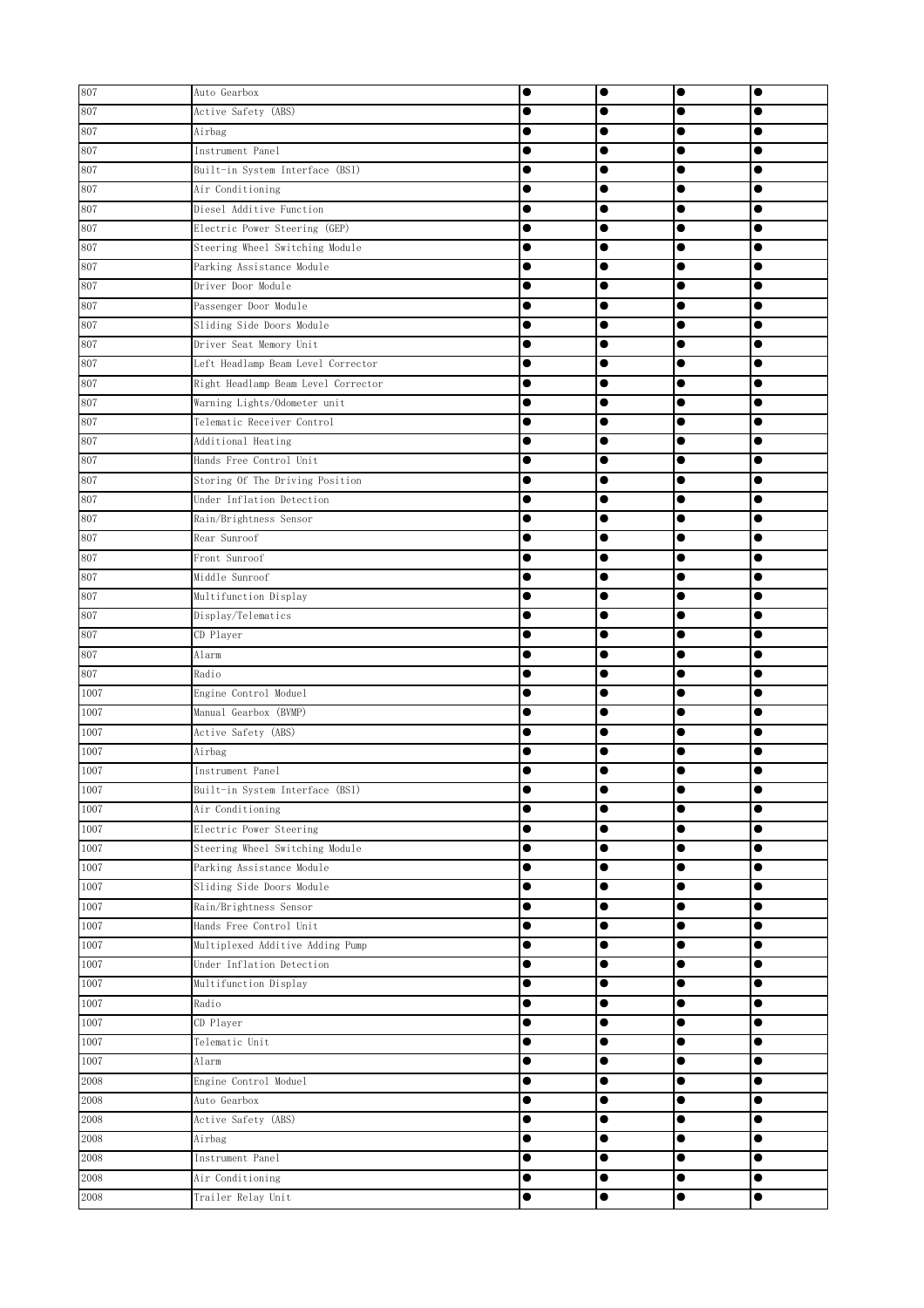| 2008 | Electric Power Steering                             | $\bullet$ | $\bullet$ | $\bullet$ | $\bullet$ |
|------|-----------------------------------------------------|-----------|-----------|-----------|-----------|
| 2008 | Steering Wheel Switching Module                     | $\bullet$ | $\bullet$ | $\bullet$ |           |
| 2008 | Steering Wheel With Fixed Central Control           |           | $\bullet$ | $\bullet$ | c         |
| 2008 | Parking Assistance Module                           | 0         | $\bullet$ | $\bullet$ |           |
| 2008 | Rain/Brightness Sensor                              | 0         |           | $\bullet$ | 0         |
| 2008 | Multiplexed Control Panel                           | O         |           | $\bullet$ | e         |
| 2008 | Battery Charge Status Unit                          | 0         |           | $\bullet$ | 0         |
| 2008 | Independent Telematic Unit (BTA)                    | 0         |           |           | 0         |
| 2008 | Matrix Screen Integral To The Instrument Panel      |           |           | $\bullet$ |           |
| 2008 | Multiplexed Additive Adding Pump                    |           | $\bullet$ | $\bullet$ |           |
| 2008 | Siren                                               | $\bullet$ | $\bullet$ | $\bullet$ | $\bullet$ |
| 2008 | Telematic Unit                                      | $\bullet$ | $\bullet$ | $\bullet$ | 0         |
| 2008 | External CD Player                                  | $\bullet$ | $\bullet$ | $\bullet$ | ●         |
| 2008 | Alarm                                               | 0         | $\bullet$ | $\bullet$ |           |
| 2008 | Audio Amplifier                                     | $\bullet$ | $\bullet$ | $\bullet$ | e         |
| 2008 | Radio                                               |           | $\bullet$ | $\bullet$ |           |
| 3008 | Engine Control Moduel                               | 0         | $\bullet$ | $\bullet$ |           |
| 3008 | Auto Gearbox                                        | 0         |           | $\bullet$ |           |
| 3008 | Active Safety (ABS)                                 | 0         | $\bullet$ |           | 0         |
| 3008 | Electric Secondary Brake                            | $\bullet$ | $\bullet$ | $\bullet$ | 0         |
| 3008 | Airbag                                              | 0         | $\bullet$ | $\bullet$ |           |
| 3008 | Instrument Panel                                    |           | $\bullet$ | $\bullet$ | $\bullet$ |
| 3008 | Built-in System Interface (BSI)                     | $\bullet$ | $\bullet$ | $\bullet$ | $\bullet$ |
| 3008 | Air Conditioning                                    | $\bullet$ | $\bullet$ | $\bullet$ | $\bullet$ |
| 3008 | Engine Relay Unit                                   |           | $\bullet$ | $\bullet$ | 0         |
| 3008 | Trailer Relay Unit                                  | $\bullet$ | $\bullet$ | $\bullet$ | $\bullet$ |
| 3008 | Electric Power Steering                             | $\bullet$ | $\bullet$ | $\bullet$ |           |
| 3008 | Steering Wheel Switching Module                     |           | $\bullet$ | $\bullet$ | 0         |
| 3008 | Parking Assistance Module                           |           | $\bullet$ | $\bullet$ |           |
| 3008 | Driver Door control panel                           | 0         |           | $\bullet$ | 0         |
| 3008 | Not Fastened Warning Light (TNB)                    | O         |           | $\bullet$ | œ         |
| 3008 | Headlamp Height Corrector                           | ●         |           | $\bullet$ | 0         |
| 3008 | Traction Battery                                    | 0         |           |           | 0         |
| 3008 | Battery Charge Status Unit                          | 0         |           | $\bullet$ |           |
| 3008 | Hands Free Control Unit                             |           |           |           | 0         |
| 3008 | Rain/Brightness Sensor                              | e         | ●         |           | e         |
| 3008 | Display/Telematics                                  | c         | $\bullet$ | $\bullet$ | 0         |
| 3008 | Multiplexed Additive Adding Pump                    | $\bullet$ | $\bullet$ | $\bullet$ | $\bullet$ |
| 3008 | Service Module                                      | $\bullet$ | $\bullet$ | $\bullet$ | 0         |
| 3008 | Multifunction Display                               | $\bullet$ | $\bullet$ | $\bullet$ | $\bullet$ |
| 3008 | High Head Vision                                    | $\bullet$ | $\bullet$ | $\bullet$ |           |
| 3008 | Network Isolation Unit                              | 0         | $\bullet$ | $\bullet$ |           |
| 3008 | High Frequency Receiver                             | $\bullet$ |           | $\bullet$ |           |
| 3008 | Matrix Screen Integral To The Instrument Panel      |           | $\bullet$ |           |           |
| 3008 | Under Inflation Detection                           | $\bullet$ | $\bullet$ | $\bullet$ |           |
| 3008 | Assistance In Complying With The Inter Vehicle Time | $\bullet$ | $\bullet$ | $\bullet$ |           |
| 3008 | Anti-slip Mode Selector                             | $\bullet$ | $\bullet$ | $\bullet$ |           |
| 3008 | Hybrid Control 1                                    | $\bullet$ | $\bullet$ | $\bullet$ | $\bullet$ |
| 3008 | Hybrid Control 2                                    | $\bullet$ | $\bullet$ | $\bullet$ | $\bullet$ |
| 3008 | Hybrid Mode Selector                                | $\bullet$ | $\bullet$ | $\bullet$ |           |
| 3008 | Windscreen Wiper                                    | $\bullet$ | $\bullet$ | $\bullet$ |           |
| 3008 | CD Player                                           | $\bullet$ | $\bullet$ | $\bullet$ |           |
| 3008 | Audio Amplifier                                     | $\bullet$ | $\bullet$ | $\bullet$ | 0         |
| 3008 | Radio                                               |           | $\bullet$ | $\bullet$ |           |
| 3008 | Alarm                                               | 0         | $\bullet$ | $\bullet$ |           |
| 4007 | Engine Control Moduel                               | 0         | $\bullet$ | $\bullet$ | 0         |
| 4007 | Auto Gearbox                                        | $\bullet$ | $\bullet$ | $\bullet$ | $\bullet$ |
| 4007 | ABS/ESP                                             | $\bullet$ | $\bullet$ | $\bullet$ | $\bullet$ |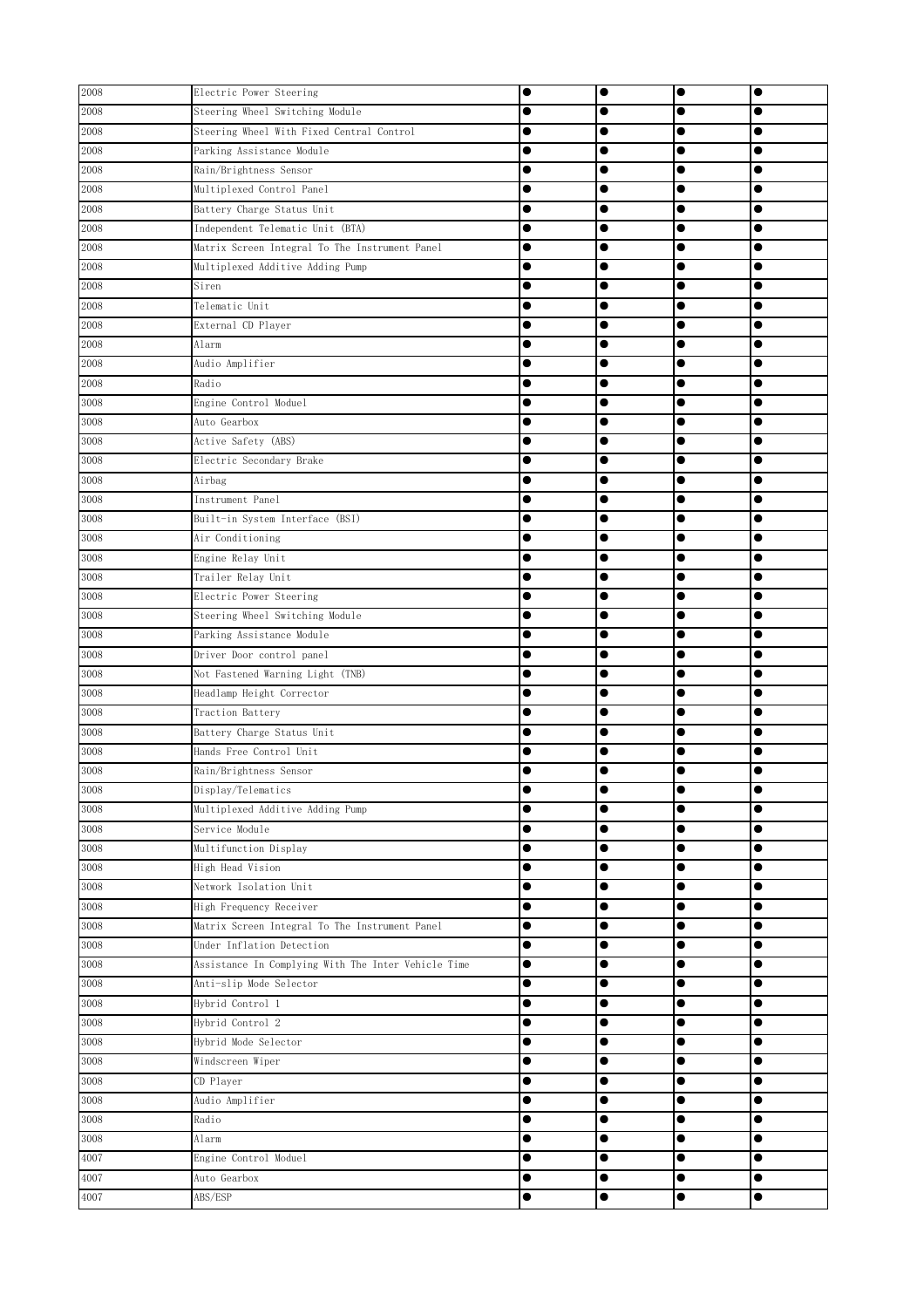| 4007         | Airbag                                                                         | $\bullet$              | $\bullet$              | $\bullet$              | $\bullet$              |
|--------------|--------------------------------------------------------------------------------|------------------------|------------------------|------------------------|------------------------|
| 4007         | Instrument Panel                                                               |                        |                        | $\bullet$              |                        |
| 4007         | Built-in System Interface (BSI)                                                |                        |                        | $\bullet$              |                        |
| 4007         | Air Conditioning                                                               | $\bullet$              | $\bullet$              | $\bullet$              |                        |
| 4007         | Steering Wheel Angle Sensor                                                    |                        |                        | $\bullet$              |                        |
| 4007         | Gear Lever (DCT)                                                               |                        |                        | $\bullet$              |                        |
| 4007         | 4x4 Transmission                                                               |                        |                        | $\bullet$              | $\bullet$              |
| 4007         | Parking Assistance Module                                                      | $\bullet$              | $\bullet$              | $\bullet$              |                        |
| 4007         | Coded Anti Start                                                               | $\bullet$              | $\bullet$              | $\bullet$              |                        |
| 4007         | Rear Final Drive Piloted Clutch                                                |                        | $\bullet$              | $\bullet$              | $\bullet$              |
| 4007         | Hands Free Control Unit                                                        |                        | $\bullet$              | $\bullet$              |                        |
| 4007         | Static AFS                                                                     | $\bullet$              | $\bullet$              | $\bullet$              | $\bullet$              |
| 4007         | Navigation                                                                     |                        | $\bullet$              | $\bullet$              |                        |
| 4007         | Radio                                                                          | $\bullet$              | $\bullet$              | $\bullet$              |                        |
| 4008         | Auto Gearbox                                                                   | $\bullet$              | $\bullet$              | $\bullet$              |                        |
| 4008         | Airbag                                                                         |                        | $\bullet$              | $\bullet$              |                        |
| 4008         | Instrument Panel                                                               |                        | $\bullet$              |                        |                        |
| 4008         | Air Conditioning                                                               | $\bullet$              | $\bullet$              | $\bullet$              |                        |
| 4008         | Electric Power Steering                                                        |                        |                        | $\bullet$              |                        |
| 4008         | Steering Wheel Angle Sensor                                                    |                        |                        | $\bullet$              |                        |
| 4008         | Parking Assistance Module                                                      | $\bullet$              | $\bullet$              | $\bullet$              | $\bullet$              |
| 4008         | Hands Free Control Unit                                                        | $\bullet$              | $\bullet$              | $\bullet$              | $\bullet$              |
| 4008         | Rear Final Drive Piloted Clutch                                                | $\bullet$              | $\bullet$              | $\bullet$              | $\bullet$              |
| 4008         | Starting Authorisation                                                         | $\bullet$              | $\bullet$              | $\bullet$              | $\bullet$              |
| 4008         | Start/Stop Control                                                             |                        | $\bullet$              | $\bullet$              |                        |
| 4008         | Radio/Telephone                                                                |                        | $\bullet$              | $\bullet$              | $\bullet$              |
| 4008         | Navigation                                                                     | $\bullet$              | $\bullet$              | $\bullet$              |                        |
| 5008         | Engine Control Moduel                                                          | $\bullet$              | $\bullet$              | $\bullet$              |                        |
| 5008         | Auto Gearbox                                                                   |                        |                        | $\bullet$              |                        |
| 5008         | Active Safety (ABS)                                                            |                        |                        |                        |                        |
| 5008         | Electric Parking Brake                                                         |                        | $\bullet$              |                        |                        |
| 5008         | Electric Secondary Brake                                                       |                        |                        | $\bullet$              | $\bullet$              |
| 5008         | Airbag                                                                         | $\bullet$              |                        | $\bullet$              |                        |
| 5008         | Instrument Panel                                                               | $\bullet$              | $\bullet$              | $\bullet$              | $\bullet$              |
| 5008         | Built-in System Interface (BSI)                                                |                        |                        | $\bullet$              |                        |
| 5008         | Air Conditioning                                                               |                        | O                      | Œ                      |                        |
| 5008         | Engine Relay Unit                                                              | $\bullet$              | $\bullet$              | $\bullet$              | $\bullet$              |
| 5008         | Trailer Relay Unit                                                             | $\bullet$              | $\bullet$              | $\bullet$              |                        |
| 5008         | Electric Power Steering                                                        | $\bullet$              | $\bullet$              | $\bullet$              |                        |
| 5008         | Steering Wheel Switching Module                                                | $\bullet$              | $\bullet$              | $\bullet$              |                        |
| 5008         | Parking Assistance Module                                                      | $\bullet$              | $\bullet$              | $\bullet$              |                        |
| 5008         | Driver Door control panel                                                      |                        | $\bullet$              |                        |                        |
| 5008         | Not Fastened Warning Light (TNB)                                               | $\bullet$              | $\bullet$              | $\bullet$              | $\bullet$              |
| 5008         | Headlamp Height Corrector                                                      | $\bullet$              | $\bullet$              | $\bullet$              |                        |
| 5008         | Battery Charge Status Unit                                                     | $\bullet$              |                        | $\bullet$              | $\bullet$              |
| 5008         | Rain/Brightness Sensor                                                         | $\bullet$              | $\bullet$              | $\bullet$              | $\bullet$              |
| 5008         | Hands Free Control Unit                                                        | $\bullet$              | $\bullet$              | $\bullet$              | $\bullet$              |
| 5008<br>5008 | Multiplexed Additive Adding Pump<br>Service Module                             | $\bullet$<br>$\bullet$ | $\bullet$<br>$\bullet$ | $\bullet$<br>$\bullet$ | $\bullet$<br>$\bullet$ |
|              |                                                                                | $\bullet$              |                        |                        |                        |
| 5008<br>5008 | High Head Vision<br>Network Isolation Unit                                     | $\bullet$              | $\bullet$<br>$\bullet$ | $\bullet$<br>$\bullet$ |                        |
|              |                                                                                | $\bullet$              | $\bullet$              | $\bullet$              |                        |
| 5008         | High Frequency Receiver                                                        |                        |                        |                        | $\bullet$              |
| 5008<br>5008 | Control Panel Dot Matrix Display<br>Under Inflation Detection                  | $\bullet$<br>$\bullet$ | $\bullet$<br>$\bullet$ | $\bullet$              |                        |
| 5008         |                                                                                | $\bullet$              | $\bullet$              | $\bullet$              |                        |
| 5008         | Assistance In Complying With The Inter Vehicle Time<br>Anti-slip Mode Selector | $\bullet$              | $\bullet$              | $\bullet$              |                        |
| 5008         | Lane Departure Warning System                                                  | $\bullet$              | $\bullet$              | $\bullet$              |                        |
| 5008         | Windscreen Wiper                                                               | $\bullet$              | $\bullet$              | $\bullet$              | $\bullet$              |
|              |                                                                                |                        |                        |                        |                        |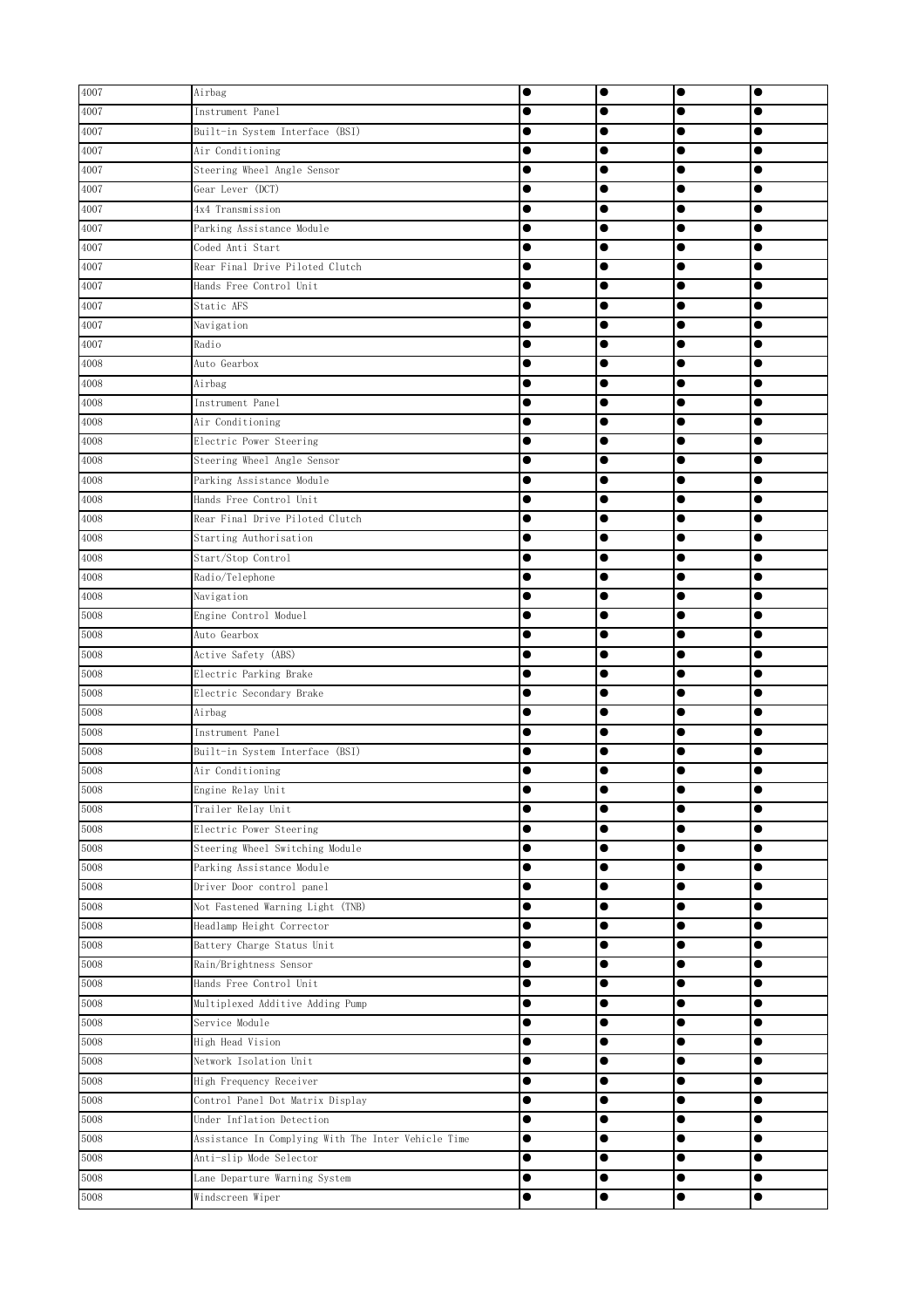| 5008                           | Portable Unit                                                  | $\bullet$      | $\bullet$              | $\bullet$ | $\bullet$ |
|--------------------------------|----------------------------------------------------------------|----------------|------------------------|-----------|-----------|
| 5008                           | Multifunction Display                                          |                | $\bullet$              | $\bullet$ |           |
| 5008                           | Display/Telematics                                             | e              | $\bullet$              | $\bullet$ | c         |
| 5008                           | CD Player                                                      |                | $\bullet$              | $\bullet$ |           |
| 5008                           | Audio Amplifier                                                | 0              |                        | $\bullet$ | e         |
| 5008                           | Radio                                                          | O              |                        | $\bullet$ |           |
| 5008                           | Alarm                                                          | 0              |                        | $\bullet$ | 0         |
| 5008                           | Steering Wheel With Fixed Central Control                      | 0              |                        |           |           |
| 5008                           | Multiplexed Control Panel                                      | 0              |                        | $\bullet$ |           |
| 5008                           | Hybrid Mode Selector                                           |                |                        | $\bullet$ | $\bullet$ |
| 5008                           | Independent Telematic Unit (BTA)                               | $\bullet$      | $\bullet$              | $\bullet$ | $\bullet$ |
| 5008                           | Discharge Bulbs Vertical And Horizontal Adjustment             | $\bullet$      | $\bullet$              | $\bullet$ | 0         |
| i ON                           | Electric Vehicle Management                                    | $\bullet$      | $\bullet$              | $\bullet$ | ●         |
| iON                            | Electric Machine Management                                    | 0              | $\bullet$              |           | 0         |
| iON                            | Active Safety (ABS)                                            | $\bullet$      | $\bullet$              | $\bullet$ | e         |
| i ON                           | Airbag                                                         |                | $\bullet$              | $\bullet$ | 0         |
| i ON                           | Instrument Panel                                               | 0              | $\bullet$              | $\bullet$ |           |
| i ON                           | Electric Power Steering                                        | 0              |                        | $\bullet$ | 0         |
| i ON                           | Steering Wheel Angle Sensor                                    | 0              | $\bullet$              |           | 0         |
| i ON                           | Passenger Compartment Air Heanting Resistor                    | $\bullet$      | $\bullet$              | $\bullet$ | 0         |
| iON                            | Gateway Wiring Housing                                         | $\bullet$      |                        |           | 0         |
| i ON                           | Onboard Charger Of The Traction Battery                        | $\bullet$      | $\bullet$              | $\bullet$ | $\bullet$ |
| i ON                           | Independent Telematic Unit (BTA)                               | $\bullet$      | $\bullet$              | $\bullet$ | $\bullet$ |
| i ON                           | Direct Voltage Transformer                                     | $\bullet$      | $\bullet$              | $\bullet$ | $\bullet$ |
| i ON                           | Traction Battery                                               |                | $\bullet$              | $\bullet$ | 0         |
| i ON                           | Traction Battery Cells Management 01                           | $\bullet$      | $\bullet$              | $\bullet$ | $\bullet$ |
| iON                            | Traction Battery Cells Management 02                           | $\bullet$      | $\bullet$              | $\bullet$ |           |
| iON                            | Traction Battery Cells Management 03                           |                | $\bullet$              | $\bullet$ | e         |
| i ON                           | Traction Battery Cells Management 04                           |                |                        | $\bullet$ |           |
| iON                            | Traction Battery Cells Management 05                           | 0              |                        | $\bullet$ |           |
| iON                            | Traction Battery Cells Management 07                           | O              |                        |           |           |
| i ON                           | Traction Battery Cells Management 08                           | 0              | $\bullet$              | $\bullet$ | 0         |
| iON                            | Traction Battery Cells Management 09                           | 0              |                        |           | 0         |
| iON                            | Traction Battery Cells Management 10                           | 0              |                        | $\bullet$ |           |
| iON                            | Traction Battery Cells Management 11                           |                |                        |           |           |
| i ON                           | Radio                                                          |                | ●                      |           | e         |
| <b>HOGGAR</b>                  | Engine Control Moduel                                          |                | $\bullet$              | $\bullet$ | 0         |
| <b>HOGGAR</b>                  | Auto Gearbox                                                   | $\bullet$      | $\bullet$              | $\bullet$ | $\bullet$ |
| <b>HOGGAR</b>                  | Active Safety (ABS)                                            | $\bullet$      | $\bullet$              | $\bullet$ | $\bullet$ |
| HOGGAR                         | Airbag                                                         | $\bullet$      | $\bullet$              | $\bullet$ | $\bullet$ |
| HOGGAR                         | Instrument Panel                                               | $\bullet$      | $\bullet$              | $\bullet$ |           |
| <b>HOGGAR</b>                  | Built-in System Interface (BSI)                                | 0              | $\bullet$              | $\bullet$ |           |
| <b>HOGGAR</b>                  | Air Conditioning                                               | 0              |                        | $\bullet$ |           |
| <b>HOGGAR</b><br><b>HOGGAR</b> | Electric Power Steering                                        | 0<br>$\bullet$ | $\bullet$<br>$\bullet$ | $\bullet$ |           |
| HOGGAR                         | Steering Wheel Switching Module                                | $\bullet$      |                        | $\bullet$ |           |
| <b>HOGGAR</b>                  | Rain/Brightness Sensor<br>Stolen Vehicle Location Control Unit |                | $\bullet$              | $\bullet$ |           |
| <b>HOGGAR</b>                  |                                                                | $\bullet$      | $\bullet$              | $\bullet$ | $\bullet$ |
| HOGGAR                         | Multifunction Display<br>Service Module                        | $\bullet$      |                        | $\bullet$ | $\bullet$ |
| HOGGAR                         | CD Player                                                      | $\bullet$      | $\bullet$              | $\bullet$ |           |
| <b>HOGGAR</b>                  | Radio                                                          | $\bullet$      | $\bullet$              | $\bullet$ | $\bullet$ |
| HOGGAR                         | Alarm                                                          |                | $\bullet$              | $\bullet$ |           |
| RCZ                            | Engine Control Moduel                                          | $\bullet$      | $\bullet$              | $\bullet$ | $\bullet$ |
| RCZ                            | Auto Gearbox                                                   |                | $\bullet$              | $\bullet$ | $\bullet$ |
| <b>RCZ</b>                     | Active Safety (ABS)                                            | $\bullet$      | $\bullet$              | $\bullet$ |           |
| RCZ                            | Airbag                                                         | 0              | $\bullet$              | $\bullet$ | 0         |
| <b>RCZ</b>                     | Instrument Panel                                               | $\bullet$      | $\bullet$              | $\bullet$ | $\bullet$ |
| <b>RCZ</b>                     | Built-in System Interface (BSI)                                | $\bullet$      | $\bullet$              | $\bullet$ | $\bullet$ |
|                                |                                                                |                |                        |           |           |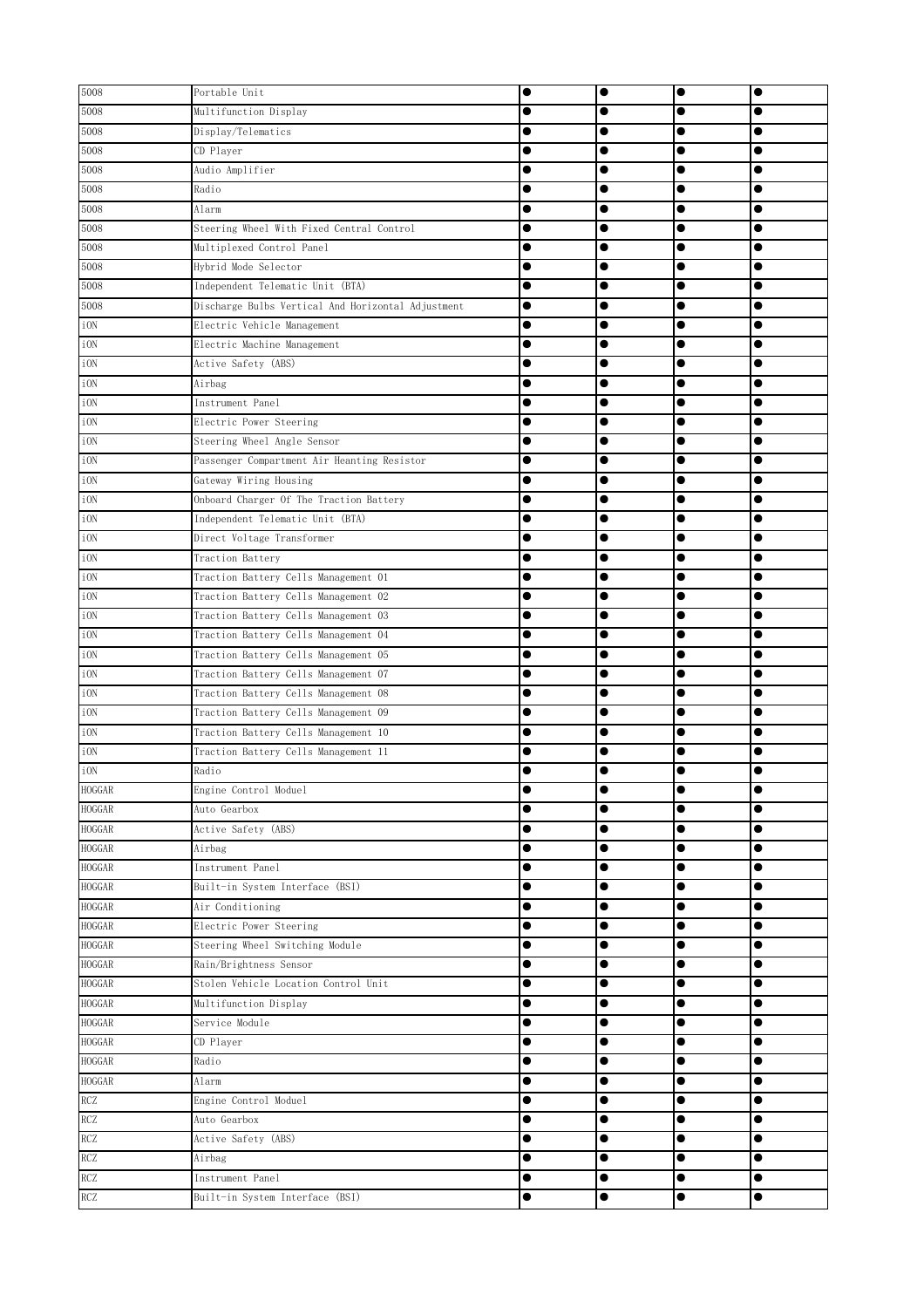| <b>RCZ</b>    | Air Conditioning                               |           | $\bullet$ | $\bullet$ |           |
|---------------|------------------------------------------------|-----------|-----------|-----------|-----------|
| RCZ           | Engine Relay Unit                              |           |           | $\bullet$ |           |
| RCZ           | Trailer Relay Unit                             |           |           | $\bullet$ |           |
| RCZ           | Electric Power Steering                        |           |           | $\bullet$ |           |
| RCZ           | Steering Wheel Switching Module                |           |           |           |           |
| RCZ           | Parking Assistance Module                      |           |           |           |           |
| <b>RCZ</b>    | Driver Door Module                             |           | $\bullet$ | $\bullet$ |           |
| <b>RCZ</b>    | Driver Seat Memory Unit                        |           |           | $\bullet$ |           |
| <b>RCZ</b>    | Passenger Seat Memory Unit                     | $\bullet$ | $\bullet$ | $\bullet$ | $\bullet$ |
| <b>RCZ</b>    | Not Fastened Warning Light (TNB)               | $\bullet$ | $\bullet$ | $\bullet$ | $\bullet$ |
| <b>RCZ</b>    | Directional Headlamps                          | $\bullet$ | $\bullet$ | $\bullet$ | $\bullet$ |
| <b>RCZ</b>    | Hands Free Control Unit                        |           | $\bullet$ |           |           |
| <b>RCZ</b>    | Battery Charge Status Unit                     |           | $\bullet$ | $\bullet$ |           |
| <b>RCZ</b>    | High Frequency Receiver                        |           | $\bullet$ | $\bullet$ |           |
| RCZ           | Lane Departure Warning System                  |           | $\bullet$ | $\bullet$ |           |
| <b>RCZ</b>    | Rain/Brightness Sensor                         | $\bullet$ | $\bullet$ | $\bullet$ | $\bullet$ |
| RCZ           | Display/Telematics                             |           | $\bullet$ | $\bullet$ |           |
| RCZ           | Multiplexed Additive Adding Pump               |           | $\bullet$ |           |           |
| <b>RCZ</b>    | Matrix Screen Integral To The Instrument Panel | $\bullet$ | $\bullet$ | $\bullet$ |           |
| <b>RCZ</b>    | Service Module"                                |           |           | $\bullet$ |           |
| <b>RCZ</b>    | Multifunction Display                          | $\bullet$ | $\bullet$ | $\bullet$ | $\bullet$ |
| <b>RCZ</b>    | Moving Panel Deflector                         | $\bullet$ | $\bullet$ | $\bullet$ | $\bullet$ |
| <b>RCZ</b>    | Under Inflation Detection                      | $\bullet$ | $\bullet$ | $\bullet$ | $\bullet$ |
| <b>RCZ</b>    | Driver School Module                           |           | $\bullet$ | $\bullet$ | $\bullet$ |
| <b>RCZ</b>    | Sunroof                                        |           | $\bullet$ | $\bullet$ | $\bullet$ |
| <b>RCZ</b>    | Folding Roof                                   |           | $\bullet$ | $\bullet$ |           |
| RCZ           | Windscreen Wiper                               |           | $\bullet$ | $\bullet$ |           |
| RCZ           | CD Player                                      |           |           | $\bullet$ |           |
| RCZ           | Radio                                          |           |           | $\bullet$ |           |
| RCZ           | Alarm                                          |           |           | $\bullet$ |           |
| <b>RCZ</b>    | Alarm                                          |           | $\bullet$ |           |           |
| <b>RCZ</b>    | Audio Amplifier                                | 0         | $\bullet$ | $\bullet$ |           |
| <b>BIPPER</b> | Auto Gearbox                                   |           | 0         |           |           |
| <b>BIPPER</b> | Active Safety (ABS)                            |           |           |           |           |
| <b>BIPPER</b> | Airbag                                         |           |           | $\bullet$ |           |
| <b>BIPPER</b> | Instrument Panel                               | 0         |           | D         |           |
| <b>BIPPER</b> | Parking Assistance Module                      | $\bullet$ | $\bullet$ | $\bullet$ | $\bullet$ |
| <b>BOXER</b>  | Engine Control Moduel                          | $\bullet$ | $\bullet$ | $\bullet$ |           |
| <b>BOXER</b>  | Auto Gearbox (4HP20)                           | $\bullet$ | $\bullet$ | $\bullet$ |           |
| <b>BOXER</b>  | Active Safety (ABS)                            | $\bullet$ | $\bullet$ | $\bullet$ | $\bullet$ |
| <b>BOXER</b>  | Electric Power Steering                        | $\bullet$ | $\bullet$ | $\bullet$ | $\bullet$ |
| <b>BOXER</b>  | Additional Heating                             | $\bullet$ | $\bullet$ | $\bullet$ |           |
| <b>BOXER</b>  | Tachograph                                     | $\bullet$ | $\bullet$ |           |           |
| <b>EXPERT</b> | Engine Control Moduel                          | $\bullet$ | $\bullet$ | $\bullet$ | $\bullet$ |
| <b>EXPERT</b> | Auto Gearbox                                   | $\bullet$ | $\bullet$ | $\bullet$ |           |
| <b>EXPERT</b> | Active Safety (ABS)                            | $\bullet$ | $\bullet$ | $\bullet$ | $\bullet$ |
| <b>EXPERT</b> | Airbag                                         | $\bullet$ | $\bullet$ | $\bullet$ | $\bullet$ |
| <b>EXPERT</b> | Instrument Panel                               | $\bullet$ | $\bullet$ | $\bullet$ | $\bullet$ |
| <b>EXPERT</b> | Built-in System Interface (BSI)                | $\bullet$ | $\bullet$ | $\bullet$ | $\bullet$ |
| <b>EXPERT</b> | Air Conditioning                               | $\bullet$ | $\bullet$ | $\bullet$ | $\bullet$ |
| <b>EXPERT</b> | Rear Air Conditioning                          | $\bullet$ | $\bullet$ | $\bullet$ |           |
| <b>EXPERT</b> | Engine Relay Unit                              | $\bullet$ | $\bullet$ | $\bullet$ | $\bullet$ |
| <b>EXPERT</b> | Trailer Relay Unit                             | $\bullet$ | $\bullet$ | $\bullet$ | $\bullet$ |
| <b>EXPERT</b> | Electric Power Steering                        | $\bullet$ | $\bullet$ | $\bullet$ | $\bullet$ |
| <b>EXPERT</b> | Steering Wheel Switching Module                | $\bullet$ | $\bullet$ | $\bullet$ | $\bullet$ |
| <b>EXPERT</b> | Parking Assistance Module                      | $\bullet$ | $\bullet$ | $\bullet$ | $\bullet$ |
| <b>EXPERT</b> | Battery Charge Status Unit                     | $\bullet$ | $\bullet$ | $\bullet$ | $\bullet$ |
| <b>EXPERT</b> | Rain/Brightness Sensor                         | $\bullet$ | $\bullet$ | $\bullet$ | $\bullet$ |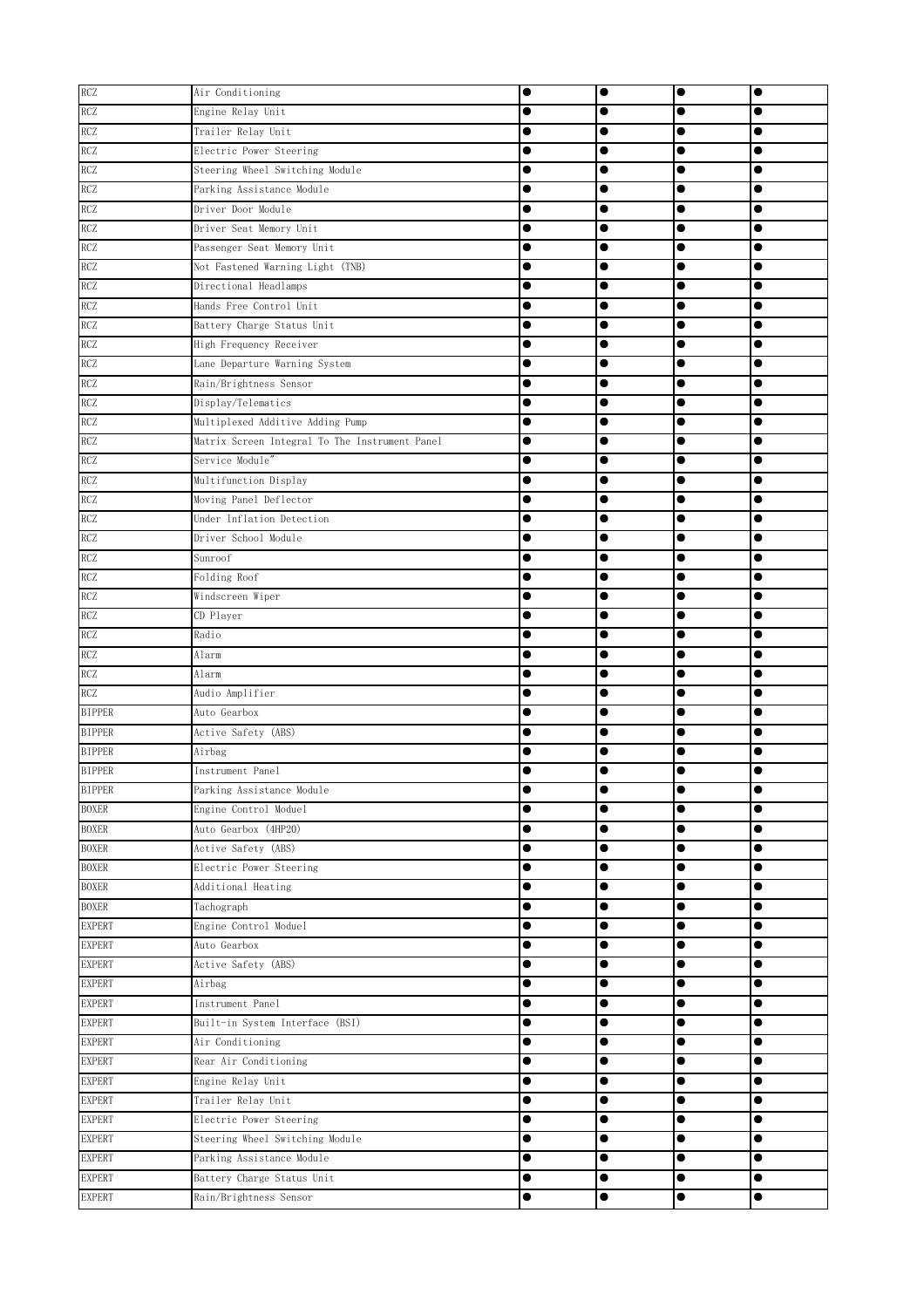| <b>EXPERT</b>  | Additional Heating                          | $\bullet$ | $\bullet$ | $\bullet$ | $\bullet$ |
|----------------|---------------------------------------------|-----------|-----------|-----------|-----------|
| <b>EXPERT</b>  | Anti-slip Mode Selector                     |           |           | 0         |           |
| <b>EXPERT</b>  | Hands Free Control Unit                     |           | $\bullet$ |           |           |
| <b>EXPERT</b>  | High Frequency Receiver                     | $\bullet$ | $\bullet$ | $\bullet$ | $\bullet$ |
| <b>EXPERT</b>  | Pneumatic Suspension                        |           | $\bullet$ | $\bullet$ |           |
| <b>EXPERT</b>  | Deflation Detection (DSG)                   | $\bullet$ |           | $\bullet$ |           |
| <b>EXPERT</b>  | Bodywork Conversion Unit                    | $\bullet$ | $\bullet$ | $\bullet$ |           |
| <b>EXPERT</b>  | Display/Telematics                          |           | $\bullet$ | $\bullet$ | $\bullet$ |
| <b>EXPERT</b>  | Multifunction Display                       |           | $\bullet$ | $\bullet$ |           |
| <b>EXPERT</b>  | CD Player                                   | $\bullet$ | $\bullet$ | $\bullet$ | $\bullet$ |
| <b>EXPERT</b>  | Radio                                       | $\bullet$ | $\bullet$ | $\bullet$ | $\bullet$ |
| <b>EXPERT</b>  | Alarm                                       | $\bullet$ | $\bullet$ | $\bullet$ | $\bullet$ |
| <b>PARTNER</b> | Engine Control Moduel                       | $\bullet$ | $\bullet$ | $\bullet$ |           |
| <b>PARTNER</b> | Auto Gearbox                                | $\bullet$ | $\bullet$ | $\bullet$ |           |
| <b>PARTNER</b> | Active Safety (ABS)                         | $\bullet$ | $\bullet$ | $\bullet$ |           |
| <b>PARTNER</b> | Airbag                                      |           | $\bullet$ | $\bullet$ |           |
| <b>PARTNER</b> | Instrument Panel                            | $\bullet$ | $\bullet$ | $\bullet$ |           |
| <b>PARTNER</b> | Built-in System Interface (BSI)             | $\bullet$ | $\bullet$ | $\bullet$ | $\bullet$ |
| <b>PARTNER</b> | Air Conditioning                            | $\bullet$ | $\bullet$ | $\bullet$ |           |
| <b>PARTNER</b> | Air Conditioning                            | $\bullet$ | $\bullet$ | $\bullet$ | $\bullet$ |
| <b>PARTNER</b> | Engine Relay Unit                           | $\bullet$ | $\bullet$ | $\bullet$ | $\bullet$ |
| <b>PARTNER</b> | Trailer Relay Unit                          | $\bullet$ | $\bullet$ | $\bullet$ | $\bullet$ |
| <b>PARTNER</b> | Electric Power Steering                     | $\bullet$ | $\bullet$ | $\bullet$ | $\bullet$ |
| <b>PARTNER</b> | Steering Wheel Switching Module             | $\bullet$ | $\bullet$ | $\bullet$ | $\bullet$ |
| <b>PARTNER</b> | Parking Assistance Module                   | $\bullet$ | $\bullet$ | $\bullet$ | $\bullet$ |
| <b>PARTNER</b> | Passenger Compartment Air Heanting Resistor | $\bullet$ | $\bullet$ | $\bullet$ |           |
| <b>PARTNER</b> | Hands Free Control Unit                     |           | $\bullet$ | $\bullet$ |           |
| <b>PARTNER</b> | Rain/Brightness Sensor                      |           | $\bullet$ | $\bullet$ |           |
| <b>PARTNER</b> | Onboard Charger Of The Traction Battery     |           | $\bullet$ | $\bullet$ |           |
| <b>PARTNER</b> | Bodywork Conversion Unit                    |           |           |           |           |
| <b>PARTNER</b> | Electric Machine Management                 |           |           | $\bullet$ |           |
| <b>PARTNER</b> | High Frequency Receiver                     | $\bullet$ | $\bullet$ | $\bullet$ |           |
| <b>PARTNER</b> | Under Inflation Detection                   | $\bullet$ | $\bullet$ | $\bullet$ | $\bullet$ |
| <b>PARTNER</b> | Anti-slip Mode Selector                     |           | $\bullet$ | $\bullet$ |           |
| <b>PARTNER</b> | Additional Heating                          |           | $\bullet$ |           |           |
| <b>PARTNER</b> | Battery Charge Status Unit                  |           |           |           |           |
| <b>PARTNER</b> | Traction Battery Cells Management 01        | $\bullet$ | $\bullet$ | $\bullet$ | $\bullet$ |
| <b>PARTNER</b> | Traction Battery Cells Management 02        | $\bullet$ | $\bullet$ | $\bullet$ | $\bullet$ |
| <b>PARTNER</b> | Traction Battery Cells Management 03        | $\bullet$ | $\bullet$ | $\bullet$ | $\bullet$ |
| <b>PARTNER</b> | Traction Battery Cells Management 04        | $\bullet$ | $\bullet$ | $\bullet$ | $\bullet$ |
| <b>PARTNER</b> | Traction Battery Cells Management 05        | $\bullet$ | $\bullet$ | $\bullet$ | $\bullet$ |
| <b>PARTNER</b> | Traction Battery Cells Management 07        | $\bullet$ | $\bullet$ | $\bullet$ | $\bullet$ |
| <b>PARTNER</b> | Traction Battery Cells Management 08        | $\bullet$ | $\bullet$ | $\bullet$ | $\bullet$ |
| <b>PARTNER</b> | Traction Battery Cells Management 09        | $\bullet$ | $\bullet$ | $\bullet$ | $\bullet$ |
| <b>PARTNER</b> | Traction Battery Cells Management 10        | $\bullet$ | $\bullet$ | $\bullet$ | $\bullet$ |
| <b>PARTNER</b> | Multifunction Display                       | $\bullet$ | $\bullet$ | $\bullet$ | $\bullet$ |
| <b>PARTNER</b> | Display/Telematics                          | $\bullet$ | $\bullet$ | $\bullet$ | $\bullet$ |
| <b>PARTNER</b> | Multiplexed Additive Adding Pump            | $\bullet$ | $\bullet$ | $\bullet$ | $\bullet$ |
| <b>PARTNER</b> | Service Module"                             | $\bullet$ | $\bullet$ | $\bullet$ | $\bullet$ |
| <b>PARTNER</b> | CD Player                                   | $\bullet$ | $\bullet$ | $\bullet$ | $\bullet$ |
| <b>PARTNER</b> | Alarm                                       | $\bullet$ | $\bullet$ | $\bullet$ | $\bullet$ |
| <b>PARTNER</b> | Radio                                       | $\bullet$ | $\bullet$ | $\bullet$ | $\bullet$ |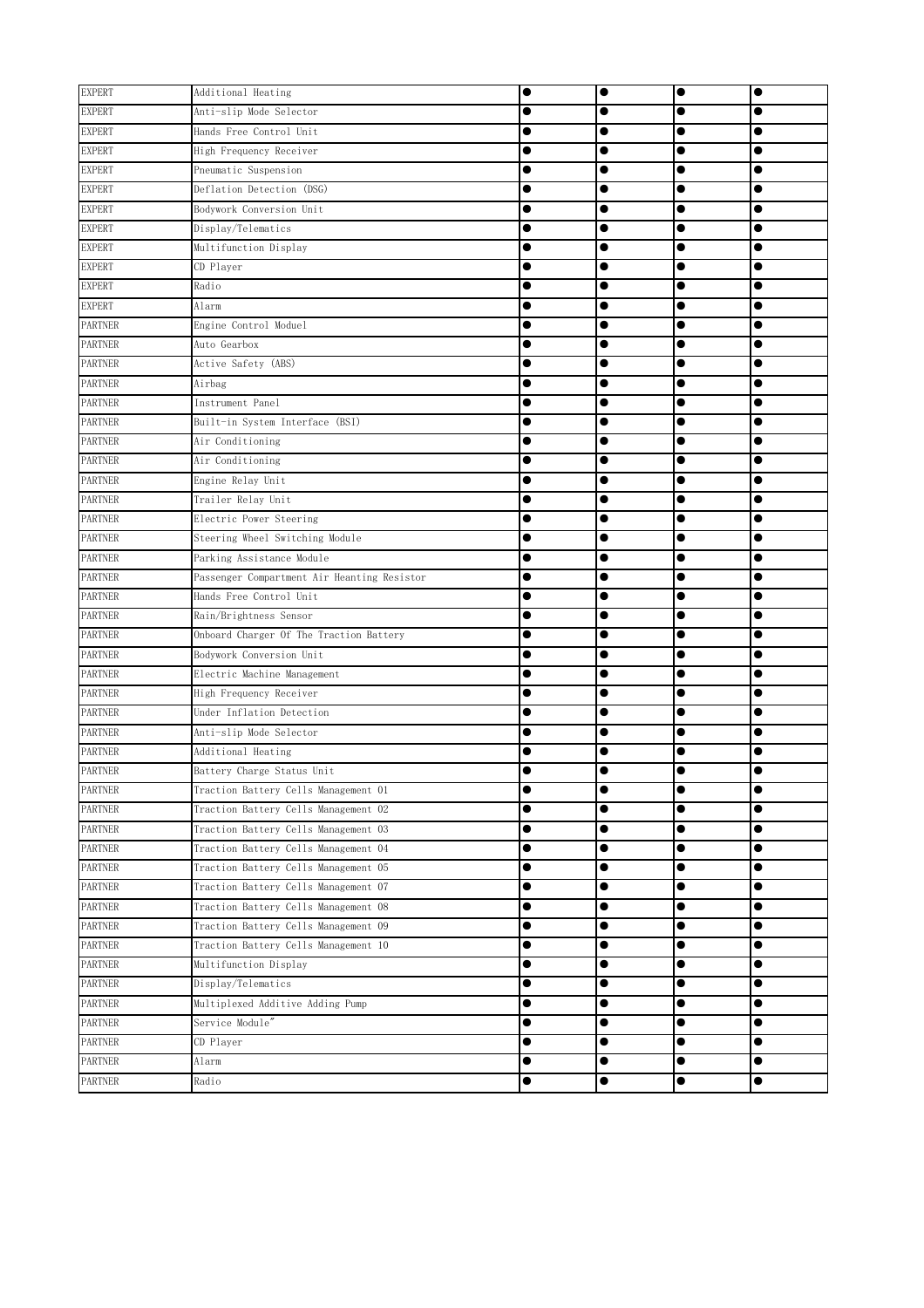### Compatibilité Peugeot - Système EPB

• : Compatible

\* : Peut être compatible en fonction de l'état du véhicule

 $\circ$  : N'est pas compatible.

 $\Delta$  This function is not supported. ▲: Nouvelle compatibilité sur ce modèle

| Vehicle | <b>EPB</b> |
|---------|------------|
| 508     |            |
| 3008    |            |
| 5008    |            |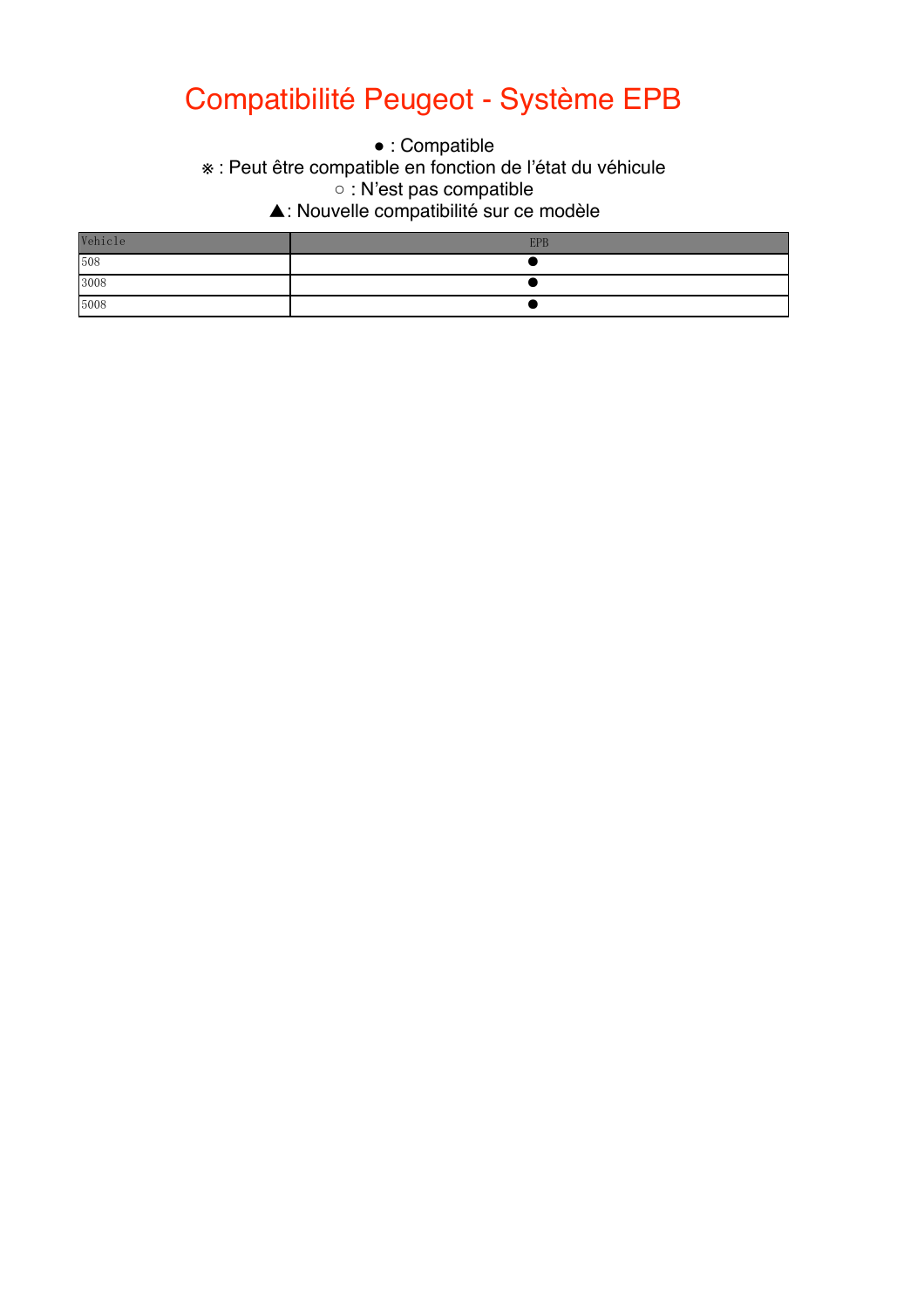### Compatibilité Peugeot - Système ETC

• : Compatible

\* : Peut être compatible en fonction de l'état du véhicule  $\circ$  : N'est pas compatible.

▲: Nouvelle compatibilité sur ce modèle

|                | <b>ETC</b>           |
|----------------|----------------------|
| Vehicle<br>106 |                      |
| 107            | $\bullet$            |
| 206            | ●                    |
| 207            | 0                    |
| $208\,$        | $\bullet$            |
| 301            | ●                    |
| 306            | $\bullet$            |
| 307            | $\bullet$            |
| 308            | $\bullet$            |
| 405            | $\bullet$            |
| 406            | 0                    |
| 407            | $\bullet$            |
| 408            | $\bullet$            |
| 508            | ●                    |
| 607            | $\bullet$            |
| 806            | ●                    |
| 807            | ●                    |
| 1007           | ●                    |
| 2008           | $\bullet$            |
| 3008           | $\bullet$            |
| 5008           | $\bullet$            |
| ${\tt HOGGAR}$ | $\bullet$            |
| RCZ            | ●                    |
| <b>BOXER</b>   | $\bullet$            |
| <b>EXPERT</b>  | $\bullet$            |
| PARTNER        | $\overline{\bullet}$ |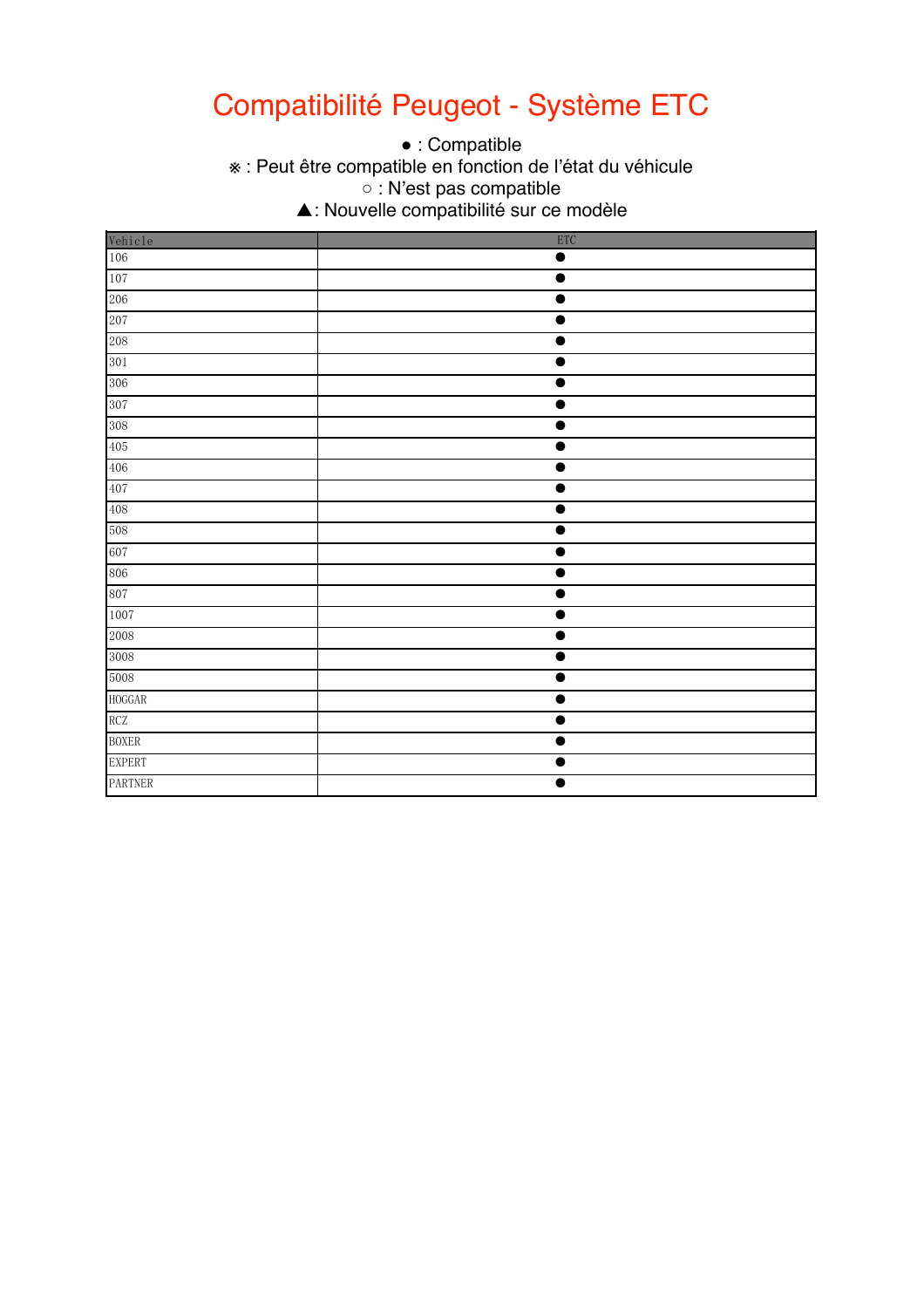### Compatibilité Peugeot - Système FAP

• : Compatible

\* : Peut être compatible en fonction de l'état du véhicule

○ : N'est pas compatible

 $\sim$  This function is not supported. ▲: Nouvelle compatibilité sur ce modèle

| Vehicle        | Chassis        | <b>DPF</b> |
|----------------|----------------|------------|
| 207 CAN        | EDC16C3        | $\bullet$  |
| 207 CAN        | HDI_SID807     | $\bullet$  |
| 207 CAN        | EDC17C10       |            |
| 207 CAN        | HDI_SID807_BR2 |            |
| 207 CAN        | EDC17C10_BR2   |            |
| $207 +$        | EDC16C3        |            |
| $207 +$        | HDI_SID807     |            |
| $207 +$        | EDC17C10       |            |
| $207 +$        | HDI_SID807_BR2 | $\bullet$  |
| $207 +$        | EDC17C10_BR2   | $\bullet$  |
| 208            | EDC17C10_BR2   |            |
| 208            | HDI_SID807_BR2 |            |
| 301            | EDC17C10_BR2   | $\bullet$  |
| 306 R          | EDC15C2        |            |
| 307 CAN        | DCM34          |            |
| 307 CAN        | EDC16C3        | $\bullet$  |
| 307 CAN        | HDI_SID803     | $\bullet$  |
| 307 CAN        | HDI_SID803A    |            |
| 307 VAN        | EDC16C3        |            |
| 307 VAN        | HDI_SID803     |            |
| 308 (T9)       | HDI_SID807_BR2 |            |
| 308 (T9)       | EDC17C10_BR2   |            |
| 308            | DCM34          |            |
| $308\,$        | DCM35          | $\bullet$  |
| 308            | DCM35_BR2      | $\bullet$  |
| $308\,$        | EDC16C3        |            |
| 308            | HDI_SID807     |            |
| 308            | EDC17C10_BR2   |            |
| 308            | EDC17C10       |            |
| 308            | HDI_SID807_BR2 |            |
| 308 (4 portes) | DCM34          | $\bullet$  |
| 308 (4 portes) | DCM35          | $\bullet$  |
| 308 (4 portes) | DCM35_BR2      |            |
| 308 (4 portes) | EDC16C3        | $\bullet$  |
| 308 (4 portes) | HDI_SID807     | $\bullet$  |
| 308 (4 portes) | EDC17C10_BR2   | $\bullet$  |
| 308 (4 portes) | EDC17C10       | $\bullet$  |
| 308 (4 portes) | HDI_SID807_BR2 | $\bullet$  |
| 406 R          | EDC15C2        | $\bullet$  |
| 406 R Coupe    | EDC15C2        | $\bullet$  |
| 407            | HDI_SID803     | $\bullet$  |
| 407            | EDC16C3        | $\bullet$  |
| 407            | HDI_SID803A    | $\bullet$  |
| 407            | DCM34          | $\bullet$  |
| 407            | DCM35          | ●          |
| 407            | DCM35_BR2      |            |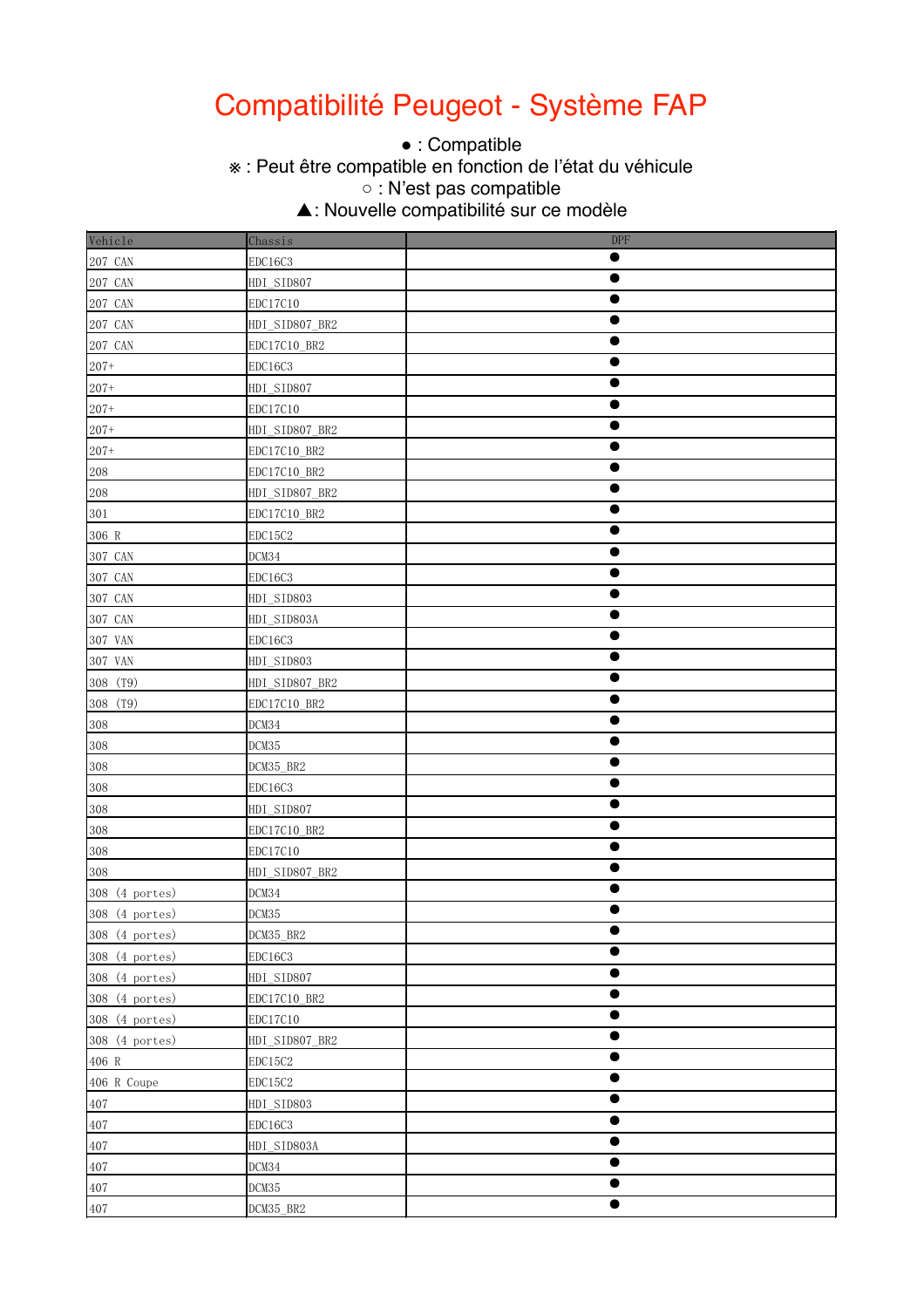| 407             | EDC16CP39       | $\bullet$ |
|-----------------|-----------------|-----------|
| 407             | EDC17CP11       |           |
| 407             | HDI_SID201      |           |
| 408             | DCM34           |           |
| 408             | DCM35           | O         |
| 408             | EDC16C3         | $\bullet$ |
| 408             | HDI_SID807      | $\bullet$ |
| 408             | EDC17C10        | ●         |
| 408             | EDC17C10_BR2    |           |
| 408             | HDI_SID807_BR2  | ●         |
| 408             | DCM35_BR2       | ●         |
| 508             | DCM62           |           |
| 508             | DCM34_P         | 0         |
| 508             | DCM35_BR2       | $\bullet$ |
| 508             | HDI_SID807_BR2  | ●         |
| 508             | EDC17CP42       |           |
| 508 HYbrid4     | DCM35_HY        |           |
| 508 RHX HYbrid4 | DCM35_HY        |           |
| 607 R           | HDI_SID201      | ●         |
| 607 R           | EDC16CP39       |           |
| 607 R           | HDI_SID803A     |           |
| 807 CAN         | EDC15C2         | $\bullet$ |
| 807 CAN         | HDI_SID803A     | $\bullet$ |
| 807 CAN         | EDC16CP39       |           |
| 807 CAN         | DCM35           |           |
| 807 CAN         | DCM35_BR2       | $\bullet$ |
| 1007 CAN        | EDC16C3         |           |
| 2008            | EDC17C10_BR2    |           |
| 2008            | HDI_SID807_BR2  |           |
| 3008            | DCM62           | $\bullet$ |
| 3008            | EDC16C3         |           |
| 3008            | DCM35           | 0         |
| 3008            | DCM35_BR2       | 0         |
| 3008            | HDI_SID807      |           |
| 3008            | HDI_SID807_BR2  |           |
| 3008            | DCM35_HY        | œ         |
| 3008 China      | EDC16C3         |           |
| 3008 China      | DCM35           | ●         |
| 3008 China      | HDI_SID807      |           |
| 3008 China      | HDI_SID807_BR2  |           |
| 3008 China      | DCM35_BR2       | $\bullet$ |
| 3008 China      | DCM35_HY        | $\bullet$ |
| 3008 HYbrid4    | DCM35_HY        |           |
| 3008 HYbrid4    | HDI_SID807_BR2  |           |
| 4007            | EDC16CP39       | $\bullet$ |
| 4007            | EDC16CP39_E5    |           |
| 4008            | HDI_SID807_J3J4 |           |
| 5008            | DCM62           | $\bullet$ |
| 5008            | EDC16C3         | $\bullet$ |
| 5008            | DCM35           | $\bullet$ |
| 5008            | DCM35_BR2       |           |
| 5008            | HDI_SID807      |           |
| 5008            | HDI_SID807_BR2  | $\bullet$ |
| 5008            | DCM35_HY        | $\bullet$ |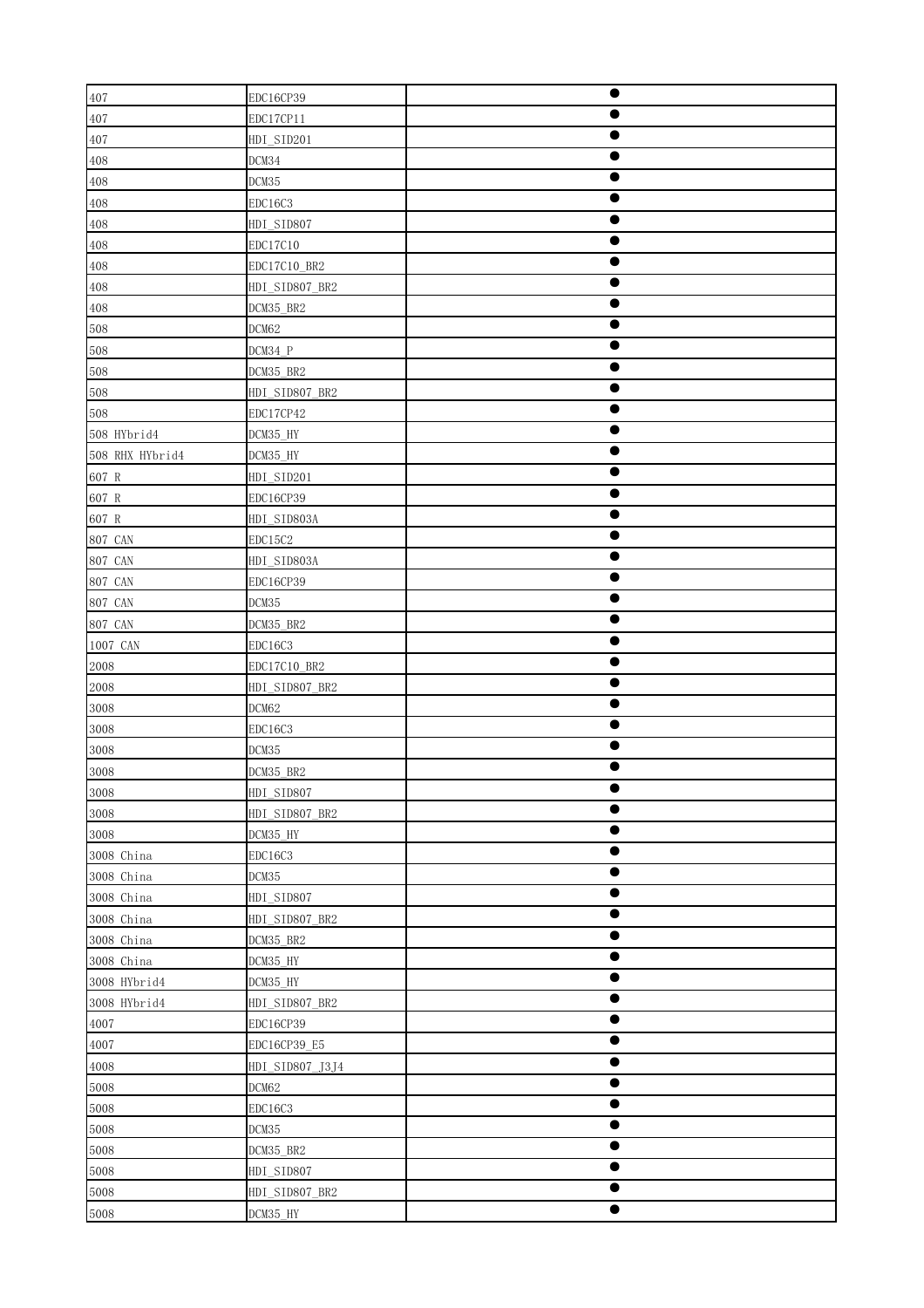| RCZ             | DCM34          |  |
|-----------------|----------------|--|
| RCZ             | DCM35          |  |
| RCZ             | DCM35 BR2      |  |
| RCZ             | EDC16C3        |  |
| <b>RCZ</b>      | HDI SID807     |  |
| RCZ             | EDC17C10       |  |
| RCZ             | HDI SID807 BR2 |  |
| RCZ             | EDC17C10 BR2   |  |
| BOXER 3         | EDC17CP52      |  |
| BOXER 3 MiniBus | EDC17CP52      |  |
| EXPERT 3        | EDC16C3        |  |
| EXPERT 3        | EDC17C10 BR2   |  |
| EXPERT 3        | HDI SID803A    |  |
| EXPERT 3        | DCM35          |  |
| EXPERT 3        | DCM35 BR2      |  |
| EXPERT 2        | HDI SID803A    |  |
| EXPERT 2        | DCM35          |  |
| EXPERT 2        | DCM35 BR2      |  |
| PARTNER B9      | EDC16C3        |  |
| PARTNER B9      | EDC17C10 BR2   |  |
| PARTNER B9      | HDI SID807     |  |
| PARTNER B9      | HDI SID807 BR2 |  |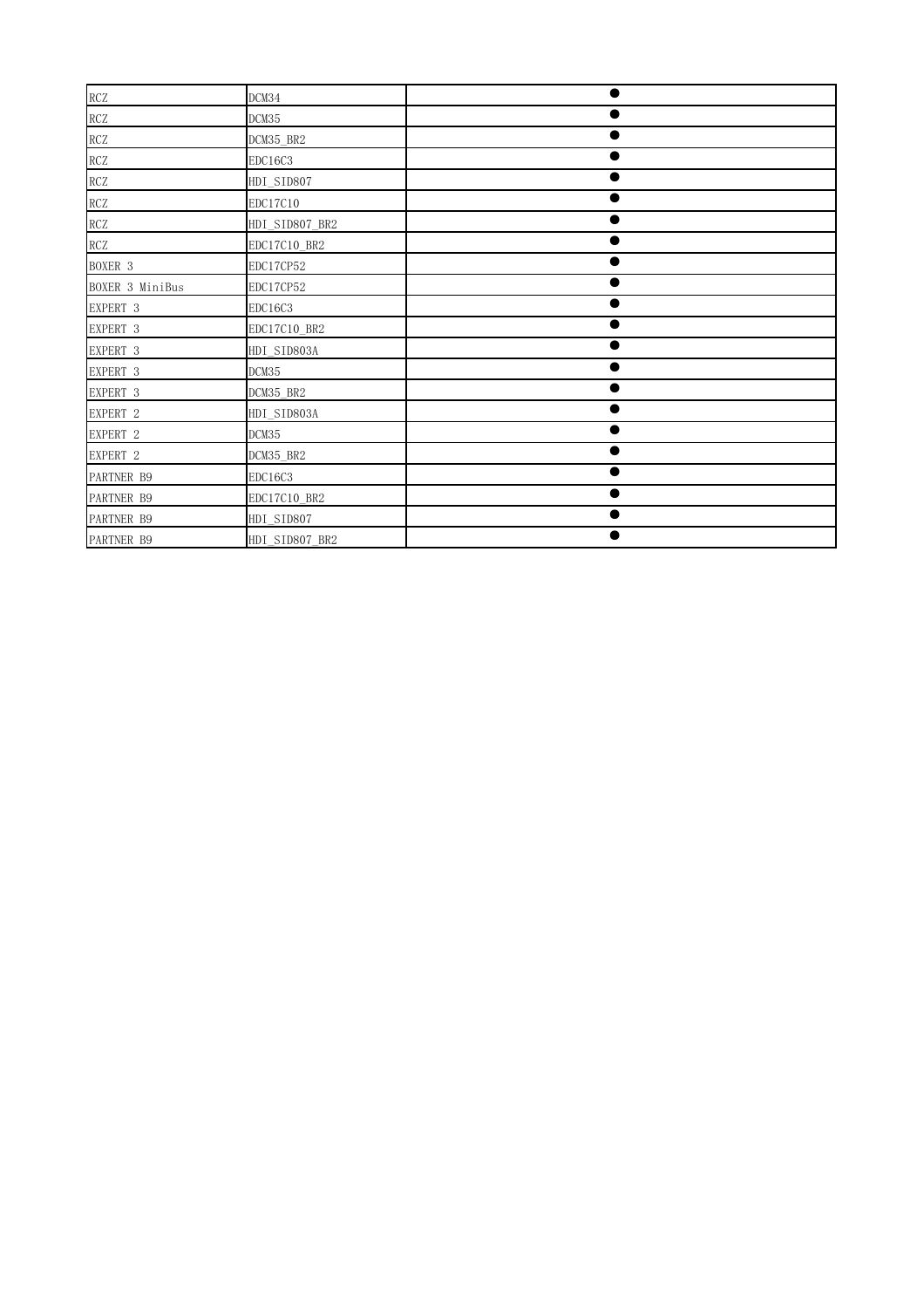### Compatibilité Peugeot - Injections

• : Compatible

\* : Peut être compatible en fonction de l'état du véhicule

○ : N'est pas compatible

 $\sim$  This function is not supported. ▲: Nouvelle compatibilité sur ce modèle

| Vehicle         | Chassis        | INJ       |
|-----------------|----------------|-----------|
| 1007 (CAN)      | EDC16C3        | $\bullet$ |
| 1007 (VAN)      | EDC16C3        |           |
| 2008            | EDC17C10_BR2   |           |
| 2008            | HDI_SID807_BR2 |           |
| $206\,$         | EDC16C3        | $\bullet$ |
| 206 (MUX)       | EDC16C3        |           |
| $207$ (+)       | EDC16C3_DV4    | $\bullet$ |
| $207$ (+)       | HDI_SID807_BR2 | $\bullet$ |
| 207 (CAN)       | EDC16C3        | $\bullet$ |
| 207 (CAN)       | EDC16C3_DV4    |           |
| 207 (CAN)       | EDC17C10       |           |
| 207 (CAN)       | EDC17C10_BR2   |           |
| 207 (CAN)       | HDI_SID807     |           |
| 207 (CAN)       | HDI_SID807_BR2 |           |
| 208             | EDC17C10_BR2   |           |
| 208             | HDI_SID807_BR2 | $\bullet$ |
| 3008            | DCM35          | $\bullet$ |
| 3008            | DCM35_BR2      |           |
| 3008            | DCM35_HY       |           |
| 3008            | EDC16C3        | $\bullet$ |
| 3008            | HDI_SID807     |           |
| 3008            | HDI_SID807_BR2 |           |
| 3008 (CHINA)    | DCM35_BR2      | $\bullet$ |
| 3008 (CHINA)    | DCM35_HY       | $\bullet$ |
| 3008 (CHINA)    | HDI_SID807_BR2 | ●         |
| 3008 (Hybrid 4) | DCM35_HY       | O         |
| 3008 (Hybrid 4) | HDI_SID807_BR2 |           |
| 301             | EDC17C10_BR2   |           |
| 307 (CAN)       | DCM34          |           |
| 307 (CAN)       | EDC16C3        | $\bullet$ |
| 307 (VAN)       | EDC16C3        | $\bullet$ |
| 308             | DCM34          | $\bullet$ |
| 308             | DCM35          |           |
| 308             | DCM35_BR2      | $\bullet$ |
| 308             | EDC16C3        | $\bullet$ |
| 308             | EDC17C10       | $\bullet$ |
| $308\,$         | EDC17C10_BR2   | $\bullet$ |
| 308             | HDI_SID807     |           |
| $308\,$         | HDI_SID807_BR2 | $\bullet$ |
| 4007            | EDC16CP39      | 0         |
| 407             | DCM34          | ●         |
| 407             | EDC16C3        | $\bullet$ |
| 407 (CAN)       | DCM35          | $\bullet$ |
| 407 (CAN)       | DCM35_BR2      | $\bullet$ |
| 407 (CAN)       | EDC16CP39      | ●         |
| 407 (CAN)       | EDC17CP11      |           |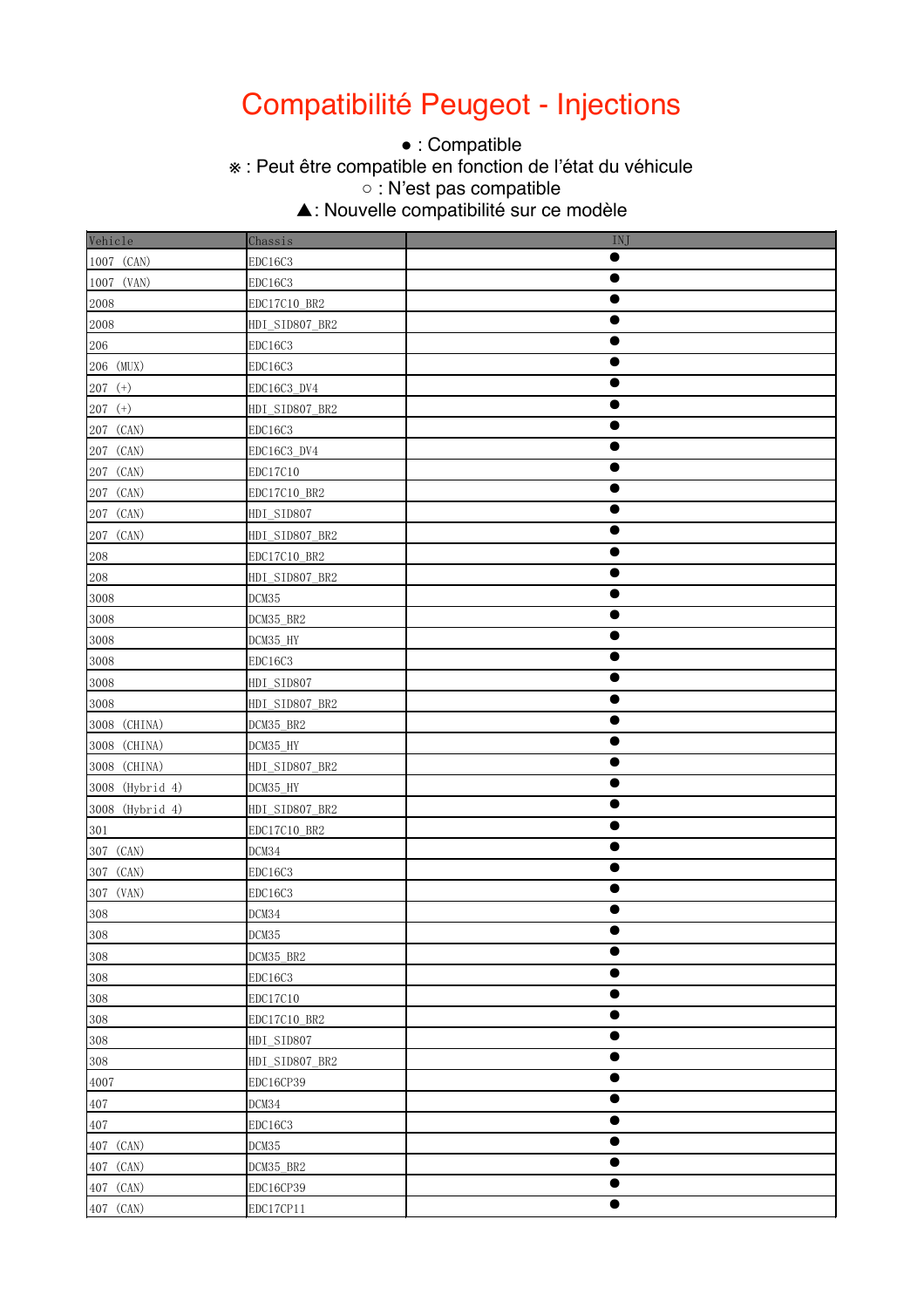| 408            | DCM34          | $\bullet$ |
|----------------|----------------|-----------|
| 408            | DCM35          | e         |
| 408            | DCM35 BR2      |           |
| 408            | EDC17C10_BR2   |           |
| 408            | HDI_SID807     |           |
| 408            | HDI_SID807_BR2 | $\bullet$ |
| 5008           | DCM35          | $\bullet$ |
| 5008           | DCM35_BR2      |           |
| 5008           | DCM35_HY       | O         |
| 5008           | EDC16C3        | ●         |
| 5008           | HDI SID807     |           |
| 5008           | HDI_SID807_BR2 |           |
| 508            | DCM34_P        |           |
| 508            | DCM35_BR2      | $\bullet$ |
| 508            | DCM35_HY       |           |
| 508            | EDC17CP42      |           |
| 508            | HDI_SID807_BR2 |           |
| 508 (Hybrid 4) | $DCM34_P$      | $\bullet$ |
| 508 (Hybrid 4) | DCM35_HY       | 0         |
| 508 (RHX)      | $DCM34_P$      | $\bullet$ |
| 508 (RHX)      | DCM35_HY       | $\bullet$ |
| 607 (CAN)      | EDC16CP39      | $\bullet$ |
| 807 (CAN)      | DCM35          |           |
| 807 (CAN)      | DCM35_BR2      |           |
| 807 (CAN)      | EDC16CP39      |           |
| EXPERT 2       | DCM35          |           |
| EXPERT 2       | DCM35_BR2      |           |
| EXPERT 2       | EDC16C3        | O         |
| EXPERT 3       | DCM35_BR2      | $\bullet$ |
| EXPERT 3       | EDC17C10_BR2   | 0         |
| PARTNER        | EDC16C3        |           |
| PARTNER B9     | EDC16C3        |           |
| PARTNER B9     | EDC17C10_BR2   |           |
| PARTNER B9     | HDI_SID807     |           |
| PARTNER B9     | HDI_SID807_BR2 |           |
| RCZ            | DCM34          |           |
| RCZ            | DCM35          |           |
| RCZ            | DCM35_BR2      | $\bullet$ |
| RCZ            | EDC17C10_BR2   | e         |
| RCZ            | HDI_SID807     | $\bullet$ |
| RCZ            | HDI_SID807_BR2 | $\bullet$ |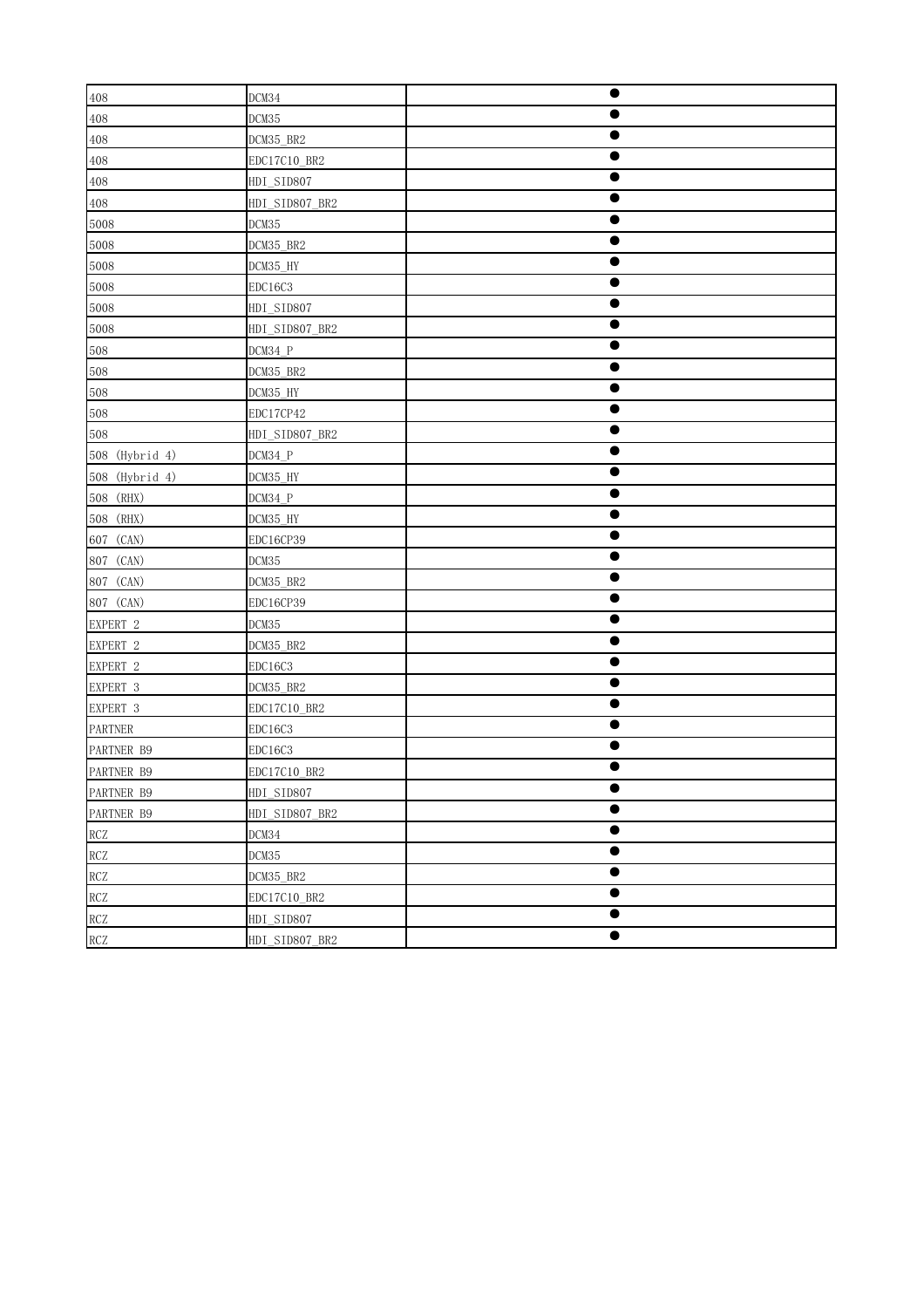### Compatibilité Peugeot - Entretiens / Vidanges

● This function is supported. ※ : Peut être compatible en fonction de l'état du véhicule.<br>
△ : N'est nes compatible. ○ This function is not supported.  $\bullet$  : Compatible ○ : N'est pas compatible ▲: Nouvelle compatibilité sur ce modèle

|                | $0$ IL    |
|----------------|-----------|
| Vehicle<br>106 | $\bullet$ |
| $107\,$        | $\bullet$ |
| 206            | $\bullet$ |
| 207            | $\bullet$ |
| 208            | $\bullet$ |
| 301            | $\bullet$ |
| 306            | ●         |
| 307            | $\bullet$ |
| 308            |           |
| 406            | ●         |
| 407            | ●         |
| 408            | $\bullet$ |
| 508            |           |
| 607            | $\bullet$ |
| 806            | $\bullet$ |
| 807            | $\bullet$ |
| 1007           | ۰         |
| $2008\,$       | 0         |
| 3008           | $\bullet$ |
| 4007           | $\bullet$ |
| 4008           | $\bullet$ |
| 5008           | $\bullet$ |
| $\rm i$ ON     | $\bullet$ |
| ${\tt HOGGAR}$ | 1         |
| RCZ            | $\bullet$ |
| <b>BIPPER</b>  | $\bullet$ |
| <b>BOXER</b>   | $\bullet$ |
| <b>EXPERT</b>  | $\bullet$ |
| <b>PARTNER</b> | $\bullet$ |